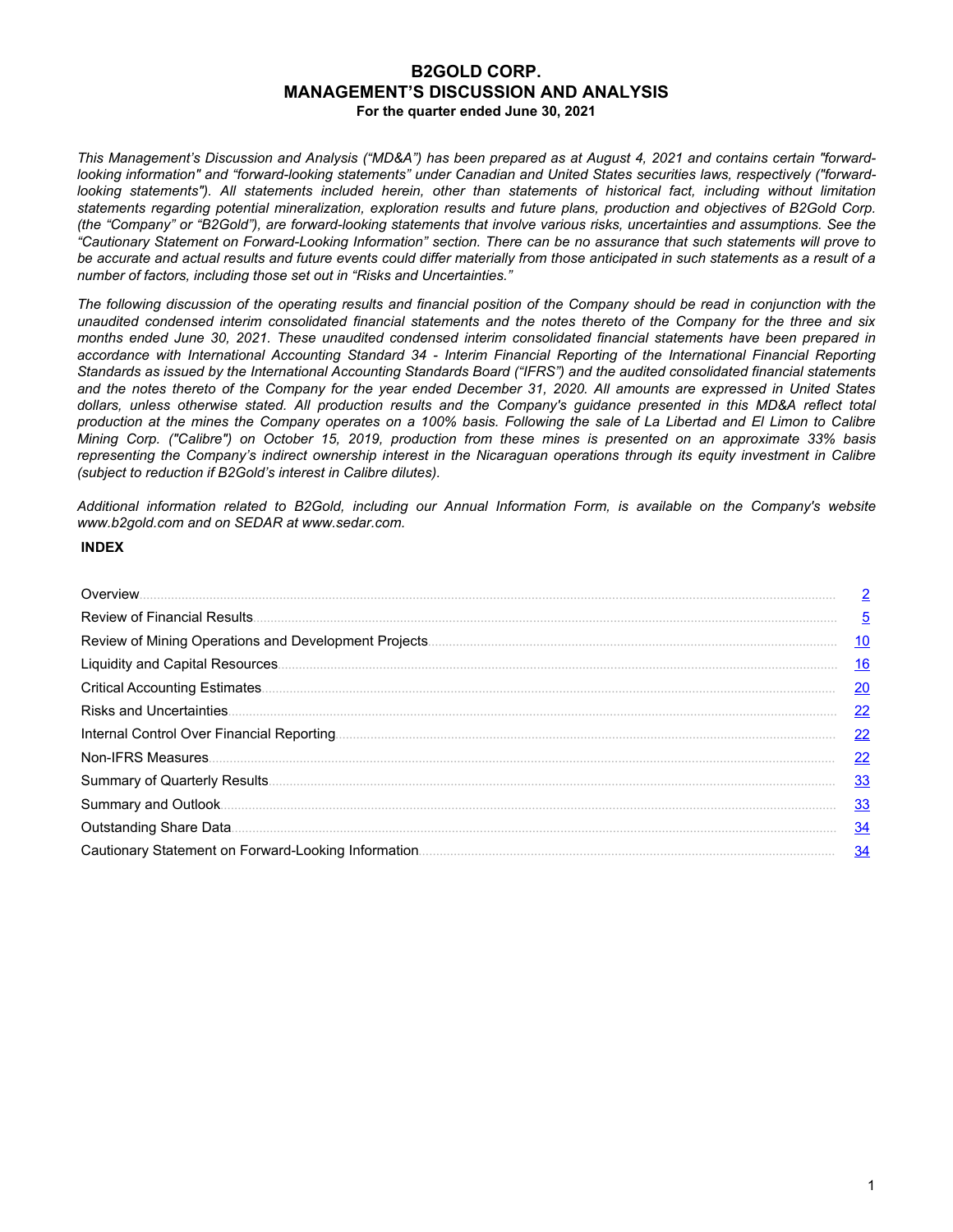## <span id="page-1-0"></span>**OVERVIEW**

B2Gold is a Vancouver-based gold producer with three operating mines: the Fekola Mine in Mali, the Masbate Mine in the Philippines and the Otjikoto Mine in Namibia. The Company also has a 50% interest in the Gramalote Project in Colombia and an 81% interest in the Kiaka Project in Burkina Faso. In addition, the Company has a portfolio of other evaluation and exploration projects in Mali, Burkina Faso, Namibia, Uzbekistan and Finland.

## *COVID-19*

The Company continues to address the COVID-19 pandemic and minimize its potential impact at its operations. The Company places the safety and well-being of its workforce and all stakeholders as its highest priority and continues to encourage input from all its stakeholders as the COVID-19 situation evolves. The Company continues to implement measures and precautionary steps to manage and respond to the risks associated with COVID-19 to ensure the safety of the Company's employees, contractors, suppliers and surrounding communities where the Company works while continuing to operate. The Company is continually updating these plans and response measures based on the safety and well-being of its workforce, the severity of the pandemic in areas where it operates, global response measures, government restrictions and extensive community consultation. The Company is working closely with national and local authorities, including labour unions, and continues to closely monitor each site's situation, including public and employee sentiment to ensure that stakeholders are in alignment with continued safe operation of its mines.

### *Summary*

Consolidated gold revenue for the second quarter of 2021 was \$363 million on sales of 200,071 ounces at an average price of \$1,814 per ounce compared to \$442 million on sales of 257,100 ounces at an average price of \$1,719 per ounce in the second quarter of 2020. The decrease in gold revenue of 18% (\$79 million) was 22% attributable to the decrease in gold ounces sold (mainly due to the lower gold production and timing of gold shipments), partially offset by a 4% impact from the increase in the average realized gold price. Consolidated gold revenue for the first half of 2021 was \$725 million on sales of 402,401 ounces at an average price of \$1,802 per ounce compared to \$822 million on sales of 496,600 ounces at an average price of \$1,656 per ounce in the first half of 2020. The decrease in gold revenue of 12% (\$97 million) was 19% attributable to the decrease in gold ounces sold (mainly due to the lower gold production and timing of gold shipments), partially offset by a 7% impact from the increase in the average realized gold price.

Total gold production in the second quarter of 2021 was 211,612 ounces (including 14,232 ounces of attributable production from Calibre), above budget by 5% (10,269 ounces), and consolidated gold production from the Company's three operating mines was 197,380 ounces, above budget by 5% (9,787 ounces) (refer to *"Review of Mining Operations and Development Projects"* section below). The Fekola Mine in Mali continued its strong operational performance through the second quarter of 2021, producing 113,611 ounces of gold, 3% (3,611 ounces) above budget, as the Fekola processing facilities continued to outperform following the successful completion of the Fekola mill expansion in September 2020. In the second quarter of 2021, Fekola's mill throughput was a quarterly record of 2.29 million tonnes, 16% above budget and 47% higher than the second quarter of 2020. The Masbate Mine in the Philippines also continued its strong operational performance with second quarter of 2021 gold production of 56,878 ounces, above budget by 8% (4,390 ounces), as processed grade (8% above budget) and recoveries (10% above budget) both exceeded budget, more than offsetting lower than budgeted throughput (8% below budget) during the period. The Otjikoto Mine in Namibia performed well during the second quarter of 2021, producing 26,891 ounces of gold, above budget by 7% (1,786 ounces), mainly due to higher than budgeted processed grade (5% above budget) as the grade of ore sourced from the medium grade stockpile was slightly higher than anticipated during the second quarter. As expected, compared to the second quarter of 2020, total gold production was lower by 12% (29,981 ounces) due to planned significant waste stripping campaigns at both the Fekola and Otjikoto mines, which were largely completed in the first half of 2021 (for Phase 5 and Phase 6 of the Fekola Pit, and Phase 3 of the Wolfshag and Otjikoto pits). Gold production is expected to significantly increase in the second half of 2021, when mining at Fekola reaches the higher-grade zones of the Fekola Pit and mining at Otjikoto reaches the higher-grade zone at the base of the Wolfshag Pit. For the first half of 2021, total gold production was 432,256 ounces (including 29,233 ounces of attributable production from Calibre), above budget by 7% (28,811 ounces), and 15% (74,199 ounces) lower than the first half of 2020 (for the same reasons outlined above). Consolidated gold production from the Company's three operating mines was 403,023 ounces in the first half of 2021.

For the second quarter of 2021, consolidated cash operating costs<sup>1</sup> were \$649 per gold ounce produced (\$661 per gold ounce sold), marginally above budget by \$9 (1%) more per gold ounce produced and, as expected, \$264 (69%) more per gold ounce produced than the second quarter of 2020. Including estimated attributable results for Calibre, cash operating costs for the second quarter of 2021 were \$664 per gold ounce produced (\$675 per gold ounce sold), \$2 (0%) more per gold ounce produced than budget and \$274 (70%) more per gold ounce produced than the second quarter of 2020. Cash operating costs per ounce produced for the second quarter of 2021 were in-line with budget as a result of offsetting factors. The impact of the strong operating results from all of the Company's operations with above budget gold production was offset by higher fuel costs, stronger local currencies and the higher than budgeted processing of lower grade material at the Fekola Mine as Fekola's lowgrade stockpiles were used to provide additional unbudgeted mill feed required as a result of the higher than budgeted processed tonnes. As expected, cash operating costs for the second quarter of 2021 were higher than the second quarter of 2020 due to the planned lower production as discussed above and higher input costs in the second quarter of 2021. For the first

<sup>1</sup> *"Cash operating costs" is a non-IFRS measure; for a description of how we calculate this measure and a reconciliation from this measure to the most directly comparable measure specified, defined or determined under IFRS and presented in our financial statements, refer to "Non-IFRS Measures"*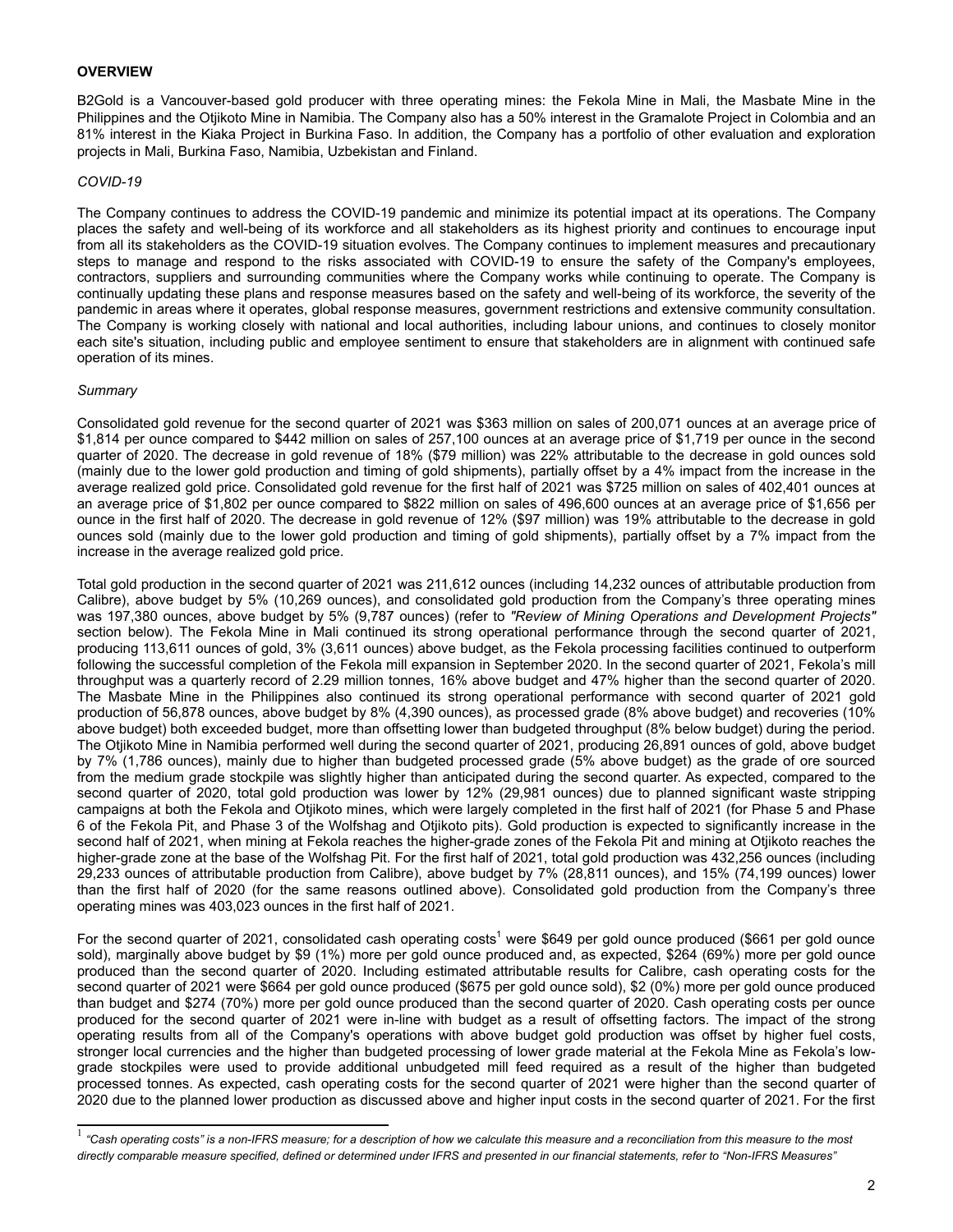half of 2021, consolidated cash operating costs were \$615 per gold ounce produced (\$606 per gold ounce sold), \$25 (4%) per gold ounce produced less than budget and, as expected, \$239 (64%) per gold ounce produced higher than the first half of 2020. Including estimated attributable results for Calibre, cash operating costs for the first half of 2021 were \$636 per gold ounce produced (\$628 per gold ounce sold), \$26 (4%) per gold ounce produced less than budget and, as expected, \$246 (63%) per gold ounce produced higher than the first half of 2020. Cash operating costs for the first half of 2021 were higher than the first half of 2020 due to the planned lower production as discussed above and higher input costs in the first half of 2021 resulting from higher period stripping activities, higher fuel costs and higher import duties.

The Company is experiencing cost inflation pressure across all sites which is impacting input prices including reagents, fuel and consumables. The Company is actively managing these cost increases through long-term contracts, hedging of fuel and reductions in consumption where possible.

All-in sustaining costs<sup>2</sup> for the second quarter of 2021 were \$1,011 per gold ounce sold compared to budget of \$1,043 per gold ounce sold and \$714 per gold ounce sold for the second quarter of 2020. Including estimated attributable results for Calibre, allin sustaining costs for the second quarter of 2021 were \$1,016 per gold ounce sold compared to budget of \$1,046 per gold ounce sold and \$712 per gold ounce sold for the second quarter of 2020. All-in sustaining costs for the first half of 2021 were \$965 per gold ounce sold compared to budget of \$1,060 per gold ounce sold and \$705 per gold ounce sold for the first half of 2020. Including estimated attributable results for Calibre, all-in sustaining costs for the first half of 2021 were \$974 per gold ounce sold compared to budget of \$1,062 per gold ounce sold and \$717 per gold ounce sold for the first half of 2020. The lower than budgeted all-in sustaining costs in the second quarter and first half of 2021 reflect the cash operating costs described above, higher than budgeted gold ounces sold, higher than budgeted gains on settled fuel derivatives and lower than budgeted sustaining capital expenditures partially offset by higher royalties resulting from a higher average gold price realized than budgeted. The lower sustaining capital expenditures are mainly a result of timing of expenditures and are expected to be incurred later in 2021.

For full-year 2021, the Company remains on track to meet or exceed the upper end of its total gold production forecast range of between 970,000 and 1,030,000 ounces (including 50,000 to 60,000 attributable ounces projected from Calibre), with total consolidated cash operating costs forecast to be between \$500 and \$540 per ounce and total consolidated all-in sustaining costs forecast to be between \$870 and \$910 per ounce. The Company's 2021 production guidance does not currently include the potential upside to increase Fekola's gold production in 2021 from the nearby Cardinal inferred resource area, where production is now expected to commence in the third quarter of 2021 and the higher than budgeted processing capacity realized to date at the expanded Fekola mill. For full-year 2021, as budgeted, the Company's consolidated gold production from its three operating mines is expected to be significantly weighted to the second half of 2021 due to the planned higher waste stripping campaigns at both the Fekola and Otjikoto mines which were largely completed in the first half of 2021. For the second half of 2021, consolidated gold production is expected to significantly increase compared to the first half of 2021 to between 555,000 and 585,000 ounces when mining reaches the higher grade portion of Phase 5 of the Fekola Pit and Phase 3 of the Wolfshag Pit. Based mainly on the weighting of production and timing of stripping, consolidated cash operating costs are expected to significantly improve to between \$380 and \$420 per ounce during the second half of 2021. In addition, consolidated all-in sustaining costs are expected to significantly improve to between \$745 and \$785 per ounce during the second half of 2021.

Net income for the second quarter of 2021 was \$74 million compared to \$138 million for the second quarter of 2020. For the second quarter of 2021, the Company generated net income attributable to the shareholders of the Company of \$68 million (\$0.07 per share) compared to \$124 million (\$0.12 per share) in the second quarter of 2020. Adjusted net income attributable to the shareholders of the Company<sup>3</sup> for the second quarter of 2021 was \$52 million (\$0.05 per share) compared to \$112 million (\$0.11 per share) in the second quarter of 2020. For the first half of 2021, the Company generated net income of \$173 million compared to a net income of \$221 million in the first half of 2020 including net income attributable to the shareholders of the Company of \$160 million (\$0.15 per share) in the first half of 2021 compared to \$197 million (\$0.19 per share) in the first half of 2020. Adjusted net income attributable to the shareholders of the Company for the first half of 2021 was \$149 million (\$0.14 per share) compared to adjusted net income of \$207 million (\$0.20 per share) in the first half of 2020.

As expected, cash flow used by operating activities was \$8 million in the second quarter of 2021 compared to cash flow generated of \$238 million in the second quarter of 2020, a decrease of \$246 million. The decrease was in-line with budget and was due mainly to lower revenues of \$80 million, higher production costs of \$35 million and higher working capital outflows in the second quarter of 2021 for value-added and other tax receivables and current income and other taxes payables. Current income tax payments in the second quarter of 2021 included approximately \$140 million related to 2020 outstanding tax liability obligations (comprised mainly of Fekola outstanding 2020 tax liabilities of \$75 million and Fekola 2020 priority dividend obligations of \$46 million). Cash flow provided by operating activities was \$138 million in the first half of 2021 compared to \$454 million in the first half of 2020, a decrease of \$317 million due mainly to lower revenues of \$97 million, higher production costs of \$55 million and higher working capital outflows in the first half of 2021 for value-added and other tax receivables and current income and other taxes payables. Based on current assumptions, including a gold price of \$1,800 per ounce for 2021, the Company is forecasting to make total cash income tax payments in 2021 of approximately \$380 million, including the \$140 million related to 2020 outstanding tax liability obligations discussed above.

<sup>2</sup> *"All-in sustaining costs" is a non-IFRS measure; for a description of how we calculate this measure and a reconciliation from this measure to the most directly comparable measure specified, defined or determined under IFRS and presented in our financial statements, refer to "Non-IFRS Measures"* 3 *"Adjusted net income attributable to shareholders of the Company" is a non-IFRS measure; for a description of how we calculate this measure and a* 

*reconciliation from this measure to the most directly comparable measure specified, defined or determined under IFRS and presented in our financial statements, refer to "Non-IFRS Measures"*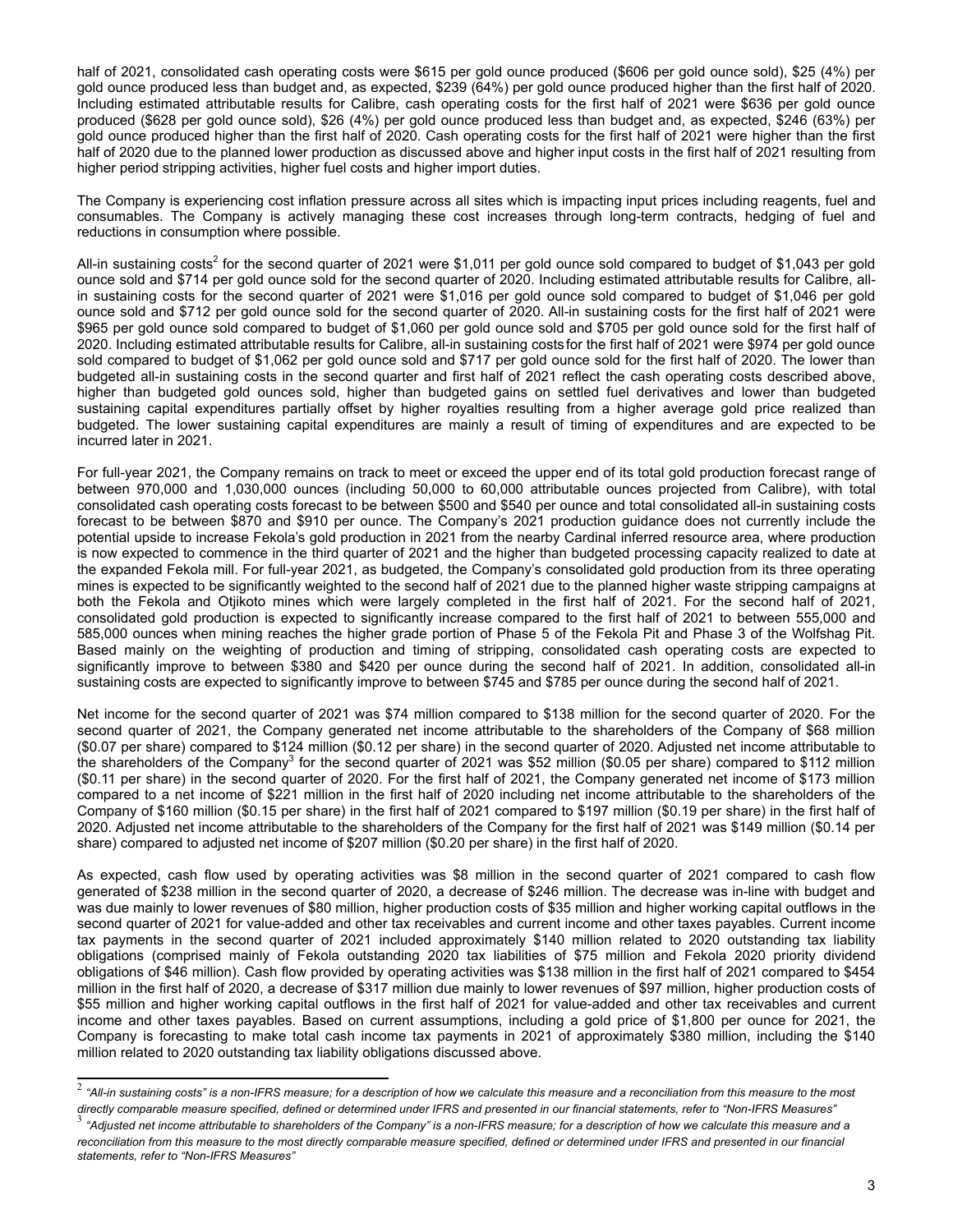B2Gold continues to maintain a strong financial position and liquidity. At June 30, 2021, the Company had cash and cash equivalents of \$382 million (December 31, 2020 - \$480 million) and working capital of \$558 million (December 31, 2020 - \$465 million). At June 30, 2021, the full amount of the Company's \$600 million revolving credit facility ("RCF") was undrawn and available.

On February 23, 2021, the Board declared a cash dividend for the first quarter of 2021 of \$0.04 per common share, which was paid on March 16, 2021 to shareholders of record as of March 8, 2021. On June 11, 2021, the Board declared a cash dividend for the second quarter of 2021 of \$0.04 per common share, which was paid on June 30, 2021 to shareholders of record as of June 22, 2021. The declaration and payment of future quarterly dividends remains at the discretion of the Board and will depend on the Company's financial results, cash requirements, future prospects and other factors deemed relevant by the Board.

The Company, through its Malian subsidiary Menankoto SARL ("Menankoto"), is currently involved in a dispute with the Malian Government related to renewal of the Menankoto exploration permit (the "Menankoto Permit") which it had applied for a renewal of in early February 2021. The Company strongly believes that Menankoto is entitled to a one-year renewal of the Menankoto Permit under applicable law. After ongoing discussions with the Malian Government were not ultimately successful in resolving the situation, on June 24, 2021 the Company announced that it had formally commenced arbitration proceedings against the Republic of Mali. The arbitration has been commenced pursuant to the arbitration clause set out in the Menankoto mining convention (the "Convention") governed by the 2012 Malian Mining Code ("2012 Mining Code"), on the basis that the Republic of Mali breached its obligations under the Convention and under the 2012 Mining Code. Based on the terms of the Convention, the arbitration will be conducted by the International Centre for Settlement of Investment Disputes in Paris, France. In addition to pursuing arbitration under the Convention, the Company may pursue, as required, all other available legal remedies.

Notwithstanding the commencement of arbitration proceedings, the Company is committed to continuing its ongoing discussions with the Malian Government to resolve the issue. Since the Company commenced its investment in Mali, B2Gold has always enjoyed a positive and mutually beneficial relationship with the Government of Mali. Most recently, B2Gold partnered with the Government of Mali to assist the people of Mali facing challenges created by the COVID-19 pandemic, as well as its impact on the mining sector. B2Gold continues to explore additional ways in which it might help the Government and local communities deal with the impact of the pandemic.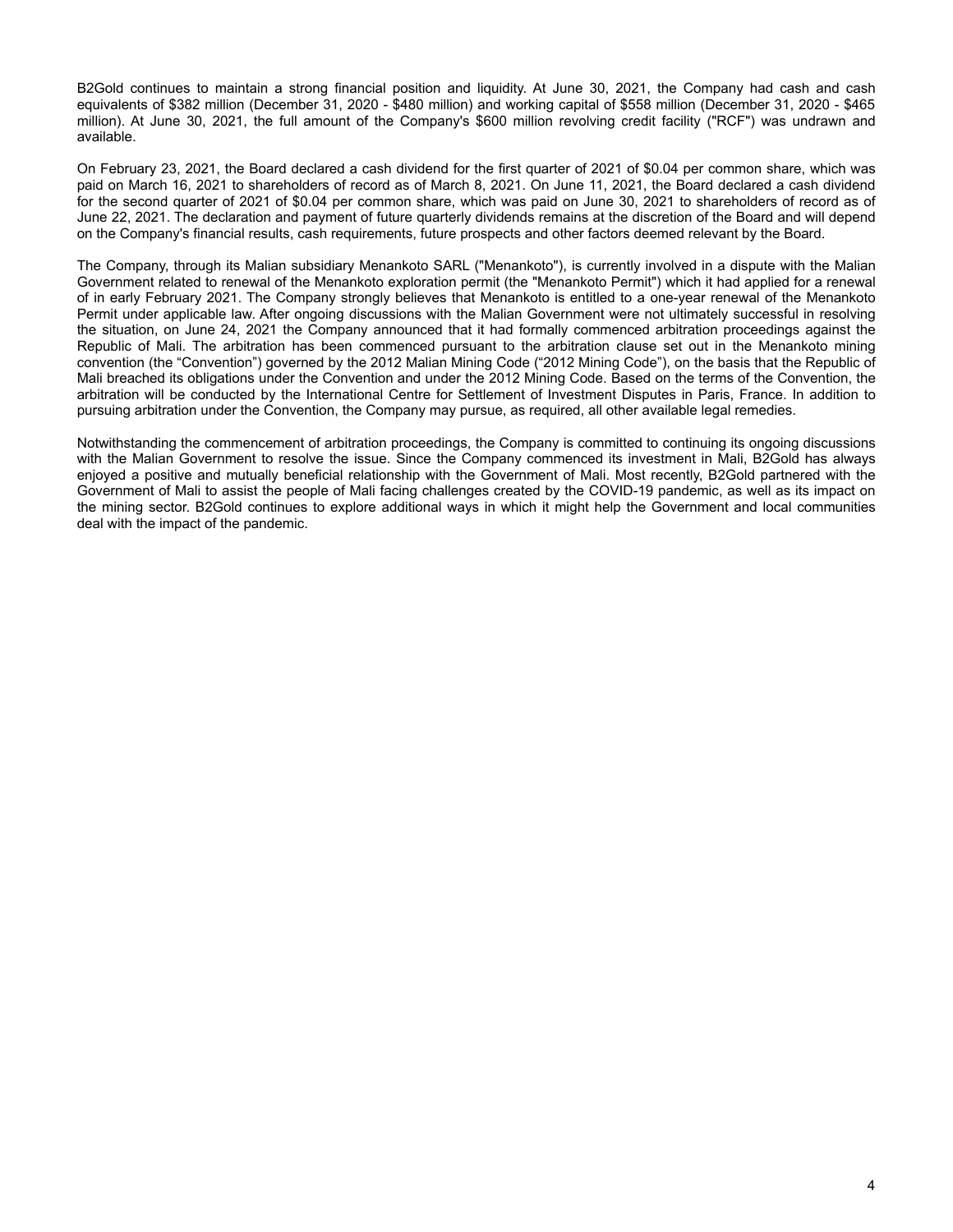## <span id="page-4-0"></span>**REVIEW OF FINANCIAL RESULTS**

### *Selected Quarterly Financial and Operating Results*

|                                                                         | Three months ended<br><b>June 30,</b> |         | Six months ended |         |
|-------------------------------------------------------------------------|---------------------------------------|---------|------------------|---------|
|                                                                         |                                       |         | <b>June 30,</b>  |         |
|                                                                         | 2021                                  | 2020    | 2021             | 2020    |
|                                                                         |                                       |         |                  |         |
| Gold revenue (\$ in thousands)                                          | 362,990                               | 441,939 | 725,292          | 822,237 |
| Net income (\$ in thousands)                                            | 73,982                                | 137,961 | 172,814          | 220,969 |
| Earnings per share – basic <sup>(1)</sup> (\$/ share)                   | 0.07                                  | 0.12    | 0.15             | 0.19    |
| Earnings per share – diluted <sup>(1)</sup> (\$/ share)                 | 0.06                                  | 0.12    | 0.15             | 0.19    |
| Cash (used) provided by operating activities (\$ thousands)             | (8,316)                               | 238,089 | 137,538          | 454,302 |
| Average realized gold price (\$/ ounce)                                 | 1,814                                 | 1,719   | 1,802            | 1,656   |
| Adjusted net income <sup><math>(1)(2)(3)</math></sup> (\$ in thousands) | 51,866                                | 111,690 | 148,856          | 206,979 |
| Adjusted earnings per share $(1)(2)(3)$ – basic (\$)                    | 0.05                                  | 0.11    | 0.14             | 0.20    |
| <b>Excluding equity investment in Calibre:</b>                          |                                       |         |                  |         |
| Gold sold (ounces)                                                      | 200,071                               | 257,100 | 402,401          | 496,600 |
| Gold produced (ounces)                                                  | 197,380                               | 239,574 | 403,023          | 490,206 |
| Cash operating $costs^{(2)}$ (\$/ gold ounce sold)                      | 661                                   | 377     | 606              | 380     |
| Cash operating $costs^{(2)}$ (\$/ gold ounce produced)                  | 649                                   | 385     | 615              | 376     |
| Total cash costs <sup>(2)</sup> (\$/ gold ounce sold)                   | 785                                   | 499     | 733              | 494     |
| All-in sustaining $costs^{(2)}$ (\$/ gold ounce sold)                   | 1,011                                 | 714     | 965              | 705     |
| Including equity investment in Calibre:                                 |                                       |         |                  |         |
| Gold sold (ounces)                                                      | 214,360                               | 258,722 | 431,833          | 512,452 |
| Gold produced (ounces)                                                  | 211,612                               | 241,593 | 432,256          | 506,455 |
| Cash operating costs <sup>(2)</sup> (\$/ gold ounce sold)               | 675                                   | 383     | 628              | 394     |
| Cash operating $costs^{(2)}$ (\$/ gold ounce produced)                  | 664                                   | 390     | 636              | 390     |
| Total cash costs <sup>(2)</sup> ( $\sqrt[6]{ }$ gold ounce sold)        | 794                                   | 498     | 751              | 507     |
| All-in sustaining costs <sup>(2)</sup> (\$/ gold ounce sold)            | 1,016                                 | 712     | 974              | 717     |

*(1) Attributable to the shareholders of the Company.*

*(2) Non-IFRS measure. For a description of how these measures are calculated and a reconciliation of these measures to the most directly comparable measures specified, defined or determined under IFRS and presented in the Company's financial statements, refer to "Non-IFRS Measures".*

*(3) Previous periods have been adjusted to reflect the removal of the adjustment for share-based compensation expense, refer to "Non-IFRS Measures".*

### *Second quarter 2021 and 2020*

### *Revenue*

Consolidated gold revenue for the second quarter of 2021 was \$363 million on sales of 200,071 ounces at an average price of \$1,814 per ounce compared to \$442 million on sales of 257,100 ounces at an average price of \$1,719 per ounce in the second quarter of 2020. The decrease in gold revenue of 18% (\$79 million) was 22% attributable to the decrease in gold ounces sold (mainly due to the lower gold production and timing of gold shipments), partially offset by a 4% impact from the increase in the average realized gold price.

In the second quarter of 2021, the Fekola Mine accounted for \$208 million (second quarter of 2020 - \$286 million) of gold revenue from the sale of 115,000 ounces (second quarter of 2020 - 166,800 ounces), the Masbate Mine accounted for \$109 million (second quarter of 2020 - \$76 million) of gold revenue from the sale of 59,971 ounces (second quarter of 2020 - 43,500 ounces) and the Otjikoto Mine accounted for \$45 million (second quarter of 2020 - \$81 million) of gold revenue from the sale of 25,100 ounces (second quarter of 2020 - 46,800 ounces).

### *Production and operating costs*

Total gold production in the second quarter of 2021 was 211,612 ounces (including 14,232 ounces of attributable production from Calibre), above budget by 5% (10,269 ounces), and consolidated gold production from the Company's three operating mines was 197,380 ounces, above budget by 5% (9,787 ounces) (refer to *"Review of Mining Operations and Development Projects"* section below). The Fekola Mine in Mali continued its strong operational performance through the second quarter of 2021, producing 113,611 ounces of gold, 3% (3,611 ounces) above budget, as the Fekola processing facilities continued to outperform following the successful completion of the Fekola mill expansion in September 2020. In the second quarter of 2021, Fekola's mill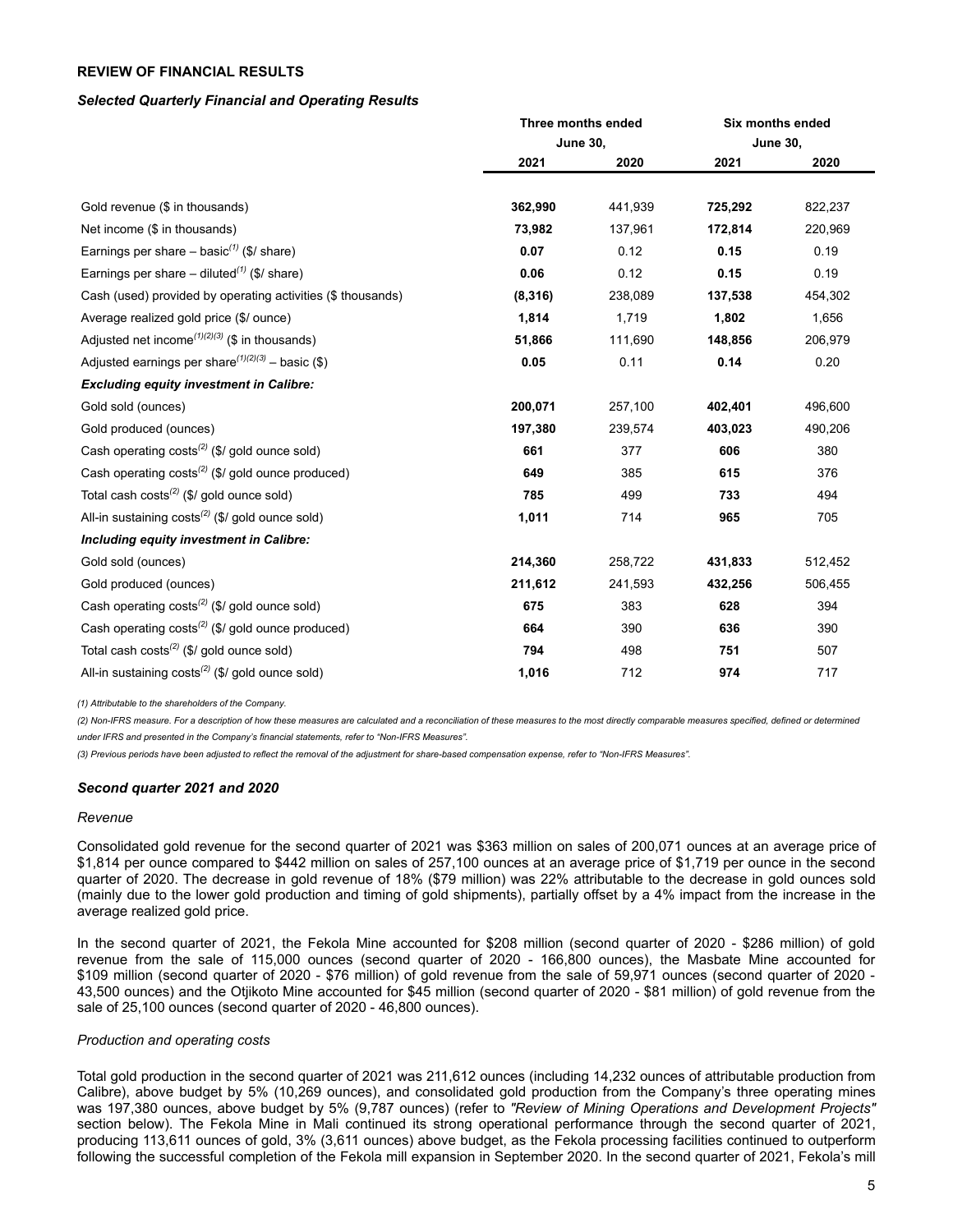throughput was a quarterly record of 2.29 million tonnes, 16% above budget and 47% higher than the second quarter of 2020. The Masbate Mine in the Philippines also continued its strong operational performance with second quarter of 2021 gold production of 56,878 ounces, above budget by 8% (4,390 ounces), as processed grade (8% above budget) and recoveries (10% above budget) both exceeded budget, more than offsetting lower than budgeted throughput (8% below budget) during the period. The Otjikoto Mine in Namibia performed well during the second quarter of 2021, producing 26,891 ounces of gold, above budget by 7% (1,786 ounces), mainly due to higher than budgeted processed grade (5% above budget) as the grade of ore sourced from the medium grade stockpile was slightly higher than anticipated during the second quarter. As expected, compared to the second quarter of 2020, total gold production was lower by 12% (29,981 ounces) due to planned significant waste stripping campaigns at both the Fekola and Otjikoto mines, which were largely completed in the first half of 2021 (for Phase 5 and Phase 6 of the Fekola Pit, and Phase 3 of the Wolfshag and Otjikoto pits). Gold production is expected to significantly increase in the second half of 2021, when mining at Fekola reaches the higher-grade zones of the Fekola Pit and mining at Otjikoto reaches the higher-grade zone at the base of the Wolfshag Pit.

In the second quarter of 2021 consolidated cash operating costs (refer to *"Non-IFRS Measures"*) were \$649 per gold ounce produced (\$661 per gold ounce sold), marginally above budget by \$9 (1%) more per gold ounce produced and, as expected, \$264 (69%) more per gold ounce produced than the second quarter of 2020. Including estimated attributable results for Calibre, cash operating costs for the second quarter of 2021 were \$664 per gold ounce produced (\$675 per gold ounce sold), \$2 (0%) more per gold ounce produced than budget and \$274 (70%) more per gold ounce produced than the second quarter of 2020. Cash operating costs per ounce produced for the second quarter of 2021 were in-line with budget as a result of offsetting factors. The impact of the strong operating results from all of the Company's operations with above budget gold production was offset by higher fuel costs, stronger local currencies and the higher than budgeted processing of lower grade material at the Fekola Mine as Fekola's low-grade stockpiles were used to provide additional unbudgeted mill feed required as a result of the higher than budgeted processed tonnes. As expected, cash operating costs for the second quarter of 2021 were higher than the second quarter of 2020 due to the planned lower production as discussed above and higher input costs in the second quarter of 2021.

The Company is experiencing cost inflation pressure across all sites which is impacting input prices including reagents, fuel and consumables. The Company is actively managing these cost increases through long-term contracts, hedging of fuel and reductions in consumption where possible.

All-in sustaining costs (refer to *"Non-IFRS Measures"*) for the second quarter of 2021 were \$1,011 per gold ounce sold compared to budget of \$1,043 per gold ounce sold and \$714 per gold ounce sold for the second quarter of 2020. Including estimated attributable results for Calibre, all-in sustaining costs for the second quarter of 2021 were \$1,016 per gold ounce sold compared to budget of \$1,046 per gold ounce sold and \$712 per gold ounce sold for the second quarter of 2020. The lower than budgeted all-in sustaining costs in the second quarter of 2021 reflect higher than budgeted gold ounces sold, higher than budgeted gains from settled fuel derivatives and lower than budgeted sustaining capital expenditures (\$3 million) partially offset by higher royalties resulting from a higher average gold price realized than budgeted in the second quarter of 2021.

## *Depreciation and depletion*

Depreciation and depletion expense included in total cost of sales was \$78 million in the second quarter of 2021 compared to \$76 million in the second quarter of 2020. The 3% increase in depreciation expense was primarily due to a 32% increase in the depreciation charge per ounce of gold sold partially offset by a 22% decrease in the gold ounces sold. The increase in the depreciation charge per gold ounce sold was a result of the reduction of the depreciable recoverable ounces for the mines and an increase in costs to be depreciated for the Masbate and Fekola mines. The Masbate Mine's depreciable cost base increased due to the impairment reversal recorded at September 30, 2020 while the Fekola Mine's depreciable cost base increased due to the Fekola mill expansion and solar plant.

## *Royalties and production taxes*

Royalties and production taxes included in total cost of sales were \$25 million for the second quarter of 2021 compared to \$31 million for the second quarter of 2020. The 21% decrease in royalties and production taxes resulted mainly from a 22% decrease in gold ounces sold partially offset by a 6% increase in the gold price realized in the second quarter of 2021 compared to the second quarter of 2020.

### *Other*

General and administrative ("G&A") costs relate primarily to the Company's head office in Vancouver, the Bamako office in Mali, the Makati office in the Philippines and the Windhoek office in Namibia. G&A for the second quarter of 2021 was \$11 million which was \$2 million higher than the second quarter of 2020. The higher G&A in the second quarter of 2021 resulted from higher insurance premiums in the second quarter of 2021 and the return to normal levels of activity due to the lifting of COVID-19 restrictions which were in place in the second quarter of 2020.

Share-based payment expense for the second quarter of 2021 was \$9 million, which was \$1 million higher than the second quarter of 2020 resulting from the partial vesting of 19 million stock options granted in the second quarter of 2021.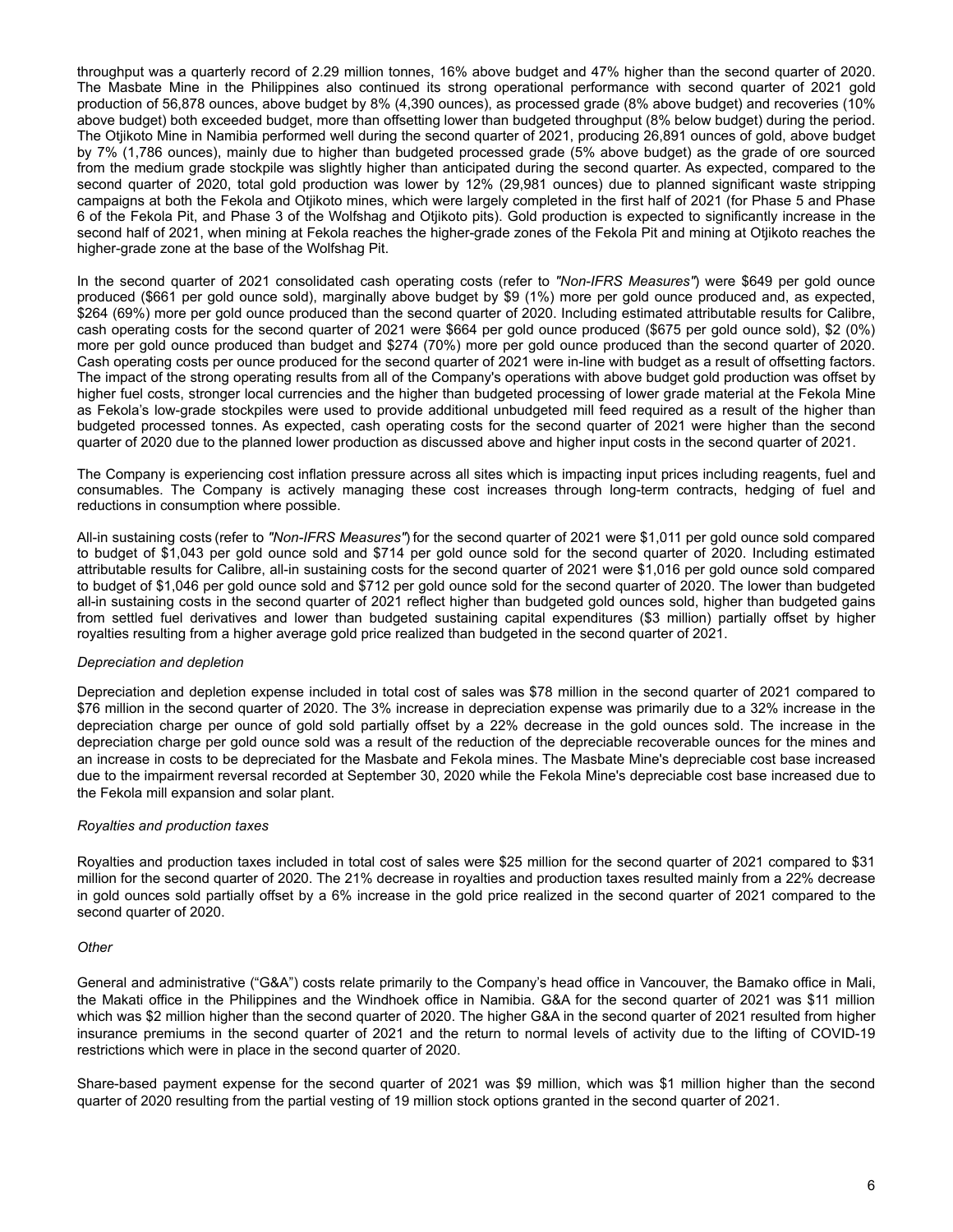For the second quarter of 2021, the Company's share of Calibre's net income was \$4 million based on Calibre's reported financial results from August 4, 2021. The Company holds approximately 33% of the total issued and outstanding Calibre common shares and the Company's investment in Calibre had a market value of \$148 million at June 30, 2021.

The Company reported \$5 million in foreign exchange losses for the second quarter of 2021 compared to foreign exchange losses of \$3 million for the second quarter of 2020. The foreign exchange losses for the second quarter of 2021 resulted from the strengthening of the local currency in Mali and Namibia versus the US dollar including the impact of foreign currency denominated working capital balances.

The Company reported \$3 million in interest and financing expense during the second quarter of 2021 compared to \$5 million in the second quarter of 2020. The lower interest and financing expense resulted mainly from lower debt balances in the second quarter of 2021 compared to the second quarter of 2020.

For the second quarter of 2021, the Company recorded derivative gains of \$9 million compared to gains of \$3 million in the second quarter of 2020. The gains were driven by fuel forward contracts slightly offset by losses from the interest rate swap derivative instruments and consisted of net unrealized gains of \$7 million (Q2 2020 - net unrealized gains of \$7 million) and realized gains of \$2 million (Q2 2020 - realized losses of \$4 million).

For the second quarter of 2021, the Company recorded a net current income and other tax expense of \$50 million compared to \$82 million in the second quarter of 2020, consisting of current income tax of \$27 million (Q2 2020 - \$68 million), the 10% priority dividend to the State of Mali of \$5 million (Q2 2020 - \$13 million) and withholding tax (on intercompany dividends/management fees) of \$18 million (Q2 2020 - \$1 million). The priority dividend is accounted for as an income tax in accordance with IAS 12, *Income Taxes.* Compared to the second quarter of 2020, current tax expense in the second quarter of 2021 was lower mainly as a result of lower taxable income in the second quarter of 2021 as compared to the second quarter of 2020 and a reduction in the corporate tax rate for the Masbate Mine in the second quarter of 2021 compared to the second quarter of 2020. On March 26, 2021, RA No. 11534, otherwise known as the CREATE bill, was signed into law which reduced the corporate income tax rate in the Philippines to 25% beginning July 1, 2020 for domestic corporations and resident foreign corporations and January 1, 2021 for non-resident foreign corporations. Withholding tax for the second quarter of 2021 increased \$17 million compared to the second quarter of 2020 mainly due to the repatriation of funds from Mali through intercompany dividends in the second quarter of 2021 which attract withholding taxes at a rate of 10%. For the second quarter of 2021, the Company recorded a deferred income tax recovery of \$9 million compared to a deferred income tax recovery of \$9 million in the second quarter of 2020. The deferred income tax recovery for the second quarter of 2021 was mainly attributable to an \$8 million decrease in future withholding taxes, higher temporary differences between accounting and taxable income and the strengthening of local currencies in Mali and Namibia. Changes in local currencies result in changes to the underlying book values of tax balance sheets for Mali and Namibia as tax filings are in local currencies.

Net income for the second quarter of 2021 was \$74 million compared to \$138 million for the second quarter of 2020. For the second quarter of 2021, the Company generated net income attributable to the shareholders of the Company of \$68 million (\$0.07 per share) compared to \$124 million (\$0.12 per share) in the second quarter of 2020. Adjusted net income attributable to shareholders of the Company (refer to "*Non-IFRS Measures"*) for the second quarter of 2021 was \$52 million (\$0.05 per share) compared to \$112 million (\$0.11 per share) in the second quarter of 2020. Adjusted net income in the second quarter of 2021 excluded unrealized gains on derivative instruments of \$7 million and a deferred income tax recovery of \$9 million.

As expected, cash flow used by operating activities was \$8 million in the second quarter of 2021 compared to cash flow generated of \$238 million in the second quarter of 2020, a decrease of \$246 million. The decrease was in-line with budget and was due mainly to lower revenues of \$80 million, higher production costs of \$35 million and higher working capital outflows in the second quarter of 2021 for value-added and other tax receivables and current income and other taxes payables. Current income tax payments in the second quarter of 2021 included approximately \$140 million related to 2020 outstanding tax liability obligations (comprised mainly of Fekola outstanding 2020 tax liabilities of \$75 million and Fekola 2020 priority dividend obligations of \$46 million). Based on current assumptions, including a gold price of \$1,800 per ounce for 2021, the Company is forecasting to make total cash income tax payments in 2021 of approximately \$380 million, including the \$140 million related to 2020 outstanding tax liability obligations discussed above.

B2Gold continues to maintain a strong financial position and liquidity. At June 30, 2021, the Company had cash and cash equivalents of \$382 million (December 31, 2020 - \$480 million) and working capital of \$558 million (December 31, 2020 - \$465 million). As at June 30, 2021, the full amount of the \$600 million RCF was undrawn and available.

## *Year to date results*

# *Revenue*

Consolidated gold revenue for the first half of 2021 was \$725 million on sales of 402,401 ounces at an average price of \$1,802 per ounce compared to \$822 million on sales of 496,600 ounces at an average price of \$1,656 per ounce in the first half of 2020. The decrease in gold revenue of 12% (\$97 million) was 19% attributable to the decrease in gold ounces sold (mainly due to the lower gold production and timing of gold shipments), partially offset by a 7% impact from the increase in the average realized gold price.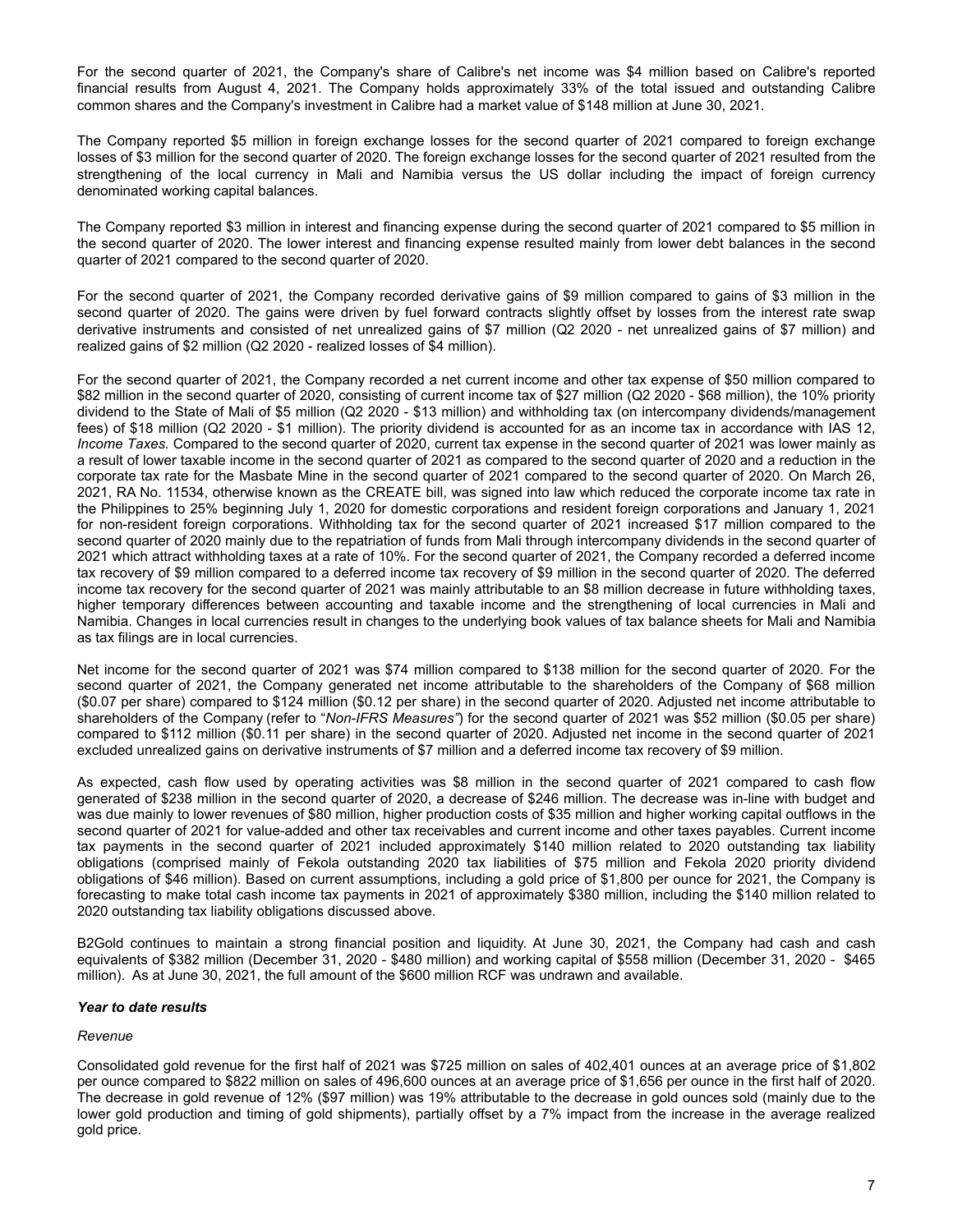In the first half of 2021, the Fekola Mine accounted for \$424 million (first half of 2020 - \$525 million) of gold revenue from the sale of 235,200 ounces (first half of 2020 - 317,500 ounces), the Masbate Mine accounted for \$208 million (first half of 2020 - \$150 million) of gold revenue from the sale of 115,341 ounces (first half of 2020 - 90,400 ounces) and the Otjikoto Mine accounted for \$93 million (first half of 2020 - \$147 million) of gold revenue from the sale of 51,860 ounces (first half of 2020 - 88,700 ounces).

## *Production and operating costs*

For the first half of 2021, total gold production was 432,256 ounces (including 29,233 ounces of attributable production from Calibre), above budget by 7% (28,811 ounces), and 15% (74,199 ounces) lower than the first half of 2020 (for the same reasons outlined above). Consolidated gold production from the Company's three operating mines was 403,023 ounces in the first half of 2021.

For the first half of 2021, consolidated cash operating costs (refer to *"Non-IFRS Measures"*) were \$615 per gold ounce produced (\$606 per gold ounce sold), \$25 (4%) per gold ounce produced less than budget and, as expected, \$239 (64%) per gold ounce produced higher than the first half of 2020. Including estimated attributable results for Calibre, cash operating costs for the first half of 2021 were \$636 per gold ounce produced (\$628 per gold ounce sold), \$26 (4%) per gold ounce produced less than budget and, as expected, \$246 (63%) per gold ounce produced higher than the first half of 2020. Cash operating costs for the first half of 2021 were higher than the first half of 2020 due to the planned lower production as discussed above and higher input costs in the first half of 2021 resulting from higher period stripping activities, higher fuel costs and higher import duties.

The Company is experiencing cost inflation pressure across all sites which is impacting input prices including reagents, fuel and consumables. The Company is actively managing these cost increases through long-term contracts, hedging of fuel and reductions in consumption where possible.

All-in sustaining costs (refer to *"Non-IFRS Measures"*) for the first half of 2021 were \$965 per gold ounce sold compared to budget of \$1,060 per gold ounce sold and \$705 per gold ounce sold for the first half of 2020. Including estimated attributable results for Calibre, all-in sustaining costs for the first half of 2021 were \$974 per gold ounce sold compared to budget of \$1,062 per gold ounce sold and \$717 per gold ounce sold for the first half of 2020. The lower than budgeted all-in sustaining costs in the first half of 2021 reflect the lower cash operating costs described above, higher than budgeted ounces gold sold, lower general and administrative costs, higher than budgeted gains on settled fuel derivatives and lower than budgeted sustaining capital expenditures partially offset by higher royalties resulting from a higher average gold price realized than budgeted in the first half of 2021. The lower sustaining capital expenditures are mainly a result of timing of expenditures and are expected to be incurred later in 2021.

## *Depreciation and depletion*

Depreciation and depletion expense included in total cost of sales was \$145 million for the first half of 2021 compared to \$146 million in the first half of 2020. The 1% decrease in depreciation expense was due to a 19% decrease in the gold ounces sold partially offset by a 22% increase in the depreciation charge per gold ounce sold. The increase in the depreciation charge per gold ounce sold was a result of the reduction of the depreciable recoverable ounces for the mines and an increase in costs to be depreciated for the Masbate and Fekola mines. The Masbate Mine's depreciable cost base increased due to the impairment reversal recorded at September 30, 2020 while the Fekola Mine's depreciable cost base increased due to the Fekola mill expansion and solar plant.

## *Royalties and production taxes*

Royalties and production taxes included in total cost of sales were \$51 million for the first half of 2021 compared to \$57 million in the first half of 2020. The 11% decrease in royalties and production taxes resulted mainly a 19% decrease in gold ounces sold partially offset by a 9% increase in the gold price realized in the first half of 2021 compared to the first half of 2020.

## *Other*

G&A for the first half of 2021 was \$21 million, which was \$2 million higher than the first half of 2020. The higher G&A in the first half of 2021 resulted from higher insurance premiums in the first half of 2021 and the return to normal levels of activity due to the lifting of COVID-19 restrictions.

Share-based payment expense for the first half of 2021 was \$10 million, which was in-line with the first half of 2020.

Community relations expense for the first half of 2021 was \$1 million, which was \$3 million lower than the first half of 2020 when two significant donations were made including a \$1 million commitment to the Mali School of Mines and \$2 million for the Rhino Gold Bar initiative.

For the first half of 2021, the Company's share of Calibre's net income was \$9 million based on Calibre's reported first half of 2021 financial results from August 4, 2021.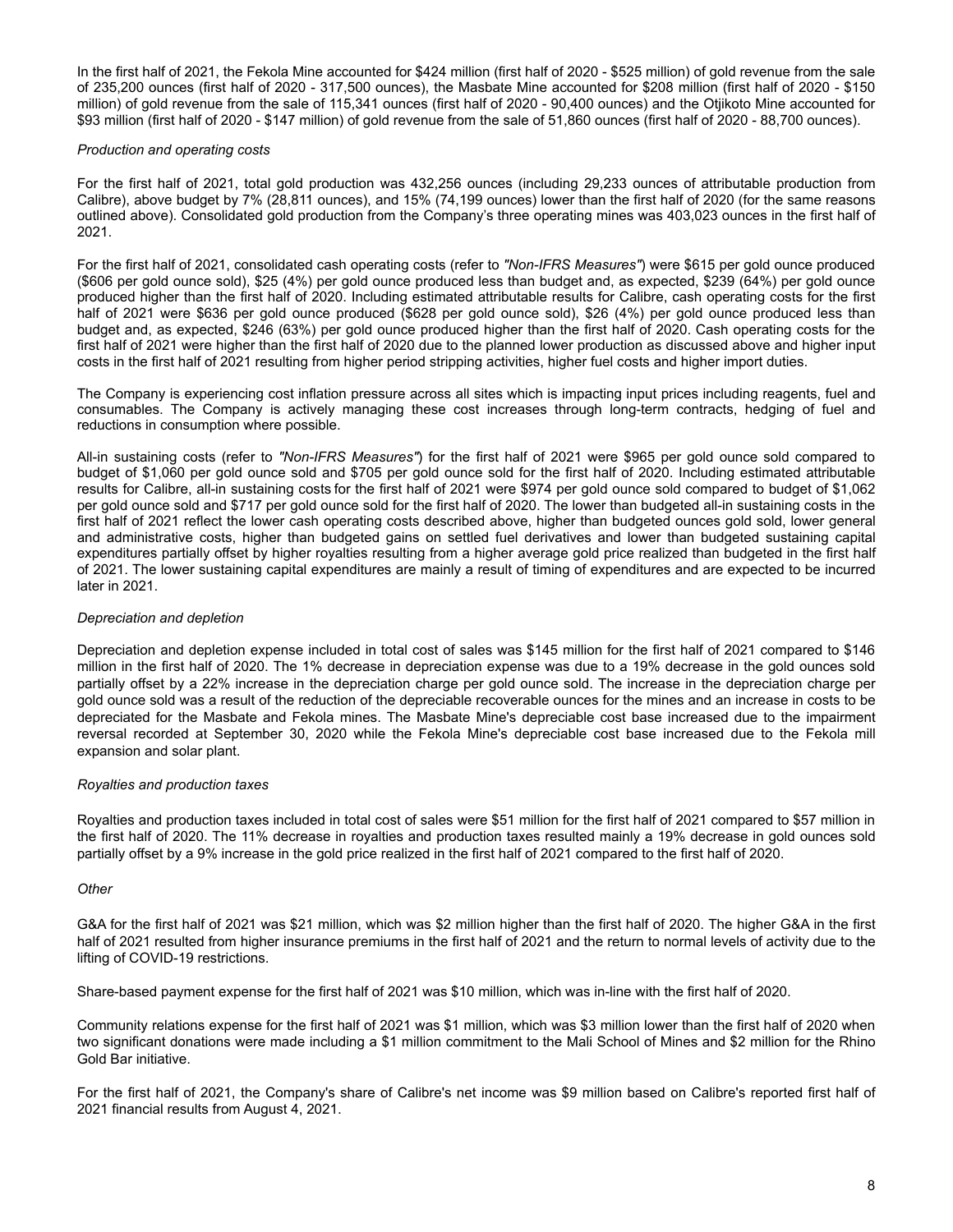Other operating expenses for the first half of 2021 were \$3 million, mainly consisting of \$2 million for the write-off of Fekola solar panels damaged by a fire in the storage yard during the first quarter of 2021.

The Company reported \$6 million in interest and financing expense during the first half of 2021 compared to \$10 million in the first half of 2020. The lower interest and financing expense resulted from lower debt balances in the first half of 2021 compared to the first half of 2020.

For the first half of 2021, the Company recorded derivative gains of \$18 million compared to derivative losses of \$11 million in the first half of 2020. The gains were driven by fuel forward contracts partially offset by losses from the interest rate swap derivative instruments and consisted of net unrealized gains of \$15 million (first half of 2020 - net unrealized losses of \$4 million) and realized gains of \$3 million (first half of 2020 - realized losses of \$7 million).

For the first half of 2021, the Company recorded a net current income and other tax expense of \$92 million compared to \$146 million in the first half of 2020, consisting of current income tax of \$60 million (first half of 2020 - \$119 million), the 10% priority dividend to the State of Mali of \$13 million (first half of 2020 - \$23 million) and withholding tax (on intercompany dividends/ management fees) of \$19 million (first half of 2020 - \$3 million). The priority dividend is accounted for as an income tax in accordance with IAS 12, *Income Taxes.* Compared to the first half of 2020, current tax expense for the first half of 2021 was lower mainly as a result of lower taxable income and a reduction in the corporate tax rate for the Masbate Mine in the first half of 2021 compared to the first half of 2020. In addition, under the CREATE bill, the change in rate in the Philippines was applied retrospectively to July 1, 2020, which resulted in a reduction of current income tax expense of \$3 million relating to 2020 current income taxes in the first half of 2021. Withholding tax for the first half of 2021 increased \$17 million compared to the first half of 2020 due to the repatriation of funds from Mali through intercompany dividends in the first half of 2021 which attract withholding taxes at a rate of 10%. For the first half of 2021, the Company recorded a deferred income tax expense of \$6 million compared to a deferred income tax expense of \$4 million in the first half of 2020.

For the first half of 2021, the Company generated net income of \$173 million compared to a net income of \$221 million in the first half of 2020 including net income attributable to the shareholders of the Company of \$160 million (\$0.15 per share) in the first half of 2021 compared to \$197 million (\$0.19 per share) in the first half of 2020. Adjusted net income attributable to the shareholders of the Company (refer to "*Non-IFRS Measures"*) for the first half of 2021 was \$149 million (\$0.14 per share) compared to adjusted net income of \$207 million (\$0.20 per share) in the first half of 2020. Adjusted net income in the first half of 2021 excluded unrealized gains on derivative instruments of \$15 million and a deferred income tax expense of \$3 million.

Cash flow provided by operating activities was \$138 million in the first half of 2021 compared to \$454 million in the first half of 2020, a decrease of \$317 million due mainly to lower revenues of \$97 million, higher production costs of \$55 million and higher working capital outflows in the first half of 2021 for value-added and other tax receivables and current income and other taxes payables. Current income tax payments in the first half of 2021 included approximately \$140 million related to 2020 outstanding tax liability obligations (comprised mainly of Fekola outstanding 2020 tax liabilities of \$75 million and Fekola 2020 priority dividend obligations of \$46 million). Based on current assumptions, including a gold price of \$1,800 per ounce for 2021, the Company is forecasting to make total cash income tax payments in 2021 of approximately \$380 million, including the \$140 million related to 2020 outstanding tax liability obligations discussed above.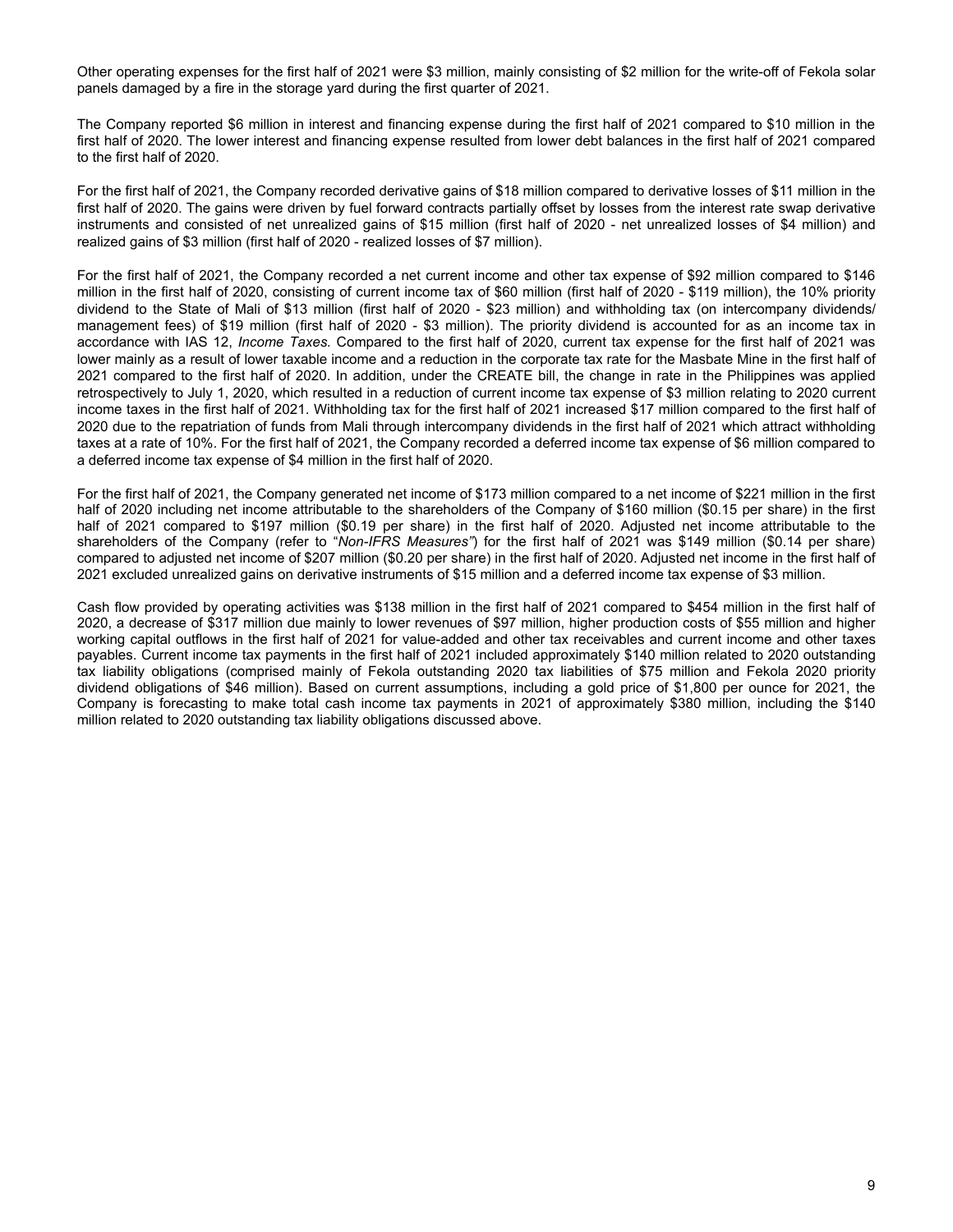## <span id="page-9-0"></span>**REVIEW OF MINING OPERATIONS AND DEVELOPMENT PROJECTS**

### *Fekola Mine - Mali*

|                                                                    | Three months ended |           | Six months ended |           |
|--------------------------------------------------------------------|--------------------|-----------|------------------|-----------|
|                                                                    | <b>June 30,</b>    |           | <b>June 30,</b>  |           |
|                                                                    | 2021               | 2020      | 2021             | 2020      |
|                                                                    |                    |           |                  |           |
| Gold revenue (\$ in thousands)                                     | 208,256            | 285,780   | 423,996          | 525,406   |
| Gold sold (ounces)                                                 | 115,000            | 166,800   | 235,200          | 317,500   |
| Average realized gold price (\$/ ounce)                            | 1,811              | 1,713     | 1,803            | 1,655     |
| Tonnes of ore milled                                               | 2,294,610          | 1,560,337 | 4,369,290        | 3,306,689 |
| Grade (grams/ tonne)                                               | 1.65               | 3.11      | 1.81             | 3.11      |
| Recovery (%)                                                       | 93.2               | 94.8      | 93.8             | 94.4      |
| Gold production (ounces)                                           | 113,611            | 147,424   | 238,699          | 311,435   |
| Cash operating $costs^{(1)}$ (\$/ gold ounce sold)                 | 606                | 271       | 541              | 278       |
| Cash operating $costs^{(1)}$ (\$/ gold ounce produced)             | 617                | 300       | 557              | 274       |
| Total cash costs <sup><math>(1)</math></sup> (\$/ gold ounce sold) | 750                | 408       | 693              | 411       |
| All-in sustaining $costs^{(1)}$ (\$/ gold ounce sold)              | 854                | 562       | 811              | 542       |
| Capital expenditures (\$ in thousands)                             | 8,721              | 52,340    | 26,117           | 126,473   |
| Exploration (\$ in thousands)                                      | 4,140              | 4,171     | 7,227            | 5,041     |

*(1) Non-IFRS measure. For a description of how these measures are calculated and a reconciliation of these measures to the most directly comparable measures specified, defined or determined under IFRS and presented in the Company's financial statements, refer to "Non-IFRS Measures".*

The Fekola Mine in Mali (owned 80% by the Company and 20% by the State of Mali) continued its strong operational performance through the second quarter of 2021, producing 113,611 ounces of gold, 3% (3,611 ounces) above budget, as the Fekola processing facilities continued to outperform following the successful completion of the Fekola mill expansion in September 2020. In the second quarter of 2021, Fekola's mill throughput was a quarterly record of 2.29 million tonnes, 16% above budget and 47% higher than the second quarter of 2020. The higher than budgeted mill throughput was due to favourable ore fragmentation and hardness, as well as optimization of the grinding circuit, partially offset by mill feed grade which was 10% below budget in the second quarter of 2021, as Fekola's low-grade stockpiles were used to provide additional unbudgeted mill feed required as a result of the higher than budgeted processed tonnes. As expected, compared to the second quarter of 2020, gold production was lower by 23% (33,813 ounces) as a result of the higher waste stripping and lower mined ore grades in the second quarter of 2021, as Phases 5 and 6 of the Fekola Pit were developed during the first half of 2021. For the second quarter of 2021, mill feed grade was 1.65 grams per tonne ("g/t") compared to budget of 1.84 g/t and 3.11 g/t in the second quarter of 2020; mill throughput was 2.29 million tonnes compared to budget of 1.98 million tonnes and 1.56 million tonnes in the second quarter of 2020; and gold recovery averaged 93.2% compared to budget of 94.0% and 94.8% in the second quarter of 2020. Mined ore tonnage and grade continue to reconcile well with the Fekola resource model, and ore production is expected to significantly increase in the second half of 2021 when mining reaches the higher-grade zones of the Fekola Pit. For the first half of 2021, the Fekola Mine produced 238,699 ounces of gold, above budget by 5% (11,699 ounces), and 23% (72,736 ounces) lower than the first half of 2020 (for the reasons outlined above). For the first half of 2021, mill feed grade was 1.81 g/t compared to budget of 1.93 g/t and 3.11 g/t in the first half of 2020; mill throughput was 4.37 million tonnes compared to budget of 3.89 million tonnes and 3.31 million tonnes in the first half of 2020; and gold recovery averaged 93.8% compared to budget of 94.0% and 94.4% in the first half of 2020.

The Fekola mill has the potential to sustain an annualized throughput rate which is higher than the original assumed mill expansion throughput rate of 7.5 million tonnes per annum ("Mtpa"). Mill processing trials conducted in the fourth quarter of 2020 demonstrated the potential to optimize the grind-throughput capacity of the expanded facility and increase hard-rock throughput and support the addition of saprolite ore tonnage in excess of the hard-rock capacity. Based on the positive results noted to date through to the second quarter of 2021, Fekola's annualized throughput rate is now expected to average 8.3 Mtpa for 2021 and average approximately 8.5 Mtpa over the life of mine, based on an ore blend including fresh rock and saprolite. For 2021 budgeting purposes, the Company assumed a throughput rate of 7.75 Mtpa.

Production planning for the nearby Cardinal inferred resource area, located within 500 metres of the current Fekola resource pit, is currently underway (the initial Inferred Mineral Resource estimate for Cardinal is 640,000 ounces of gold in 13.0 million tonnes of ore at 1.54 g/t gold). Grade control drilling at Cardinal was completed in the second quarter of 2021, and a 10,000-tonne bulk sample was mined and processed. Results indicate that the Cardinal material can be processed at the Fekola Mill. An Environmental and Social Impact Assessment has been completed and submitted to the Malian authorities. The Company is in the process of updating the Fekola Mine Plan to include production from Cardinal, which is expected to commence in the third quarter of 2021.

The Fekola Mine's cash operating costs (refer to *"Non-IFRS Measures"*) for the second quarter of 2021 were \$617 per ounce produced (\$606 per gold ounce sold) compared to a budget of \$544 per ounce produced and \$300 per ounce produced for the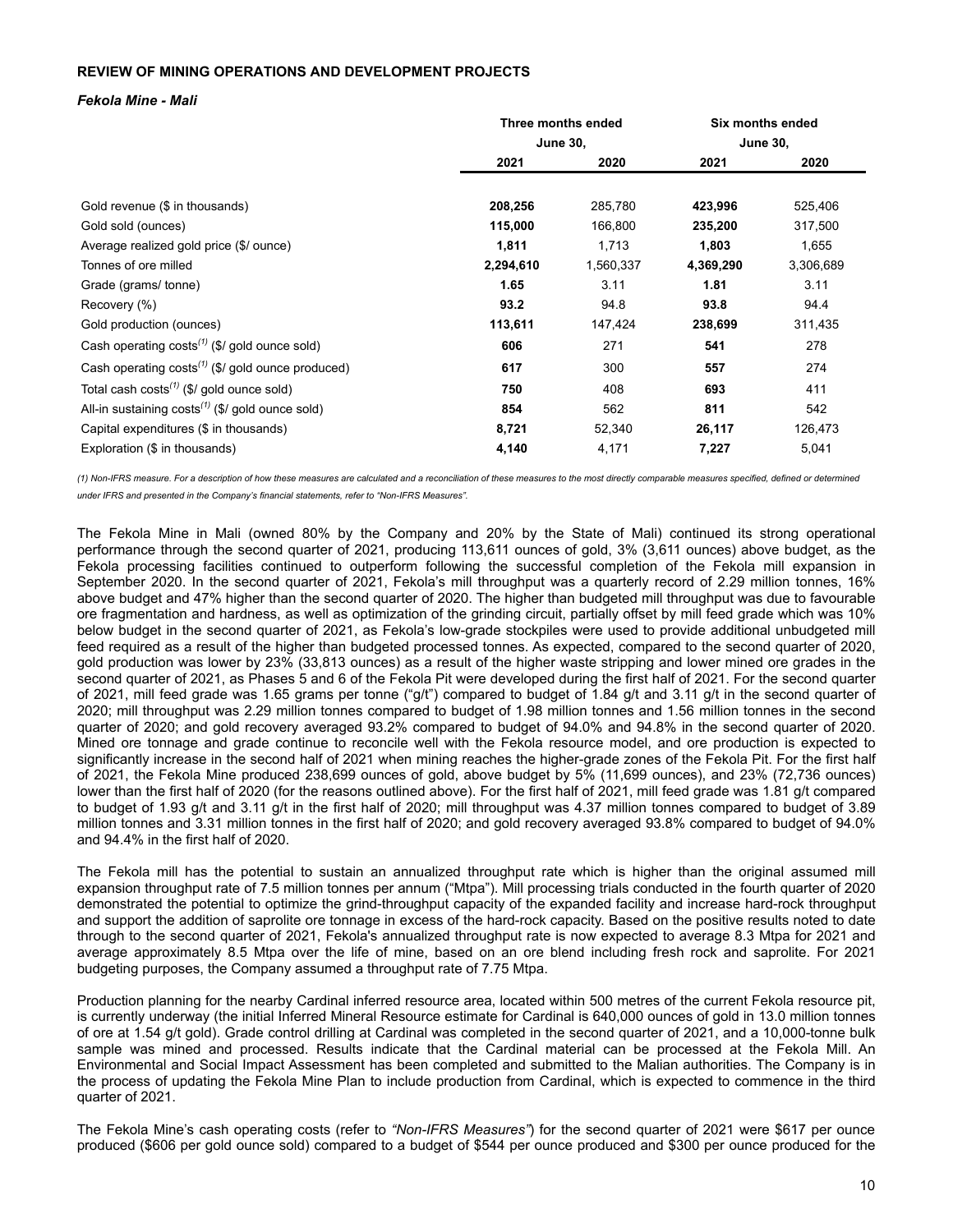second quarter of 2020. Cash operating costs per ounce for the second quarter of 2021 were 13% higher than budget as a result of increased operational waste due to lower strip ratios, higher processing costs related to the unbudgeted mill throughput of lowgrade stockpile material as discussed above and higher than budgeted fuel prices which impacted both mining and processing costs. In addition, camp and medical costs were higher than budget as the Company continues to manage COVID-19 related risks and maintain safe operations. The Fekola Mine's cash operating costs for the first half of 2021 were \$557 per ounce produced (\$541 per gold ounce sold) compared to a budget of \$551 per ounce produced and \$274 per ounce produced for the first half of 2020. Cash operating costs for the first half of 2021 overall were in-line with budget. Compared to the second quarter of 2020 and the first half of 2020, cash operating costs for the second quarter of 2021 and the first half of 2021 were higher, as expected, due to the planned lower production as discussed above and higher period stripping activities in 2021, higher fuel costs, import duties and ongoing COVID-19 related labour and medical costs in Mali.

All-in sustaining costs (refer to *"Non-IFRS Measures"*) for the second quarter of 2021 for the Fekola Mine were \$854 per gold ounce sold compared to a budget of \$844 per gold ounce sold and \$562 per gold ounce sold in the second quarter of 2020. All-in sustaining costs for the second quarter of 2021 were in-line with budget as higher than budgeted gold ounces sold, higher than budgeted realized gains on fuel derivatives and lower sustaining capital expenditures (mainly due to lower than budgeted prestripping costs) were offset by the higher than budgeted cash operating costs described above. All-in sustaining costs for the first half of 2021 for the Fekola Mine were \$811 per gold ounce sold compared to a budget of \$872 per gold ounce sold and \$542 per gold ounce sold in the first half of 2020. All-in sustaining costs for the first half of 2021 were 7% lower than budget as a result of higher than budgeted gold ounces sold, higher than budgeted realized gains on fuel derivatives, lower sustaining capital expenditures (mainly due to lower than budgeted prestripping costs and mobile equipment rebuilds) and lower than budgeted community relations costs partially offset by higher than budgeted royalties. The lower sustaining capital expenditures are mainly a result of timing of expenditures and are expected to be incurred later in 2021.

Capital expenditures in the second quarter of 2021 totalled \$9 million primarily consisting of \$2 million for the solar plant, \$2 million for prestripping, \$1 million for mine infrastructure and \$1 million for the development of Cardinal. Capital expenditures in the first half of 2021 totalled \$26 million primarily consisting of \$8 million for the solar plant, \$7 million for prestripping, \$4 million for mine infrastructure and \$2 million for the development of Cardinal.

For full-year 2021, the Fekola Mine remains on track to meet or exceed the upper end of its forecast production range of between 530,000 and 560,000 ounces of gold at cash operating costs of between \$405 and \$445 per ounce and all-in sustaining costs of between \$745 and \$785 per ounce. Additional mining from the Cardinal inferred resource area and the higher than budgeted processing capacity experienced to date at the Fekola mill (as discussed above) have the potential to increase Fekola's budgeted 2021 and longer-term gold production. No adjustment to Fekola's 2021 production guidance range has currently been made while the Company continues to evaluate the potential upside impact of these factors for the balance of 2021.

As a result of the planned higher waste stripping completed and lower mined ore grades realized in the first half of 2021 (as Phase 5 and 6 of the Fekola Pit were being developed), production is expected to be significantly weighted to the second half of 2021 (when mining reaches the higher grade portion of Phase 5 of the Fekola Pit). For the second half of 2021, Fekola's gold production is expected to increase significantly to between 310,000 to 330,000 ounces. Based mainly on the weighting of production and timing of waste stripping, as expected Fekola's cash operating costs for the first half of 2021 were between \$530 and \$570 per ounce and are expected to significantly improve to between \$315 and \$355 per ounce during the second half of 2021. In addition, Fekola's all-in sustaining costs for the first half of 2021 were below the expected range of between \$850 and \$890 per ounce and are expected to significantly improve to between \$670 and \$710 per ounce during the second half of 2021.

## *Fekola Solar Plant*

Following the temporary suspension of the solar plant construction activities in April 2020 due to COVID-19 restrictions, and a fire in the solar storage yard in January 2021, construction of the Fekola solar plant is now complete. A small crew will remain on site until mid-August 2021 to ensure that all final commissioning tasks and warranty issues are properly executed. With the solar plant now 100% online, it is expected to reduce Fekola's HFO consumption by over 13 million litres per year and lower carbon dioxide emissions by an estimated 39,000 tonnes per year. Solar production to date indicates that the plant will exceed initial power production estimates.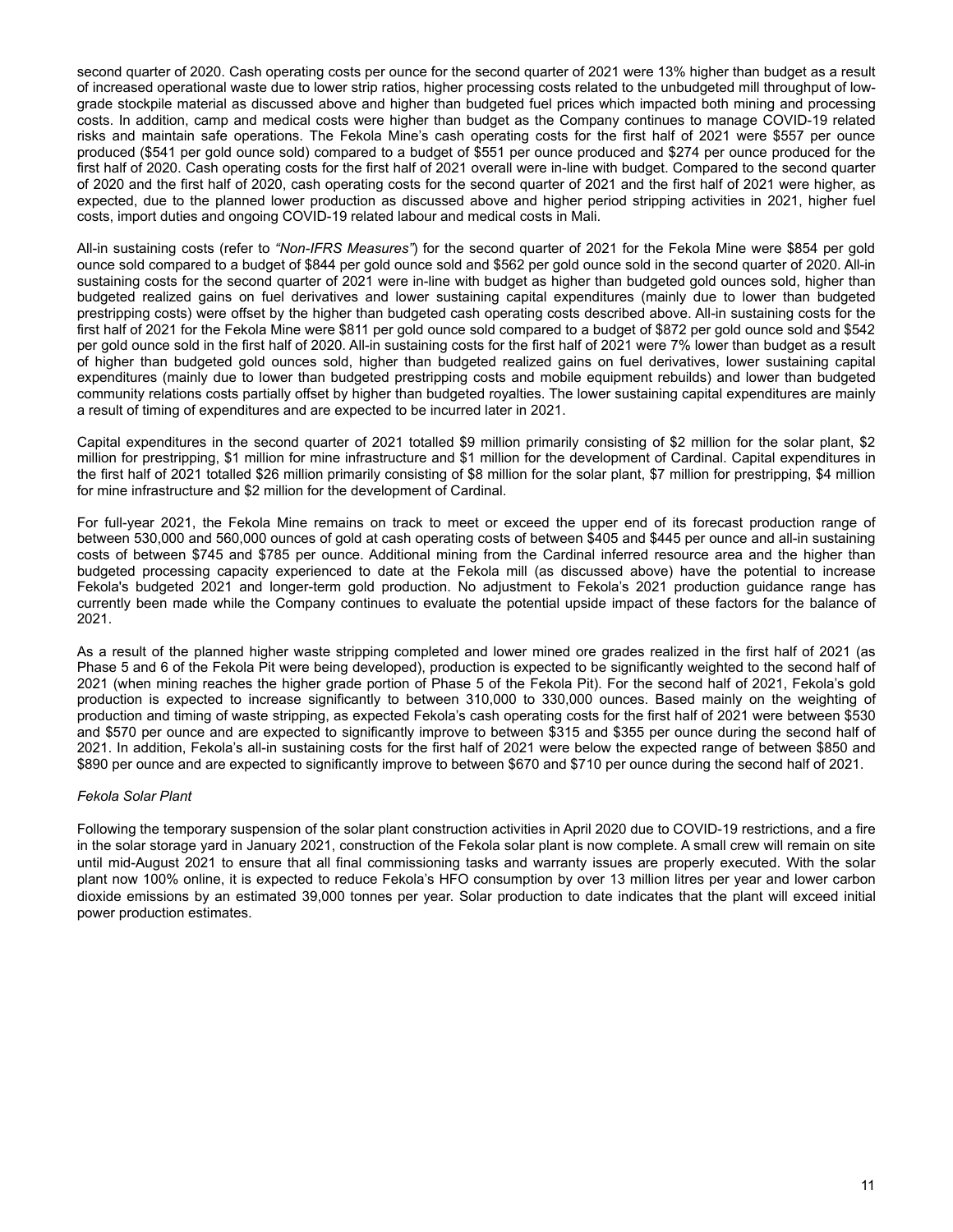## *Masbate Mine – Philippines*

|                                                               | Three months ended |           | Six months ended |           |
|---------------------------------------------------------------|--------------------|-----------|------------------|-----------|
|                                                               | <b>June 30,</b>    |           | <b>June 30,</b>  |           |
|                                                               | 2021               | 2020      | 2021             | 2020      |
|                                                               |                    |           |                  |           |
| Gold revenue (\$ in thousands)                                | 109,377            | 75,580    | 207,832          | 149,994   |
| Gold sold (ounces)                                            | 59,971             | 43,500    | 115,341          | 90,400    |
| Average realized gold price (\$/ ounce)                       | 1,824              | 1,737     | 1,802            | 1,659     |
| Tonnes of ore milled                                          | 1,863,343          | 1,989,061 | 3,811,712        | 3,860,121 |
| Grade (grams/ tonne)                                          | 1.17               | 0.94      | 1.13             | 0.92      |
| Recovery (%)                                                  | 81.5               | 81.0      | 82.6             | 82.0      |
| Gold production (ounces)                                      | 56,878             | 48,654    | 114,391          | 93,526    |
| Cash operating $costs^{(1)}$ (\$/ gold ounce sold)            | 673                | 740       | 627              | 699       |
| Cash operating costs <sup>(1)</sup> (\$/ gold ounce produced) | 616                | 610       | 612              | 664       |
| Total cash costs $(1)$ (\$/ gold ounce sold)                  | 778                | 858       | 730              | 798       |
| All-in sustaining $costs^{(1)}$ (\$/ gold ounce sold)         | 899                | 1,060     | 860              | 981       |
| Capital expenditures (\$ in thousands)                        | 6,778              | 4,529     | 13,342           | 9,290     |
| Exploration (\$ in thousands)                                 | 1,339              | 2,011     | 2,425            | 3,628     |

*(1) Non-IFRS measure. For a description of how these measures are calculated and a reconciliation of these measures to the most directly comparable measures specified, defined or determined under IFRS and presented in the Company's financial statements, refer to "Non-IFRS Measures".*

The Masbate Mine in the Philippines also continued its strong operational performance with second quarter of 2021 gold production of 56,878 ounces, above budget by 8% (4,390 ounces), as processed grade (8% above budget) and recoveries (10% above budget) both exceeded budget and more than offset lower than budgeted throughput (8% below budget). Continuing the positive trend set in the first quarter of 2021, Masbate's mill recoveries continued to outperform the recovery model. To improve Masbate's gold recovery (and production) forecasts, a series of unbudgeted metallurgical test campaigns were performed in the second quarter of 2021, temporarily reducing Masbate's throughput for the quarter. However, processed grade was above budget, as ore mined from both the Main Vein and Montana pits in the second quarter of 2021 produced higher tonnage and grade compared to the reserve model. In addition, the metallurgical test campaigns completed also contributed to the higher than budgeted processed grade in the second quarter of 2021 (as one test campaign involved high grade ore from the Main Vein Pit which was originally budgeted to have been blended through the course of the full year). Gold production in the second quarter of 2021 was higher by 17% (8,224 ounces), compared to the second quarter of 2020, mainly due to higher mined ore grades, as a result of mining through higher-grade zones of the Main Vein and Montana pits in the second quarter of 2021. For the second quarter of 2021, mill feed grade was 1.17 g/t compared to budget of 1.08 g/t and 0.94 g/t in the second quarter of 2020; mill throughput was 1.86 million tonnes compared to budget of 2.02 million tonnes and 1.99 million tonnes in the second quarter of 2020; and gold recovery averaged 81.5% compared to budget of 74.3% and 81.0% in the second quarter of 2020. For the first half of 2021, the Masbate Mine produced 114,391 ounces of gold, above budget by 11% (11,242 ounces), and 22% (20,865 ounces) higher than the first half of 2020 (mainly due to higher mined ore grades and higher recoveries as outlined above). For the first half of 2021, mill feed grade was 1.13 g/t compared to budget of 1.07 g/t and 0.92 g/t in the first half of 2020; mill throughput was 3.81 million tonnes compared to budget of 3.98 million tonnes and 3.86 million tonnes in the first half of 2020; and gold recovery averaged 82.6% compared to budget of 75.0% and 82.0% in the first half of 2020.

Cash operating costs (refer to *"Non-IFRS Measures"*) for the second quarter of 2021 were \$616 per ounce produced (\$673 per gold ounce sold) compared to a budget of \$699 per ounce produced and \$610 per ounce produced for the second quarter of 2020. Cash operating costs for the first half of 2021 were \$612 per ounce produced (\$627 per gold ounce sold) compared to a budget of \$694 per ounce produced and \$664 per ounce produced for the first half of 2020. Cash operating costs per ounce for the second quarter of 2021 and first half of 2021 were both 12% lower than budget as a result of the higher than budgeted production discussed above coupled with generally on budget operating costs partially offset by higher than budgeted fuel prices. Cash operating costs per ounce for the second quarter of 2021 were in-line with cash operating costs per ounce in the second quarter of 2020 while cash operating costs per ounce for the first half of 2021 were 8% lower than the first half of 2020 as a result of the higher produced ounces noted above.

All-in sustaining costs (refer to *"Non-IFRS Measures"*) for the second quarter of 2021 were \$899 per ounce sold compared to a budget of \$988 per gold ounce sold and \$1,060 per gold ounce sold in the second quarter of 2020. All-in sustaining costs for the first half of 2021 were \$860 per ounce sold compared to a budget of \$1,000 per gold ounce sold and \$981 per gold ounce sold in the first half of 2020. All-in sustaining costs for the second quarter of 2021 and the first half of 2021 were lower than budget by 9% and 14%, respectively, as a result of the lower than budgeted cash operating costs described above, higher than budgeted gold ounces sold, higher than budgeted realized gains on fuel derivatives and lower sustaining capital expenditures (mainly due to the timing of prestripping and mining-related capital expenditures). The lower sustaining capital expenditures are mainly a result of timing of expenditures and are expected to be incurred later in 2021.

Capital expenditures in the second quarter of 2021 totalled \$7 million, primarily consisting of mobile equipment acquisition costs and rebuilds of \$2 million, \$2 million for tailings storage facility projects and prestripping costs of \$1 million. Capital expenditures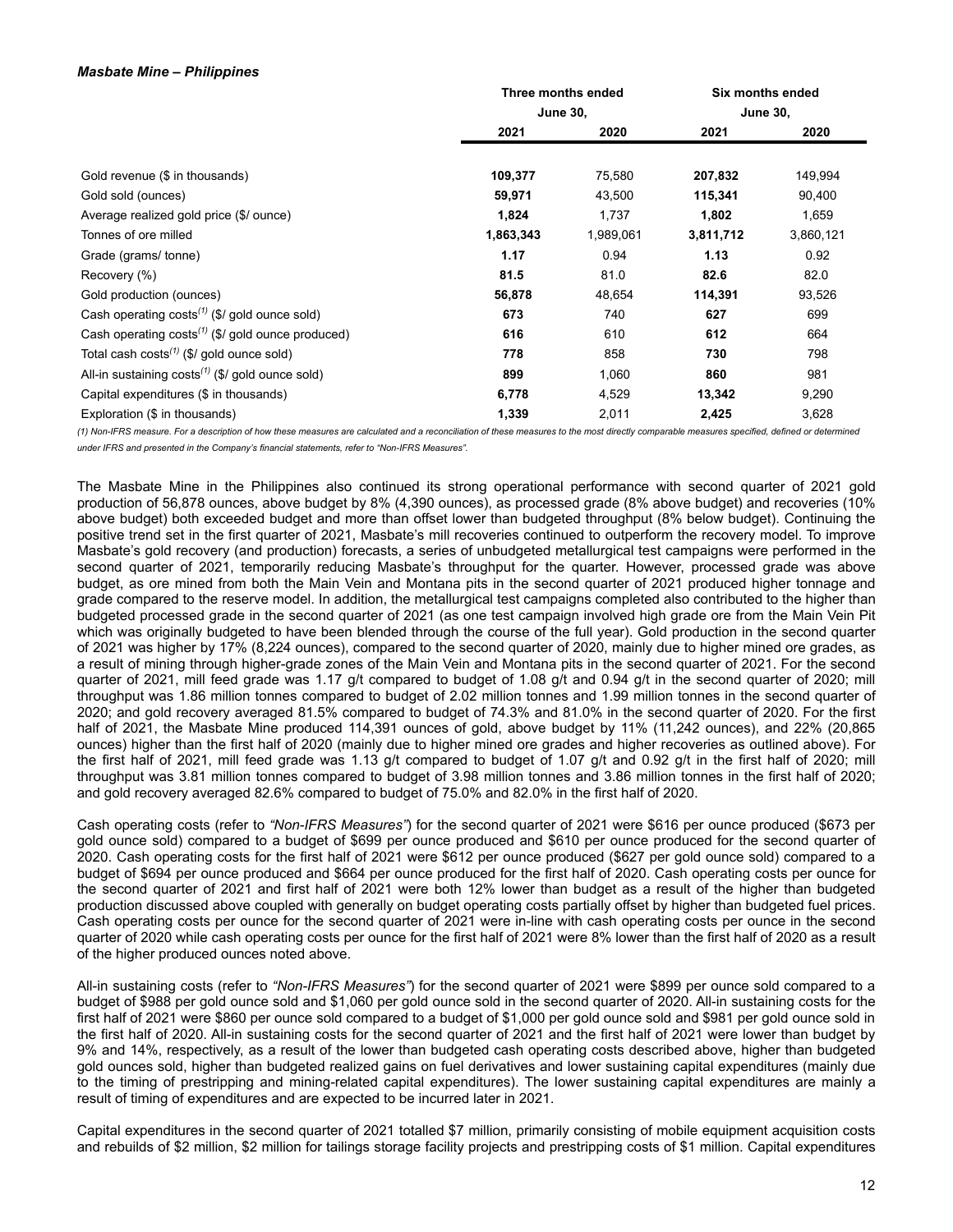in the first half of 2021 totalled \$13 million, primarily consisting of mobile equipment acquisition costs and rebuilds of \$4 million, \$4 million for tailings storage facility projects and prestripping costs of \$2 million.

For full-year 2021, the Masbate Mine remains on track to produce between 200,000 and 210,000 ounces of gold at cash operating costs of between \$650 and \$690 per ounce and all-in sustaining costs of between \$955 and \$995 per ounce. Masbate's gold production is expected to be relatively consistent throughout each of the remaining quarters of 2021.

## *Otjikoto Mine - Namibia*

|                                                                        | Three months ended |         |                 | Six months ended |
|------------------------------------------------------------------------|--------------------|---------|-----------------|------------------|
|                                                                        | <b>June 30,</b>    |         | <b>June 30,</b> |                  |
|                                                                        | 2021               | 2020    | 2021            | 2020             |
|                                                                        |                    |         |                 |                  |
| Gold revenue (\$ in thousands)                                         | 45,357             | 80,579  | 93,464          | 146,837          |
| Gold sold (ounces)                                                     | 25,100             | 46,800  | 51,860          | 88,700           |
| Average realized gold price (\$/ ounce)                                | 1,807              | 1,722   | 1,802           | 1,655            |
| Tonnes of ore milled                                                   | 861,091            | 866,955 | 1,755,151       | 1,724,398        |
| Grade (grams/ tonne)                                                   | 0.99               | 1.58    | 0.91            | 1.56             |
| Recovery (%)                                                           | 97.8               | 98.6    | 97.7            | 98.5             |
| Gold production (ounces)                                               | 26,891             | 43,496  | 49,933          | 85,245           |
| Cash operating costs <sup><math>(1)</math></sup> (\$/ gold ounce sold) | 885                | 418     | 853             | 417              |
| Cash operating $costs^{(1)}$ (\$/ gold ounce produced)                 | 854                | 421     | 893             | 431              |
| Total cash costs <sup><math>(1)</math></sup> (\$/ gold ounce sold)     | 957                | 487     | 925             | 484              |
| All-in sustaining $costs^{(1)}$ (\$/ gold ounce sold)                  | 1,613              | 757     | 1,542           | 801              |
| Capital expenditures (\$ in thousands)                                 | 21,091             | 10,920  | 39,966          | 22,652           |
| Exploration (\$ in thousands)                                          | 1,113              | 651     | 1,589           | 1,023            |

*(1) Non-IFRS measure. For a description of how these measures are calculated and a reconciliation of these measures to the most directly comparable measures specified, defined or determined under IFRS and presented in the Company's financial statements, refer to "Non-IFRS Measures".*

The Otjikoto Mine in Namibia, in which the Company holds a 90% interest, performed well during the second quarter of 2021,

producing 26,891 ounces of gold, above budget by 7% (1,786 ounces), mainly due to higher than budgeted processed grade (5% above budget) as the grade of ore sourced from the medium grade stockpile was slightly higher than anticipated during the second quarter. As expected, compared to the second quarter of 2020, gold production was significantly lower by 38% (16,605 ounces), as processed ore was primarily sourced from existing stockpiles while significant waste stripping operations continue at both the Wolfshag and Otjikoto pits. Mined ore tonnage and grade continue to reconcile well with Otjikoto's resource model, and ore production is forecast to significantly increase in the second half of 2021 when mining reaches the higher-grade zone at the base of the Wolfshag Pit. For the second quarter of 2021, mill feed grade was 0.99 g/t compared to budget of 0.94 g/t and 1.58 g/t in the second quarter of 2020; mill throughput was 0.86 million tonnes compared to budget of 0.85 million tonnes and 0.87 million tonnes in the second quarter of 2020; and gold recovery averaged 97.8% compared to budget of 97.6% and 98.6% in the second quarter of 2020. For the first half of 2021, the Otjikoto Mine produced 49,933 ounces of gold, above budget by 9% (4,137 ounces), and 41% (35,312 ounces) lower than the first half of 2020 (for the reasons outlined above). For the first half of 2021, mill feed grade was 0.91 g/t compared to budget of 0.87 g/t and 1.56 g/t in the first half of 2020; mill throughput was 1.76 million tonnes compared to budget of 1.69 million tonnes and 1.72 million tonnes in the first half of 2020; and gold recovery averaged 97.7% compared to budget of 97.5% and 98.5% in the first half of 2020.

Development of the Wolfshag underground mine continues to progress on schedule. Development of the primary underground ramp commenced and continued through the first half of 2021 following the completion of the development of the portal in the fourth quarter of 2020, with stope ore production expected to commence in early 2022, in-line with original estimates. The initial underground Mineral Reserve estimate for the down-plunge extension of the Wolfshag orebody included 210,000 ounces of gold in 1.2 million tonnes of ore at 5.57 g/t gold.

Cash operating costs (refer to *"Non-IFRS Measures"*) for the second quarter of 2021 were \$854 per gold ounce produced (\$885 per ounce gold sold), compared to a budget of \$935 per ounce produced and \$421 per ounce produced for the second quarter of 2020. Cash operating costs for the first half of 2021 were \$893 per gold ounce produced (\$853 per ounce gold sold), compared to a budget of \$962 per ounce produced and \$431 per ounce produced for the first half of 2020. Cash operating costs per ounce for the second quarter of 2021 and first half of 2021 were lower than budget by 9% and 7%, respectively, as a result of the higher than budgeted production discussed above, coupled with on budget operating costs. Cash operating costs were impacted by higher fuel prices and a stronger Namibian dollar which were offset by higher than budgeted prestripping. As expected, cash operating costs for the second quarter of 2021 and first half of 2021 were higher than the second quarter of 2020 and first half of 2020 due to the planned lower production as discussed above, higher fuel prices and a stronger Namibian dollar.

All-in sustaining costs (refer to *"Non-IFRS Measures"*) for the second quarter of 2021 were \$1,613 per gold ounce sold compared to a budget of \$1,546 per gold ounce sold and \$757 per gold ounce sold in the second quarter of 2020. All-in sustaining costs for the second quarter of 2021 were 4% higher than budget as a result of the higher than budgeted sustaining capital expenditures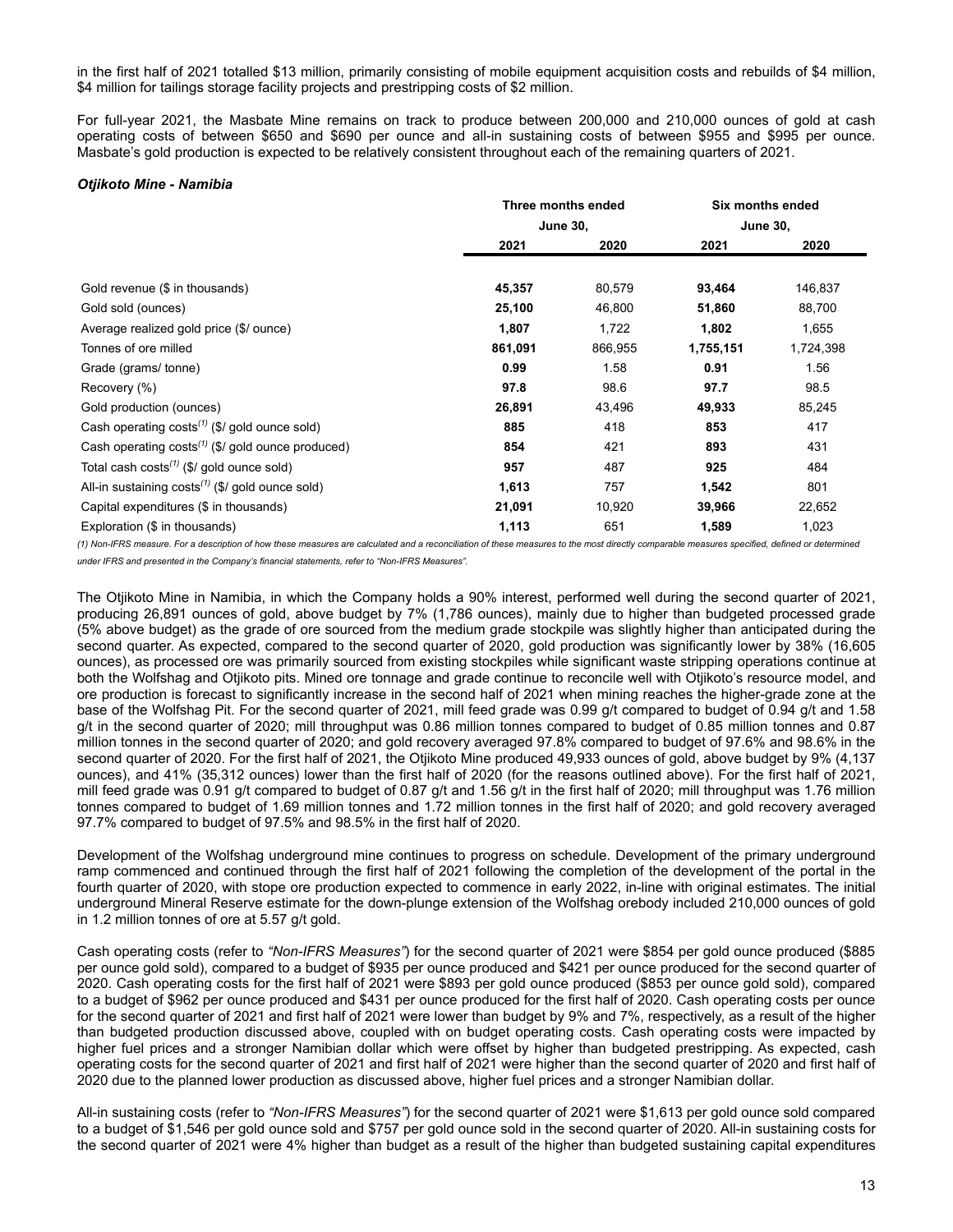(higher than budgeted prestripping costs as development of the Otjikoto and Wolfshag pits continues) partially offset by the lower than budgeted cash operating costs as discussed above. All-in sustaining costs for the first half of 2021 were \$1,542 per gold ounce sold compared to a budget of \$1,624 per gold ounce sold and \$801 per gold ounce sold in the first half of 2020. All-in sustaining costs for the first half of 2021 were 5% lower than budget as a result of the lower than budgeted cash operating costs as discussed above, higher than budgeted gold ounces sold partially offset by higher than budgeted sustaining capital costs (prestripping costs as development of the Otjikoto and Wolfshag pits continues coupled with higher than budget equipment rebuilds) and the lower than budgeted cash operating costs as discussed above. The higher than budgeted prestripping costs of \$5 million for the first half of 2021 are expected to be a permanent variance.

Capital expenditures for the second quarter of 2021 totalled \$21 million, primarily consisting of \$12 million for prestripping in the Otjikoto Phase 3 and Wolfshag Phase 3 pits, \$2 million for mobile equipment rebuilds and replacements, \$5 million for Wolfshag underground development and \$1 million for the national power grid connection line. Capital expenditures for the first half of 2021 totalled \$40 million, primarily consisting of \$23 million for prestripping in the Otjikoto Phase 3 and Wolfshag Phase 3 pits, \$5 million for mobile equipment rebuilds and replacements, \$10 million for Wolfshag underground development and \$2 million for the national power grid connection line.

For full-year 2021, the Otjikoto Mine remains on track to produce between 190,000 and 200,000 ounces of gold, as high-grade ore is scheduled to be sourced from Phase 3 of the Wolfshag Pit in the second half of 2021. Otjikoto's cash operating costs are forecast to be between \$480 and \$520 per ounce and all-in sustaining costs to be between \$830 and \$870 per ounce for full-year 2021. Approximately 70% of the gold produced in 2021 is expected to be mined from Phase 3 of the Wolfshag Pit, with significant ore production starting early in the third quarter of 2021 following the waste stripping campaign. As a result of the timing of this high-grade ore mining, Otjikoto's gold production is expected to increase significantly in the second half of 2021 to between 145,000 and 150,000 ounces. Otjikoto's cash operating costs for the first half of 2021 were below its first half guidance range of between \$940 and \$980 per ounce and are expected to significantly improved to between \$330 and \$370 per ounce during the second half of 2021. In addition, Otjikoto's all-in sustaining costs for the first half of 2021 were below the guidance range of between \$1,600 and \$1,640 per ounce and are expected to significantly improve to between \$580 and \$620 per ounce during the second half of 2021.

On average, Otjikoto's higher 2021 gold production level of between 190,000 and 200,000 ounces is expected to continue through to 2024, with production from Wolfshag underground expected to commence in early 2022 to supplement ore from the Otjikoto Pit as well as existing medium and low-grade stockpiles for approximately three years based on current estimates.

## *Investment in Calibre*

B2Gold currently holds approximately 33% of the total issued and outstanding Calibre common shares and equity accounts for this ownership interest. The market value of the Company's 33% common shareholding of Calibre at June 30, 2021 was \$148 million. For the second quarter of 2021 and the first half of 2021, the Company's share of Calibre's net income based on Calibre's reported financial results from August 4, 2021 was approximately \$4 million and \$9 million, respectively.

### *Attributable share of Calibre production and costs*

Based on Calibre's production press release dated July 13, 2021, consolidated production of Calibre for the second quarter of 2021 was 43,506 ounces of which the Company's attributable share was 14,232 ounces. The Limon mill processed 127,465 tonnes at a grade of 4.06 g/t and a recovery of 89.6% producing 15,767 ounces. The Libertad mill processed 334,378 tonnes at a grade of 2.74 g/t and a recovery of 95.5%, producing 27,739 ounces. Consolidated production of Calibre for the first half of 2021 was 88,958 ounces of which the Company's attributable share was 29,233 ounces.

The Company has assumed that the consolidated cash operating costs per ounce produced and all-in sustaining costs for Calibre for the first half of 2021 will be at the mid-point of the guidance ranges of approximately \$920 to \$1,020 per ounce and \$1,040 to \$1,140 per ounce, respectively. Consolidated cash operating costs per ounce produced and all-in sustaining costs for Calibre for the second quarter of 2021 reflect the adjustment for actual first quarter of 2021 results.

## *Gramalote Project - Colombia*

The Gramalote Project, owned 50% B2Gold/50% AngloGold Ashanti Limited ("AngloGold") is located in central Colombia, northeast of Medellin, in the Province of Antioquia. Following on the positive results of the Gramalote preliminary economic assessment in January 2020 (the "Gramalote PEA"), B2Gold commenced the Gramalote feasibility study to evaluate recovery of gold from an open-pit mining operation with 11.0 Mtpa processing plant that includes crushing, grinding, flotation and a carbonin-pulp recovery process to produce doré bullion. The Gramalote feasibility study approach focused solely on a production scenario based on the Indicated Mineral Resource estimate from the Gramalote Ridge deposit of 173,400,000 tonnes grading 0.73 g/t gold for a total of 4,060,000 ounces of gold. The feasibility study approach to date has not included any potential production from the nearby Trinidad deposit, which has a current Inferred Mineral Resource estimate, and the Monjas West zone.

As a continuation of the Gramalote PEA, the feasibility study approach to date has also focused on applying most of the same assumptions and parameters, with the material changes being the updated Indicated Mineral Resource estimate, as well as updated cost assumptions for fuel, electricity, labour, equipment, and construction materials. By design, there is no material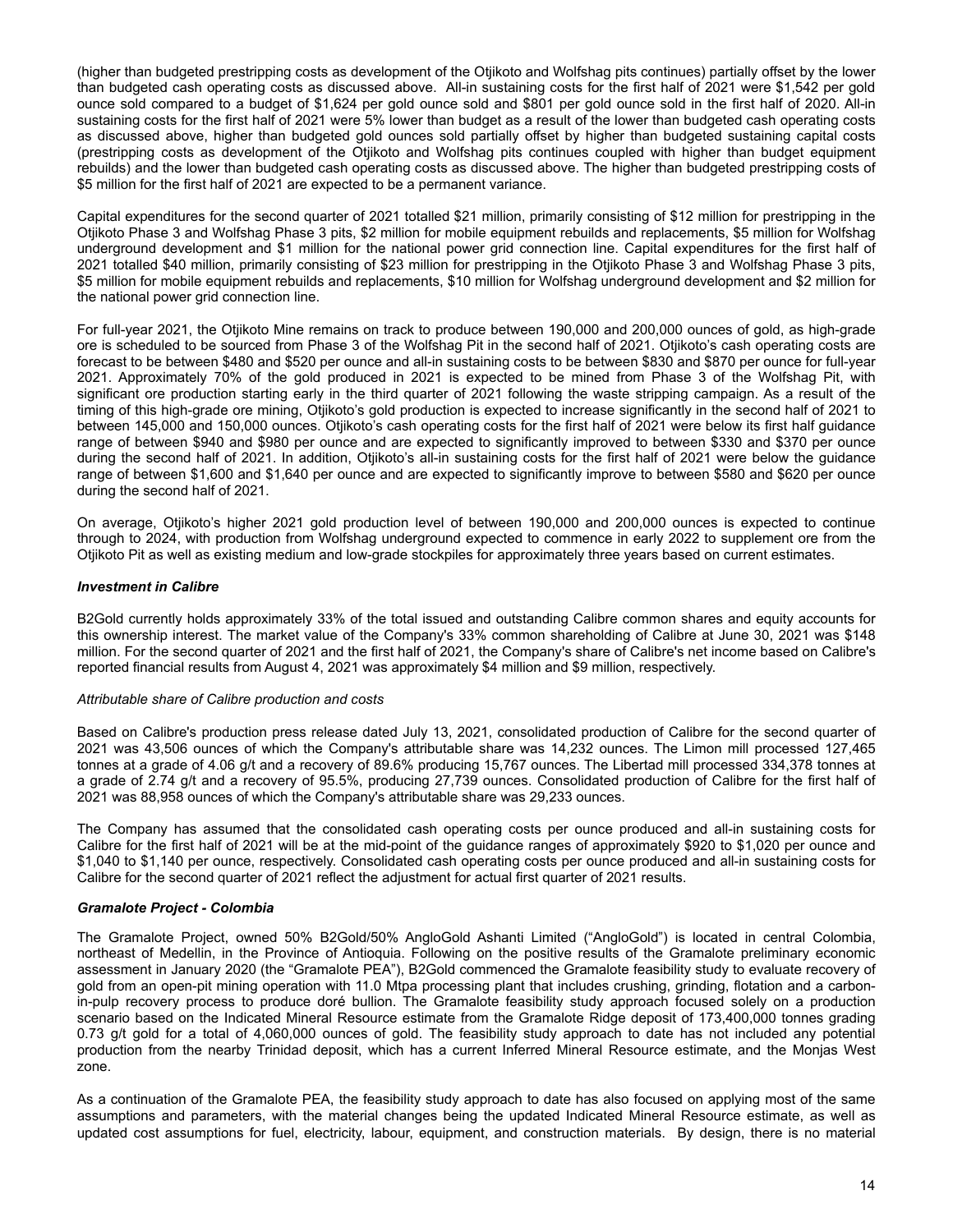change to the project construction or operating parameters apart from refinement of the designs to feasibility levels of confidence.

Based on the feasibility study work completed by B2Gold as operator of the Gramalote Project to date, and assuming an effective date of January 1, 2021, and a gold price of \$1,500 per ounce, the project economic highlights include (100% basis):

- Open-pit gold mine with an initial life of mine ("LoM") of 10.6 years based on current Indicated Mineral Resources (for Gramalote Ridge only)
- LoM gold production of 2.97 million ounces and average annual gold production of 347,000 ounces per year for the first five full years of production
- Average annual gold production LoM of 281,000 ounces per year at cash operating costs of \$514 per ounce of gold and all-in sustaining cost of \$744 per ounce of gold
- Average LoM gold recovery of 95.4% from conventional milling, flotation and cyanide leach of the flotation concentrate
- Estimated pre-production capital cost of \$925 million (includes approximately \$160 million for mining equipment)
- LoM pre-tax net cash flow of \$1,444 million, and after-tax net cash flow of \$948 million
- Post-tax NPV at a 5% discount rate of \$483 million.
- After-tax internal rate of return ("IRR") of 15% at the project construction decision date with a project payback (including construction capital) of 3.5 years

Following a review of Gramalote's feasibility study work to date, B2Gold believes that there is strong potential to improve the economics of the project, which could be developed by revisiting the original Gramalote Project design parameters included in the existing mining permit (as applied in the Gramalote PEA in January 2020 and historical AngloGold studies) and further optimizing project design. Review of the updated Gramalote Ridge Mineral Resource also shows that further value can be created through additional drilling of the Inferred portions of the Mineral Resource area, both within and adjacent to the designed pit, with at least 25,000 metres of drilling planned and progressing in 2021 and a mineral resource update expected in early 2022. In addition, drilling is being carried out in the Trinidad deposit and drilling is planned in the Monjas West zone later in 2021.

The Gramalote Project team is advancing work on different project optimization opportunities to potentially reduce capital and operating costs, as well as improve operability and sustainability of the Project. Those activities include road optimization and layout, pit design and phasing, blast design optimization, river deviation changes, improved infrastructure layout, and further optimization of plant design. As noted, optimization efforts also include continuing exploration drilling at the Gramalote deposit with additional drilling and the Trinidad deposit and Monjas West zone, continuing to implement the Resettlement Action Plan, advancing the purchase of key properties required for project development, entering into a development agreement with a power company to commence studies to bring power to the Gramalote mill site, continuing the process of formalization and removal of artisanal miners to outside of the industrial area, and completing environmental and social studies necessary to support any potential permit modifications that are identified as part of the optimization process.

As the evaluation of the different optimization opportunities advances, B2Gold is reviewing what changes in the design could require minor and major permit amendments of the approved Environmental and Social Impact Assessment (ESIA). The supporting environmental and social studies continue to move forward as planned. B2Gold expects that any minor or major permit amendments required could potentially impact the development timeline and delivery of the final feasibility study for the Gramalote Project which is now expected in the second quarter of 2022. Completion of the feasibility study has been pushed out from the first quarter to the second quarter of 2022 as a result of an increase in planned drilling and the impact of ongoing COVID-19 restrictions. B2Gold and AngloGold recently agreed to a revised 2021 feasibility study budget (subject to final Joint Venture committee approval) of \$69 million and are reviewing an additional budget of \$17 million for the first quarter of 2022 to complete the final feasibility study and updated Mineral Resource estimate. The revised 2021 budget represents an increase of \$17 million (Company's share \$8.5 million) over the initial announced 2021 Gramalote Project budget of \$52 million. If the final economics of the feasibility study are positive and B2Gold and AngloGold make the decision to develop Gramalote as an openpit gold mine (decision date expected mid-2022), B2Gold would utilize its proven internal mine construction team to build the mine and mill facilities and operate the mine on behalf of the Gramalote Project.

The Gramalote Project continues advancing the resettlement programs, the coexistence and formalization programs for artisanal miners, the removal of miners to outside of the industrial area, continues to work with government and local communities on social programs, advances the purchase of key properties required for project development and is closing a development agreement with a power company to commence studies to bring power to the Gramalote mill site. The Gramalote Project continues to benefit from strong federal and local government support as well as continuing support from local communities.

## *Kiaka Project - Burkina Faso*

The Company continues to review optimization opportunities for the Kiaka Project in Burkina Faso. Several areas which have the potential to reduce capital costs are being evaluated, including a simplified recovery process, alternative methods of tailing disposal, mine fleet alternatives, reduction in project infrastructure and the use of more local contractors. The Company anticipates that this work will be completed by the end of the third quarter of 2021. The Company remains committed to finding the best means of maximizing the value of the Kiaka Project for its shareholders. The 2021 budget for the Kiaka Project is \$5.4 million.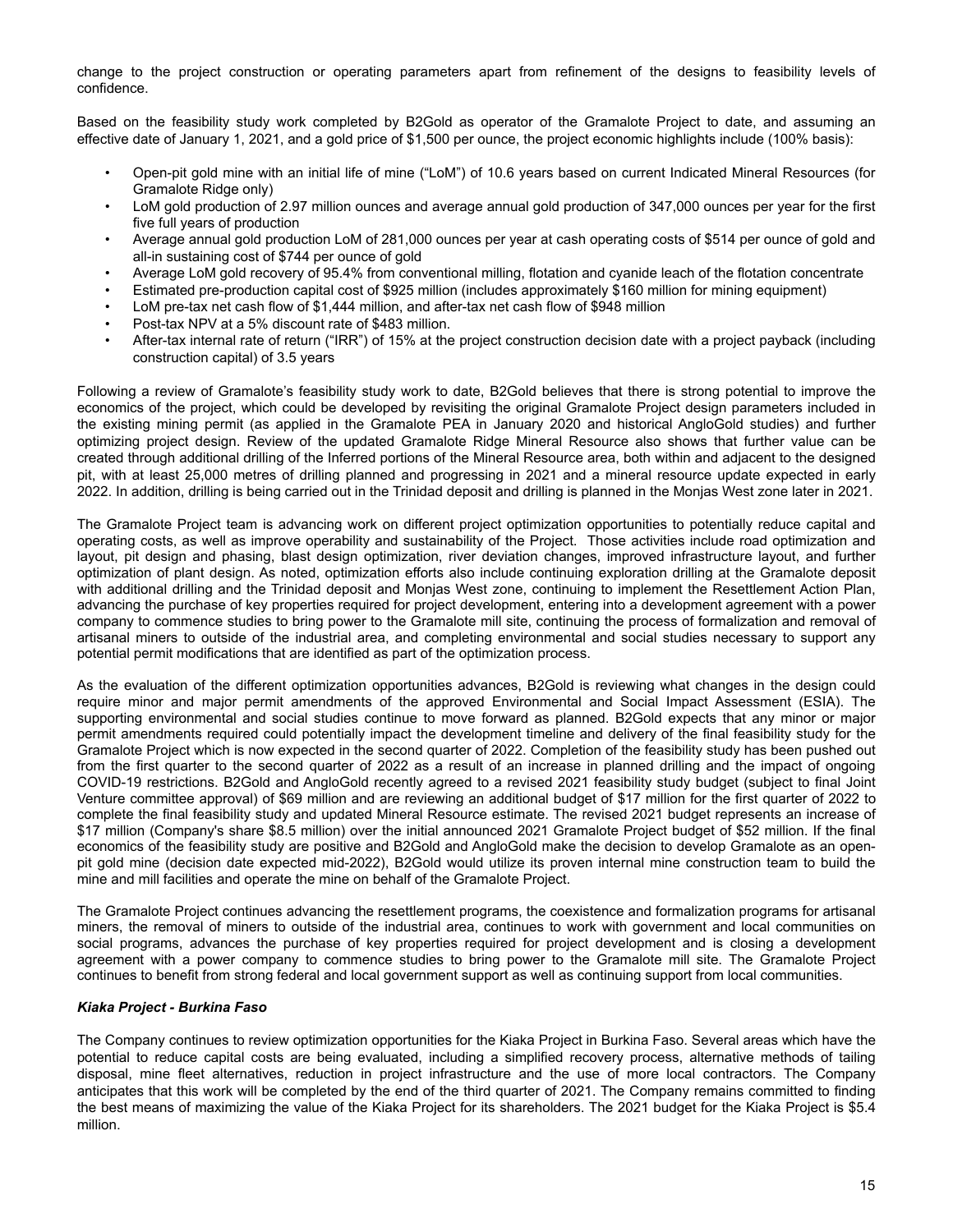## <span id="page-15-0"></span>**LIQUIDITY AND CAPITAL RESOURCES**

B2Gold continues to maintain a strong financial position and liquidity. At June 30, 2021, the Company had cash and cash equivalents of \$382 million (December 31, 2020 - \$480 million) and working capital of \$558 million (December 31, 2020 - \$465 million). As at June 30, 2021, the full amount of the \$600 million RCF was undrawn and available.

The Company has an RCF with a syndicate of international banks for an aggregate amount of \$600 million. The RCF also allows for an accordion feature whereby upon receipt of additional binding commitments, the facility may be increased to \$800 million any time prior to the maturity date of May 9, 2023. As at June 30, 2021, the Company had available undrawn capacity of \$600 million. The RCF bears interest on a sliding scale of between LIBOR plus 2.125% to 2.75% based on the Company's consolidated net leverage ratio. Commitment fees for the undrawn portion of the facility are also on a similar sliding scale basis of between 0.48% and 0.62%. The Company has provided security on the RCF in the form of a general security interest over the Company's assets and pledges creating a charge over the shares of certain of the Company's direct and indirect subsidiaries. In connection with the RCF, the Company must also maintain certain ratios for leverage and interest coverage. As at June 30, 2021, the Company was in compliance with these debt covenants.

For the second quarter of 2021, capital expenditures totalled \$56 million. The most significant capital expenditures were on the Fekola Mine with capital expenditures of \$9 million, the Masbate Mine had capital expenditures of \$7 million, the Otjikoto Mine had capital expenditures of \$21 million and the Gramalote Project had capital expenditures of \$4 million. Other exploration and development costs for the second quarter of 2021 totalled \$15 million. For the first half of 2021, capital expenditures totalled \$112 million. The most significant capital expenditures were on the Fekola Mine with capital expenditures of \$26 million, the Masbate Mine had capital expenditures of \$13 million, the Otjikoto Mine had capital expenditures of \$40 million and the Gramalote Project had capital expenditures of \$7 million. Other exploration and development costs for the first half of 2021 totalled \$25 million.

As at June 30, 2021, the Company had the following commitments (in addition to those disclosed elsewhere in the MD&A):

- For payments at the Fekola Mine of \$10 million related mobile equipment, \$7 million for major overhauls, \$1 million related to the solar plant and \$1 million for other capital projects, all of which is expected to be incurred in 2021.
- For payments at the Masbate Mine of \$1 million related to major overhauls, \$1 million related to tailings facility upgrades and \$1 million for access to new areas in the mine plan, all of which is expected to be incurred in 2021.
- For payments of \$48 million for the Wolfshag underground project at the Otjikoto Mine, of which \$11 million is expected to be incurred in 2021, \$34 million in 2022 and \$3 million in 2023. In addition, payments of \$11 million for the Nampower grid connection of which \$6 million is expected to be incurred in 2021 and \$5 million in 2022.
- For payments at the Gramalote Project of \$9 million for the Company's share of development costs, \$8 million of which is expected to be incurred in 2021 and \$1 million which is expected to be incurred in 2022.

## *Derivative financial instruments*

### *Forward contracts - fuel oil, gas oil, diesel*

The Company uses forward contracts for fuel oil, gas oil and diesel to manage the risk of volatility in the Company's future operating costs. The Company reviews the open positions and the potential for additional forward contracts on an ongoing basis. During the first half of 2021, the Company entered into additional forward contracts for the purchase of 26,895,000 litres of fuel oil and 12,449,000 litres of gas oil with settlements scheduled between February 2022 and July 2023. These derivative instruments were not designated as hedges by the Company and are being recorded at fair value through profit and loss ("FVTPL").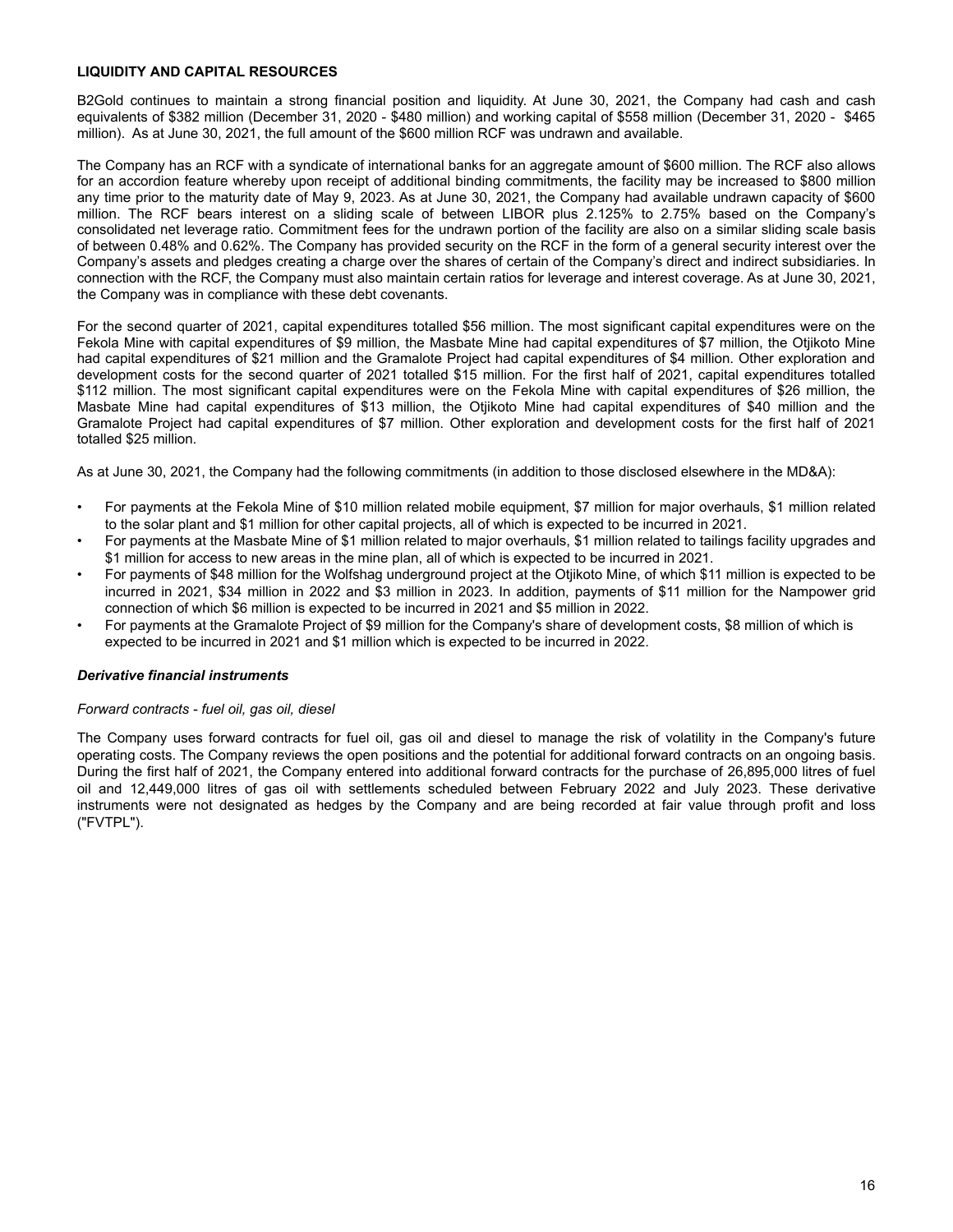The following is a summary, by maturity dates, of the Company's fuel derivative contracts outstanding as at June 30, 2021:

|                       | 2021            | 2022                           | 2023                           |      | Total  |
|-----------------------|-----------------|--------------------------------|--------------------------------|------|--------|
| Forward - fuel oil:   |                 |                                |                                |      |        |
| Litres (thousands)    | 23,423          | 43,882                         | 15,265                         |      | 82,570 |
| Average strike price  | \$<br>$0.26$ \$ | $0.30 \text{ } $$              | $0.34$ \$                      |      | 0.30   |
| Forward - gas oil:    |                 |                                |                                |      |        |
| Litres (thousands)    | 23,368          | 33,780                         | 8,657                          |      | 65,805 |
| Average strike price  | \$<br>$0.32$ \$ | $0.36$ \$                      | $0.41 \text{ } $$              |      | 0.35   |
| Collars - fuel oil:   |                 |                                |                                |      |        |
| Litres (thousand)     | 4,038           |                                |                                |      | 4,038  |
| Average ceiling price | \$<br>$0.26$ \$ |                                | \$<br>$-$ \$                   |      | 0.26   |
| Average floor price   | \$<br>$0.39$ \$ | $\overbrace{\phantom{123331}}$ | \$<br>$\overline{\phantom{0}}$ | -\$  | 0.39   |
| Collars - gas oil:    |                 |                                |                                |      |        |
| Litres (thousand)     | 2,682           |                                |                                |      | 2,682  |
| Average ceiling price | \$<br>0.40~\$   |                                | \$                             | - \$ | 0.40   |
| Average floor price   | \$<br>$0.57$ \$ | $\overline{\phantom{m}}$       | \$                             | \$   | 0.57   |

The unrealized fair value of these contracts at June 30, 2021 was \$18 million.

### *Interest rate swaps*

On January 24, 2019, the Company entered into a series of interest swaps with a notional amount of \$125 million with settlements scheduled between April 2019 and July 2021. Under these contracts, the Company receives a floating rate equal to the 3 month United States dollar LIBOR rate and pays a fixed rate of between 2.36% and 2.67%. These derivative instruments were not designated as hedges by the Company and are being recorded at FVTPL. The unrealized fair value of these contracts at June 30, 2021 was \$(1) million.

## *Operating activities*

As expected, cash flow used by operating activities was \$8 million in the second quarter of 2021 compared to cash flow generated of \$238 million in the second quarter of 2020, a decrease of \$246 million. The decrease was in-line with budget and was due mainly to lower revenues of \$80 million, higher production costs of \$35 million and higher working capital outflows in the second quarter of 2021 for value-added and other tax receivables and current income and other taxes payables. Current income tax payments in the second quarter of 2021 included approximately \$140 million related to 2020 outstanding tax liability obligations (comprised mainly of Fekola outstanding 2020 tax liabilities of \$75 million and Fekola 2020 priority dividend obligations of \$46 million). Cash flow provided by operating activities was \$138 million in the first half of 2021 compared to \$454 million in the first half of 2020, a decrease of \$317 million due mainly to lower revenues of \$97 million, higher production costs of \$55 million and higher working capital outflows in the first half of 2021 for value-added and other tax receivables and current income and other taxes payables. Based on current assumptions, including a gold price of \$1,800 per ounce for 2021, the Company is forecasting to make total cash income tax payments in 2021 of approximately \$380 million, including the \$140 million related to 2020 outstanding tax liability obligations discussed above.

## *Financing activities*

The Company's cash from financing activities for the second quarter of 2021 was a net outflow of \$57 million. During the second quarter of 2021, the Company received proceeds from the exercise of stock options of \$1 million, made equipment loan facility repayments of \$7 million, made interest and commitment fee payments of \$1 million, paid dividends of \$42 million and distributed \$7 million to non-controlling interests.

The Company's cash from financing activities for the first half of 2021 was a net outflow of \$109 million. During the first half of 2021, the Company received proceeds from the exercise of stock options of \$2 million, made equipment loan facility repayments of \$15 million, made interest and commitment fee payments of \$2 million, paid dividends of \$84 million and distributed \$9 million to non-controlling interests.

On February 23, 2021, the Board declared a cash dividend for the first quarter of 2021 of \$0.04 per common share, which was paid on March 16, 2021 to shareholders of record as of March 8, 2021 in the amount of \$42 million.

On June 11, 2021, the Board declared a cash dividend for the second quarter of 2021 of \$0.04 per common share, which was paid on June 30, 2021 to shareholders of record as of June 22, 2021 in the amount of \$42 million.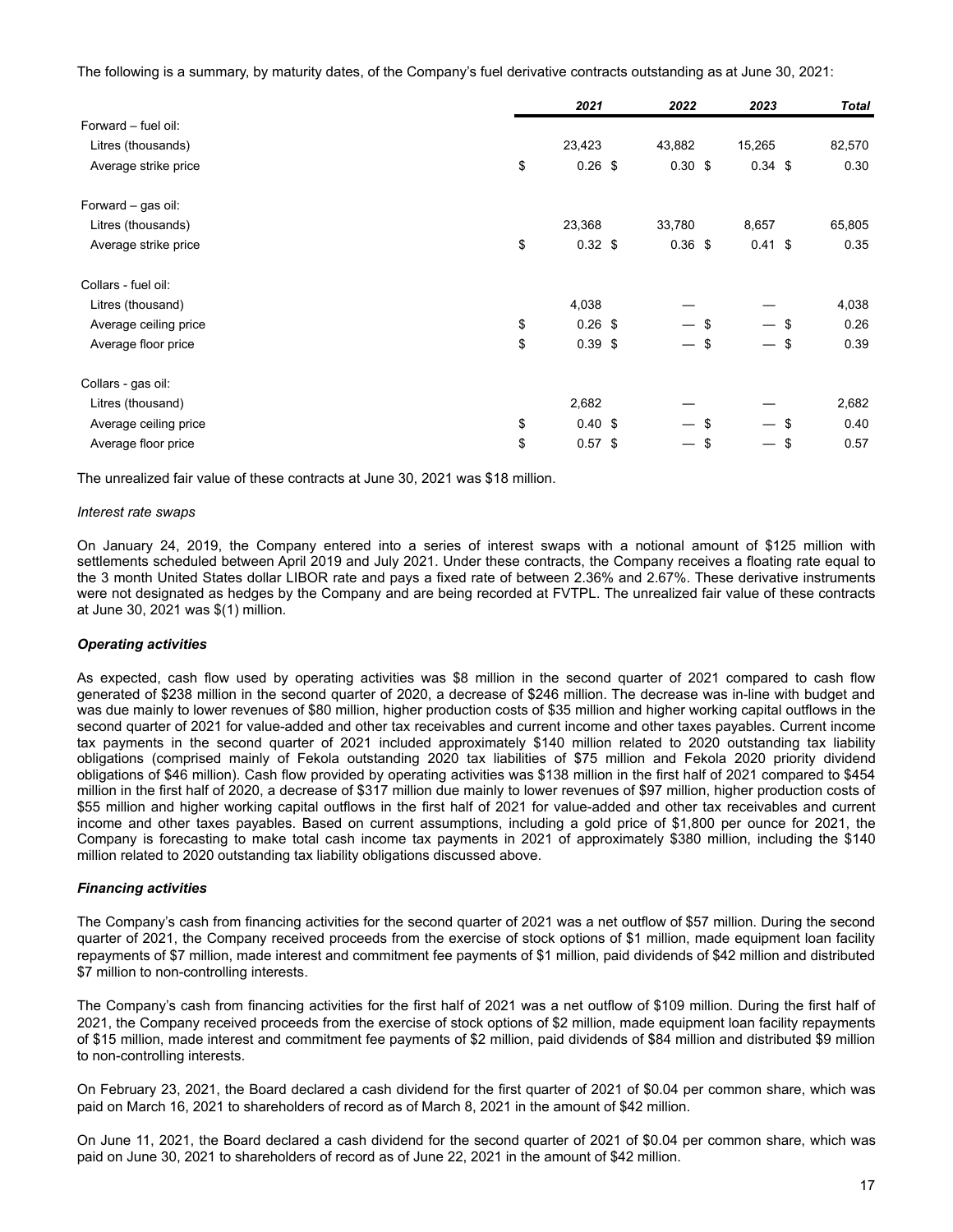As part of the long-term strategy to maximize shareholder value, B2Gold expects to declare future quarterly dividends at the same level of \$0.04 per common share (\$0.16 per share on an annualized basis). This dividend is designated as an "eligible dividend" for the purposes of the Income Tax Act (Canada). Dividends paid by B2Gold to shareholders outside Canada (nonresident investors) will be subject to Canadian non-resident withholding taxes.

The declaration and payment of future dividends and the amount of any such dividends will be subject to the determination of the Board, in its sole and absolute discretion, taking into account, among other things, economic conditions, business performance, financial condition, growth plans, expected capital requirements, compliance with the Company's constating documents, all applicable laws, including the rules and policies of any applicable stock exchange, as well as any contractual restrictions on such dividends, including any agreements entered into with lenders to the Company, and any other factors that the Board deems appropriate at the relevant time. There can be no assurance that any dividends will be paid at the intended rate or at all in the future.

## *Investing activities*

For the second quarter of 2021, capital expenditures totalled \$56 million. The most significant capital expenditures were on the Fekola Mine with capital expenditures of \$9 million, the Masbate Mine had capital expenditures of \$7 million, the Otjikoto Mine had capital expenditures of \$21 million and the Gramalote Project had capital expenditures of \$4 million (refer to *"Review of Mining Operations and Development Projects"* section for additional details of capital expenditures). Other exploration and development costs for the second quarter of 2021 totalled \$15 million. For the first half of 2021, capital expenditures totalled \$112 million. The most significant capital expenditures were on the Fekola Mine with capital expenditures of \$26 million, the Masbate Mine had capital expenditures of \$13 million, the Otjikoto Mine had capital expenditures of \$40 million and the Gramalote Project had capital expenditures of \$7 million. Other exploration and development costs for the first half of 2021 totalled \$25 million.

In the second quarter of 2021, the Company purchased an additional 17,045,455 common shares of BeMetals Corp. ("BeMetals") at C\$0.44 per share or \$6 million. As at June 30, 2021, the Company owns approximately 19% of BeMetals outstanding common shares.

## *Exploration*

Resource property expenditures on exploration and development are disclosed in the table below.

|                                 | For the three<br>months ended<br><b>June 30, 2021</b> | For the three<br>months ended<br>June 30, 2020 | For the six<br>months ended<br><b>June 30, 2021</b> | For the six months<br>ended<br>June 30, 2020 |
|---------------------------------|-------------------------------------------------------|------------------------------------------------|-----------------------------------------------------|----------------------------------------------|
|                                 | \$                                                    | \$                                             | \$                                                  | \$                                           |
|                                 | (000's)                                               | (000's)                                        | (000's)                                             | (000's)                                      |
| Fekola Mine, exploration        | 4,140                                                 | 4,171                                          | 7,227                                               | 5,041                                        |
| Masbate Mine, exploration       | 1,339                                                 | 2,011                                          | 2,425                                               | 3,628                                        |
| Otjikoto Mine, exploration      | 1,113                                                 | 651                                            | 1,589                                               | 1,023                                        |
| Menankoto, exploration          | 1,748                                                 | 1,833                                          | 2,964                                               | 3,163                                        |
| Bantako Nord, exploration       | 2,119                                                 | 640                                            | 3,634                                               | 2,164                                        |
| Kiaka Project, exploration      | 1,574                                                 | 860                                            | 3,051                                               | 1,355                                        |
| Ondundu Project, exploration    | 41                                                    | 160                                            | 100                                                 | 343                                          |
| Finland Properties, exploration | 584                                                   | 424                                            | 758                                                 | 798                                          |
| Uzbekistan, exploration         | 804                                                   | 390                                            | 1,468                                               | 1,035                                        |
| Other                           | 1,791                                                 | 743                                            | 2,208                                               | 2,697                                        |
|                                 | 15,253                                                | 11,883                                         | 25,424                                              | 21,247                                       |

Following a very successful year for exploration in 2020, B2Gold is conducting another year of aggressive exploration in 2021 with a budget of approximately \$66 million (excludes drilling included in the Gramalote Project budget). Exploration is focused predominantly in Mali, with a total country budget of \$27 million, other operating mine sites in Namibia and the Philippines, as well as expanded focus on grassroots targets around the world. Many years of target generation and pursuing opportunities in prospective gold regions have culminated in the Company allocating a record \$25 million in 2021 to high quality targets for its grassroots exploration programs, including a number of new regions.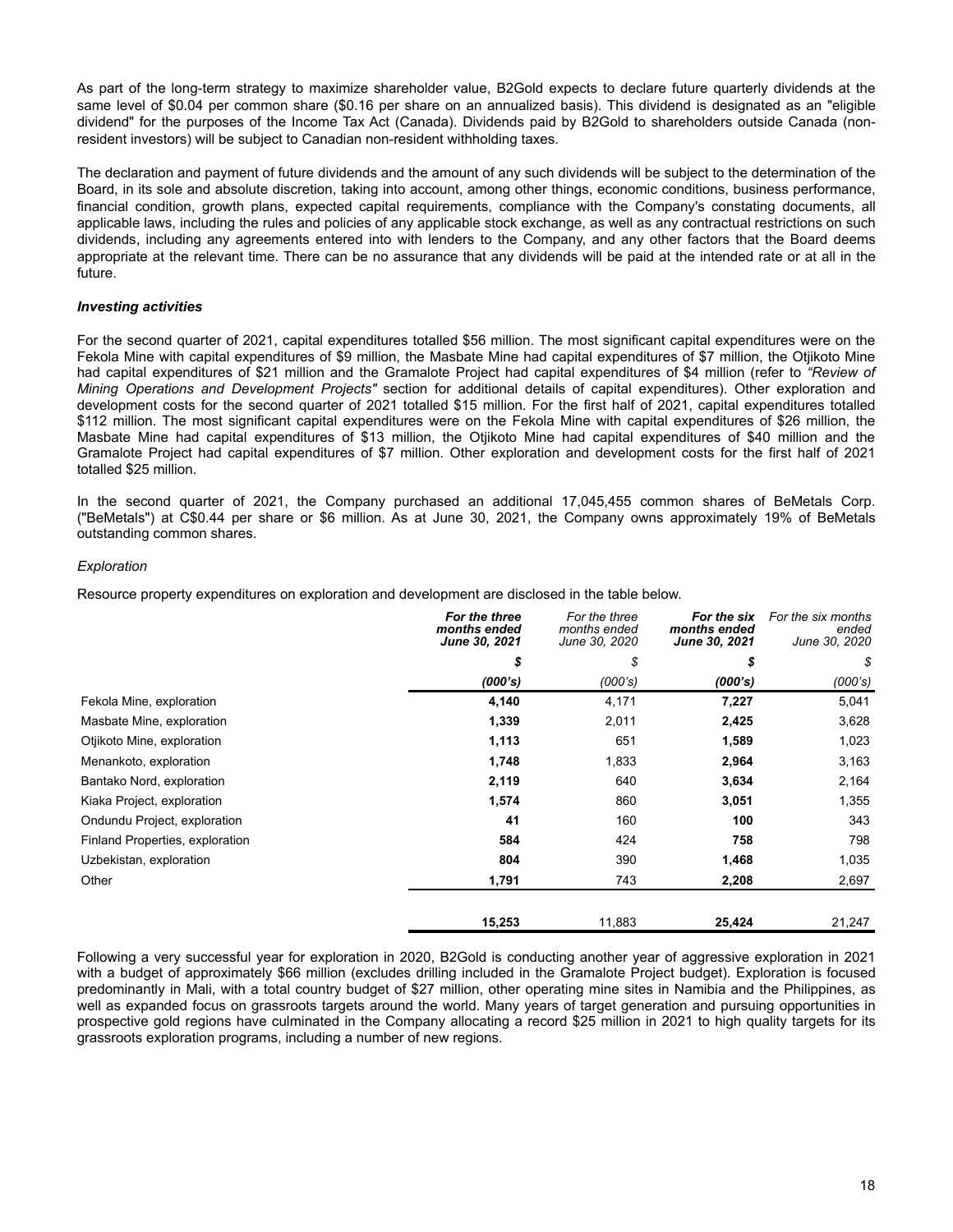## *Fekola Mine*

In 2021, approximately \$8 million is budgeted to be spent on exploration around the Fekola Mine, including Fekola North and Cardinal/FMZ. A total of approximately 49,000 metres of diamond and reverse circulation drilling is planned with drilling at Cardinal and FMZ having been prioritized and accelerated in the first half of 2021. Grade control drilling is underway at a portion of the Cardinal deposit to enable it to be mined for processing at the Fekola plant. An Environmental and Social Impact Assessment has been completed and submitted to the Malian authorities. The Company is in the process of updating the Fekola Mine Plan to include production from Cardinal which is expected to commence in the third quarter of 2021. The potential upside from Cardinal has not been included in the 2021 Fekola production guidance. Ongoing exploration drilling will also focus on infilling the high-grade portions of the Cardinal zone and extend these down plunge. Drilling at Fekola North will also continue to track the main Fekola structure north of the existing open pit.

### *Anaconda Area*

In 2021, approximately \$12.7 million is budgeted to be spent on exploration in the Anaconda area, including \$6.2 million for the Menankoto Permit and \$6.5 million for the Bantako Nord permit. A total of approximately 57,000 meters of diamond and reverse circulation drilling is planned.

The Company, through its Malian subsidiary Menankoto, is currently involved in a dispute with the Malian Government related to renewal of the Menankoto Permit which forms part of the Anaconda Area and is located 20 km north of the Fekola Mine licence area. The Company strongly believes that Menankoto is entitled to a one-year renewal of the Menankoto Permit under applicable law. After ongoing discussions with the Malian Government were not ultimately successful in resolving the situation, on June 24, 2021 the Company announced that it had formally commenced arbitration proceedings against the Republic of Mali. The arbitration has been commenced pursuant to the arbitration clause set out in the Convention governed by the 2012 Mining Code, on the basis that the Republic of Mali breached its obligations under the Convention and under the 2012 Mining Code. Based on the terms of the Convention, the arbitration will be conducted by the International Centre for Settlement of Investment Disputes in Paris, France. In addition to pursuing arbitration under the Convention, the Company may pursue, as required, all other available legal remedies.

The operations at the Fekola Mine, which is situated on a separate mining license 20 kilometres from the Menankoto Permit and projected to produce 530,000 to 560,000 ounces of gold in 2021, continue normally and have not been impacted by the dispute relating to the Menankoto Permit. In addition, the Fekola Mine has not included the Mineral Resources from the Anaconda area (comprised of the Menankoto Permit and the Bantako North permit) in the current Fekola life of mine plan. The Bantako North permit area (wholly owned and in good standing) contains a significant portion of the Mamba deposit saprolite material and remains open. Preliminary planning by the Company has demonstrated that a pit situated on the Bantako North permit area could provide saprolite material for at least 1.5 to 2 years to feed the Fekola mill commencing in 2022 subject to obtaining all necessary permits and completion of a final mine plan. This additional feed to the Fekola mill would benefit all stakeholders, including the State of Mali, B2Gold's 20% partner at the Fekola Mine.

### *Other West African Exploration*

A total of \$2.5 million is planned in other areas of West Africa, leveraging off the considerable geological experience gained at Fekola. This budget includes establishing an exploration presence and pursuing opportunities in the highly prospective and under-explored country of Cote d'Ivoire.

### *Masbate Mine*

The Masbate exploration budget for 2021 is approximately \$6.3 million, including approximately 15,000 metres of drilling. The 2021 exploration program will follow up where 2020 drilling intersected higher grades in previously low-grade areas that had been sparsely drilled. It will also focus on drill testing the most prospective Inferred Mineral Resource areas below existing design pits to determine if existing open pits can be expanded as a result of higher gold prices. Several grassroot greenfield targets will be further tested as well.

### *Otjikoto Mine and Regional Exploration*

The total exploration budget for Namibia in 2021 is approximately \$4.8 million. Exploration in 2021 will include 25,000 metres of diamond drilling and 3,200 metres of RAB drilling split between the Otjikoto Mine and the Ondundu joint venture. The majority of the diamond drilling will target the extension of the existing Wolfshag underground resource area and a lone drillhole intersection more than 700 metres down plunge. Several new zones located parallel to and east of Wolfshag with the potential to enhance the underground project are being tested.

### *Other Greenfield Exploration*

Given B2Gold's exploration team's successful discovery history, in 2021, B2Gold has allocated approximately \$25 million to high quality targets for its grassroots exploration programs, including Finland, Uzbekistan and a number of new regions.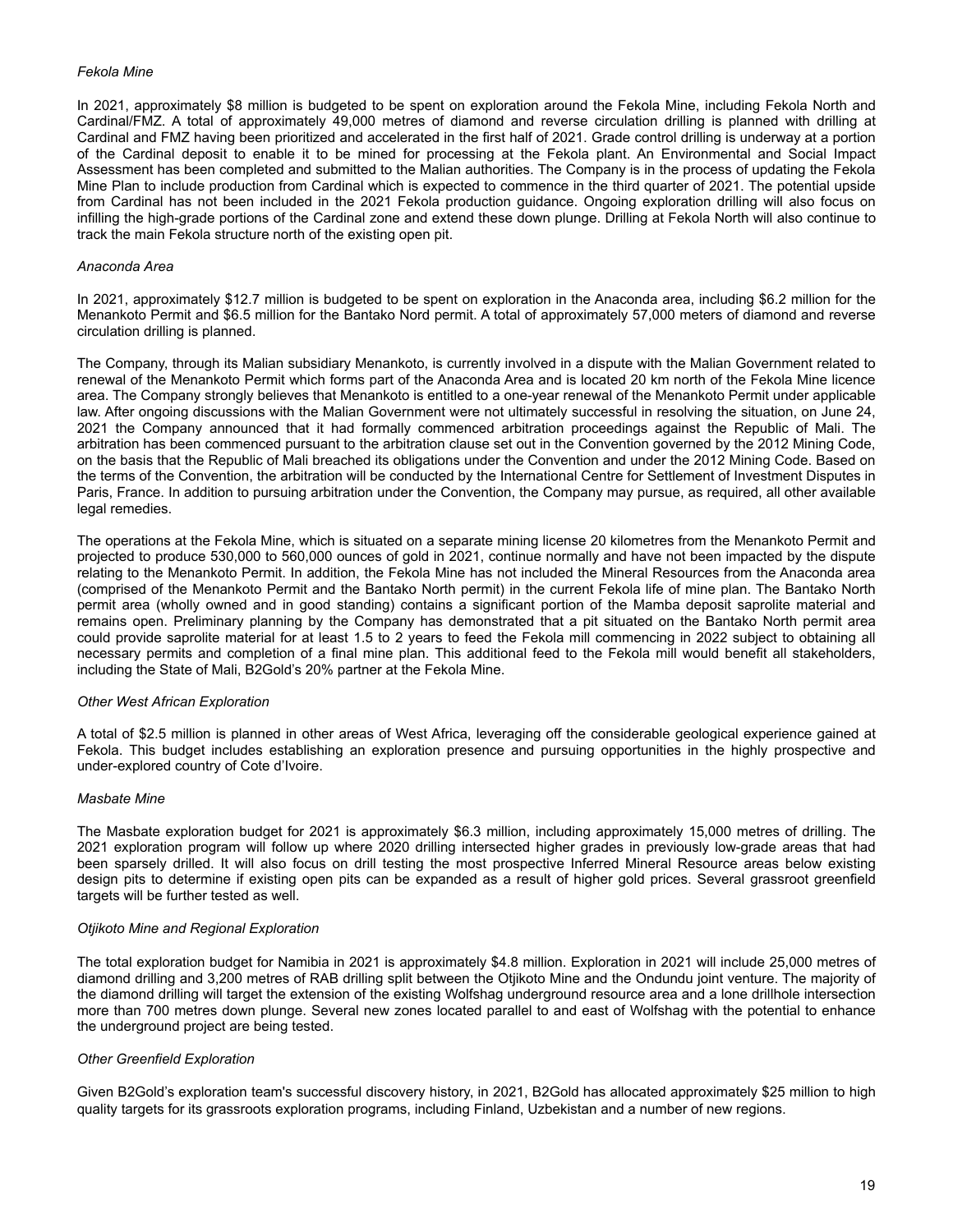<span id="page-19-0"></span>In Finland, the Company has allocated \$4.8 million to the Central Lapland joint venture with Aurion Resources Ltd. Most significantly, the westward extension of Rupert Resources' Ikkari discovery trends directly onto the joint venture ground. This trend coincides with B2Gold's base-of-till (BOT) drilling and the same interpreted structure as defined by airborne geophysics.

In Uzbekistan, the Company has allocated \$5 million to advance exploration on the ground acquired in proximity to the world class Muruntau super-mine. Exploration in 2020, mapping, RAB drilling and trenching identified multiple targets on structures and lithologies that have the same alteration and geochemical characteristics as Muruntau. Reverse circulation and diamond drilling are underway.

In addition, the Company has allocated approximately \$15 million for several other greenfield targets currently being pursued.

## **CRITICAL ACCOUNTING ESTIMATES**

Full disclosure of the Company's accounting policies and significant accounting judgments and estimation uncertainties in accordance with IFRS can be found in Notes 3 and 4 of its audited consolidated financial statements for the year ended December 31, 2020. Management considers the following estimates to be the most critical in understanding the judgments involved in preparing the Company's interim consolidated financial statements and the uncertainties that could impact its results of operations, financial condition and cash flows:

## *COVID-19 estimation uncertainty*

A global pandemic related to COVID-19 was declared in March 2020 by the World Health Organization. The current and expected impacts on global commerce have been and are anticipated to continue to be far-reaching. To date, globally, there has been significant volatility in commodity prices and foreign exchange rates, restrictions on the conduct of business in many jurisdictions, including travel restrictions, and supply chain disruptions. There is significant ongoing global uncertainty surrounding COVID-19 and the extent and duration of the impact that it may have.

The areas of judgement and estimation uncertainty for the Company which may be impacted include estimates used to determine recoverable reserves and resources, estimates used to determine the recoverable amounts of long-lived assets, estimates used to determine the recoverable amounts of value-added tax receivables and estimates regarding deferred income taxes and valuation allowances. The impact of COVID-19 on the global economic environment, and the local jurisdictions in which the Company operates, could result in changes to the way the Company runs its mines. These changes could result in revenues or costs being different from the Company's expectations. This impact could be material.

## *Mineral reserve and resource estimates*

Mineral reserves are estimates of the amount of ore that can be economically and legally extracted from the Company's mining properties. The Company estimates its mineral reserves and mineral resources based on information compiled by appropriately qualified persons relating to the geological data on the size, depth and shape of the ore body, and requires complex geological judgments to interpret the data. The estimation of recoverable reserves is based upon factors such as estimates of foreign exchange rates, commodity prices, future capital requirements, metallurgical recoveries, permitting and production costs along with geological assumptions and judgments made in estimating the size, and grade of the ore body. Changes in the reserve or resource estimates may impact the carrying value of mining interests, mine restoration provisions, recognition of deferred tax assets, depreciation and amortization charges and royalties receivable.

## *Impairment of long-lived assets*

Long-lived assets are tested for impairment, or reversal of a previous impairment, if there is an indicator of impairment or a subsequent reversal. Calculating the estimated recoverable amount of cash generating units for long-lived assets requires management to make estimates and assumptions that include such factors as reserves and resources, future production levels, metallurgical recovery estimates, operating and capital costs, future metal prices and discount rates. Changes in any of these assumptions or estimates used in determining the recoverable amount could impact the analysis. Such changes could be material.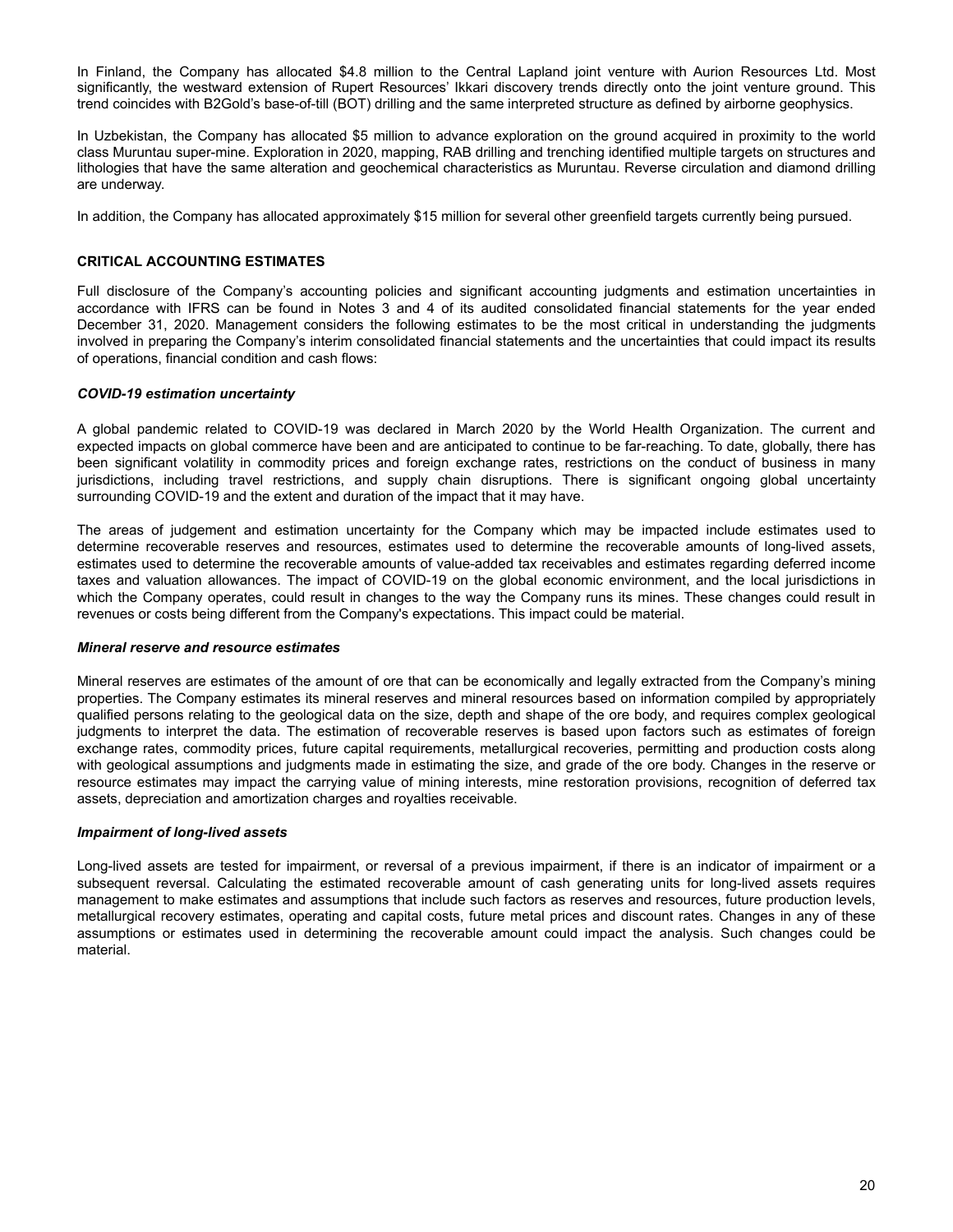## *Menankoto*

The Company, through its Malian subsidiary Menankoto, is currently involved in a dispute with the Malian Government related to renewal of the Menankoto Permit which it had applied for a renewal of in early February 2021. The Company strongly believes that Menankoto is entitled to a one-year renewal of the Menankoto Permit under applicable law. After ongoing discussions with the Malian Government were not ultimately successful in resolving the situation, on June 24, 2021 the Company announced that it had formally commenced arbitration proceedings against the Republic of Mali. The arbitration has been commenced pursuant to the arbitration clause set out in the Convention governed by the 2012 Mining Code, on the basis that the Republic of Mali breached its obligations under the Convention and under the 2012 Mining Code. Based on the terms of the Convention, the arbitration will be conducted by the International Centre for Settlement of Investment Disputes in Paris, France. In addition to pursuing arbitration under the Convention, the Company may pursue, as required, all other available legal remedies.

As at June 30, 2021, the Company considered the non-renewal of the Menankoto Permit to be an indicator of impairment for its Anaconda Regional Property which had a carrying value of \$32 million. The Company conducted an impairment analysis whereby the carrying value of the Menankoto Permit was compared to an estimate of its recoverable amount which was determined to be its fair value less costs of disposal ("FVLCD"). FVLCD was determined based on the weighted-average probabilities of successful return of the Menankoto Permit through available legal remedies applied to a value of the property based on recent market transactions. The Company's analysis concluded that the carrying value of the Anaconda Regional exploration property was not impaired at June 30, 2021.

## *Value-added tax receivables*

The Company incurs indirect taxes, including value-added tax, on purchases of goods and services at its operating mines and development projects. Indirect tax balances are recorded at their estimated recoverable amounts within current or long-term assets, net of provisions, and reflect the Company's best estimate of their recoverability under existing tax rules in the respective jurisdictions in which they arise. Management's assessment of recoverability considers the probable outcomes of claimed deductions and/or disputes. The provisions and balance sheet classifications made to date may be subject to change and such change may be material.

## *Uncertain tax positions*

The Company's operations involve the application of complex tax regulations in multiple international jurisdictions. Determining the tax treatment of a transaction requires the Company to apply judgement in its interpretation of the applicable tax law. These positions are not final until accepted by the relevant tax authority. The tax treatment may change based on the result of assessments or audits by the tax authorities often years after the initial filing.

The Company recognizes and records potential liabilities for uncertain tax positions based on its assessment of the amount, or range of amounts of tax that will be due. The Company adjusts these accruals as new information becomes available. Due to the complexity and uncertainty associated with certain tax treatments, the ultimate resolution could result in a payment that is materially different from the Company's current estimate of the tax liabilities.

## *Current and deferred income taxes*

The Company is periodically required to estimate the tax basis of assets and liabilities. Where applicable tax laws and regulations are either unclear or subject to varying interpretations, it is possible that changes in these estimates could occur that materially affect the amounts of deferred income tax assets and liabilities recorded in the financial statements. Changes in deferred tax assets and liabilities generally have a direct impact on earnings in the period that the changes occur.

Each period, the Company evaluates the likelihood of whether some portion or all of each deferred tax asset will not be realized. This evaluation is based on historic and future expected levels of taxable income and the associated repatriation of retained earnings, the pattern and timing of reversals of taxable temporary timing differences that give rise to deferred tax liabilities, and tax planning initiatives. Levels of future taxable income are affected by, among other things, market gold prices, production costs, quantities of proven and probable gold reserves, interest rates and foreign currency exchange rates. The availability of retained earnings for distribution depends on future levels of taxable income as well as future reclamation expenditures, capital expenditures, dividends and other uses of available cash flow.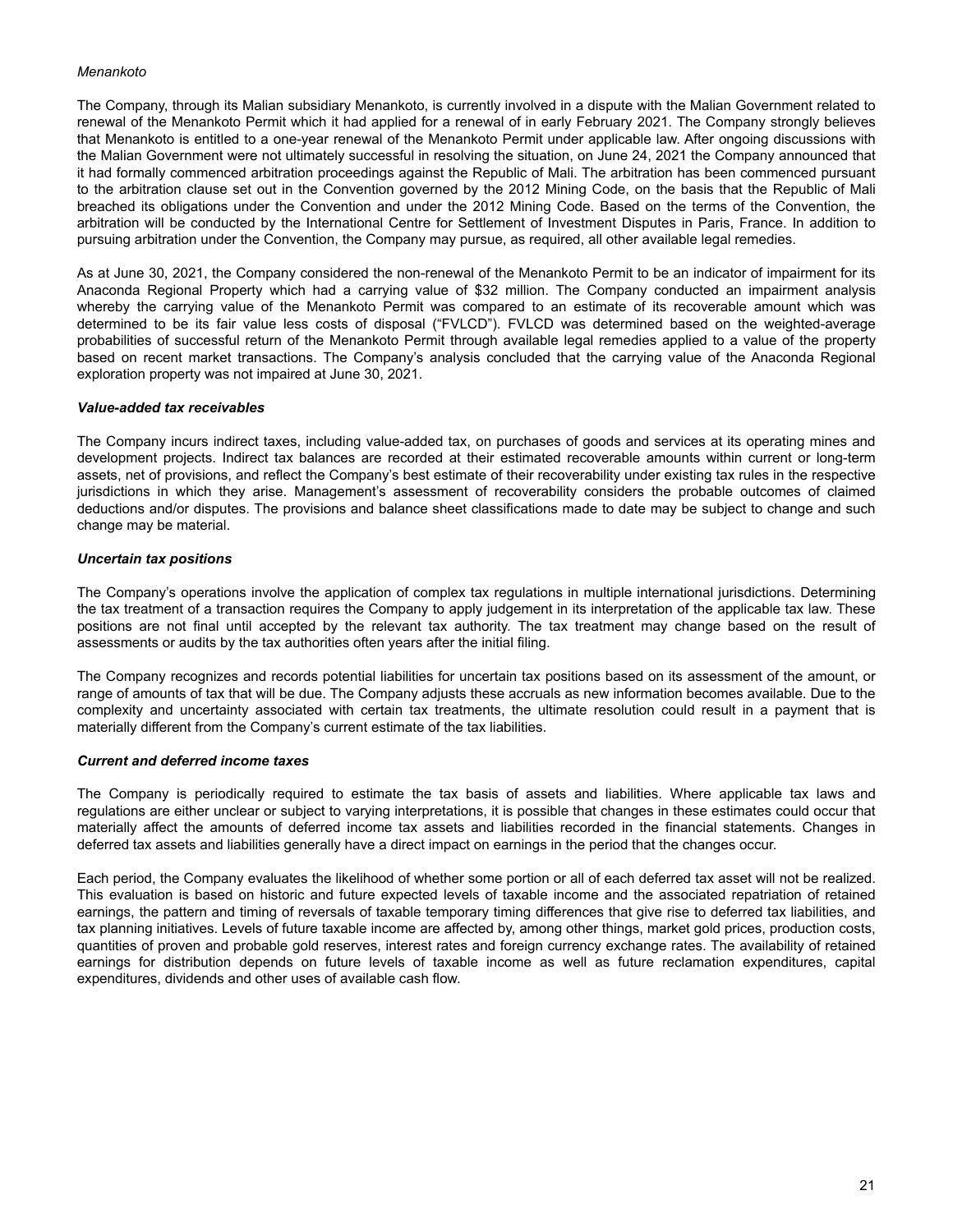## <span id="page-21-0"></span>**RISKS AND UNCERTAINTIES**

The exploration and development of natural resources are highly speculative in nature and the Company's business operations, investments and prospects are subject to significant risks. For details of these risks, please refer to the risk factors set forth in the Company's current Annual Information Form, which can be found under the Company's corporate profile on SEDAR at www.sedar.com, the Company's current Form 40-F Annual Report, which can be found on EDGAR at www.sec.gov, and the Company's other filings and submissions with securities regulators on SEDAR and EDGAR, which could materially affect the Company's business, operations, investments and prospects and could cause actual events to differ materially from those described in forward-looking statements relating to the Company. Additional risks and uncertainties not presently known to the Company or that the Company currently considers immaterial may also impair the business, operations, investments and prospects of the Company. If any of the risks actually occur, the business of the Company may be harmed and its financial condition and results of operations may suffer significantly.

## **INTERNAL CONTROL OVER FINANCIAL REPORTING**

The Company's management, with the participation of the Company's Chief Executive Officer and Chief Financial Officer, are responsible for establishing and maintaining adequate internal control over financial reporting. The Company's internal control over financial reporting is a process designed to provide reasonable assurance regarding the reliability of financial reporting and the preparation of financial statements for external purposes in accordance with IFRS. Any system of internal control over financial reporting, no matter how well designed, has inherent limitations. As a result, even those systems determined to be effective can only provide reasonable assurance regarding the preparation of financial statements.

The Company's management has determined that there have been no significant changes in the Company's internal control over financial reporting during the three months ended June 30, 2021, that have materially affected, or are reasonably likely to materially affect, the Company's internal control over financial reporting.

### **NON-IFRS MEASURES**

### *Cash operating costs per gold ounce sold and total cash costs per gold ounce sold*

''Cash operating costs per gold ounce'' and "total cash costs per gold ounce" are common financial performance measures in the gold mining industry but, as non-IFRS measures, they do not have a standardized meaning under IFRS and therefore may not be comparable to similar measures presented by other issuers. Management believes that, in addition to conventional measures prepared in accordance with IFRS, certain investors use this information to evaluate our performance and ability to generate cash flow. Accordingly, these measures are intended to provide additional information and should not be considered in isolation or as a substitute for measures of performance prepared in accordance with IFRS. The measures, along with sales, are considered to be a key indicator of the Company's ability to generate earnings and cash flow from its mining operations.

Cash cost figures are calculated on a sales basis in accordance with a standard developed by The Gold Institute, which was a worldwide association of suppliers of gold and gold products and included leading North American gold producers. The Gold Institute ceased operations in 2002, but the standard is the accepted standard of reporting cash cost of production in North America. Adoption of the standard is voluntary and the cost measures presented may not be comparable to other similarly titled measures of other companies. Other companies may calculate these measures differently. Cash operating costs and total cash costs per gold ounce sold are derived from amounts included in the statement of operations and include mine site operating costs such as mining, processing, smelting, refining, transportation costs, royalties and production taxes, less silver by-product credits. The tables below show a reconciliation of cash operating costs per gold ounce sold and total cash costs per gold ounce sold to production costs as extracted from the unaudited condensed interim consolidated financial statements on a consolidated and a mine-by-mine basis:

|                                                      | Fekola<br>Mine | <b>Masbate</b><br>Mine | Otjikoto<br>Mine | Total   | Calibre<br>equity<br>investment | Grand<br>Total |  |  |
|------------------------------------------------------|----------------|------------------------|------------------|---------|---------------------------------|----------------|--|--|
|                                                      | \$             | \$                     | \$               | \$      | \$                              | \$             |  |  |
| Production costs                                     | 69,737         | 40,348                 | 22,208           | 132,293 | 12,303                          | 144,596        |  |  |
| Royalties and production taxes                       | 16,523         | 6,325                  | 1,823            | 24,671  | 949                             | 25,620         |  |  |
| Total cash costs                                     | 86,260         | 46,673                 | 24,031           | 156,964 | 13,252                          | 170,216        |  |  |
| Gold sold (ounces)                                   | 115,000        | 59,971                 | 25,100           | 200,071 | 14,289                          | 214,360        |  |  |
| Cash operating costs per ounce (\$/ gold ounce sold) | 606            | 673                    | 885              | 661     | 861                             | 675            |  |  |
| Total cash costs per ounce (\$/ gold ounce sold)     | 750            | 778                    | 957              | 785     | 927                             | 794            |  |  |

#### **For the three months ended June 30, 2021**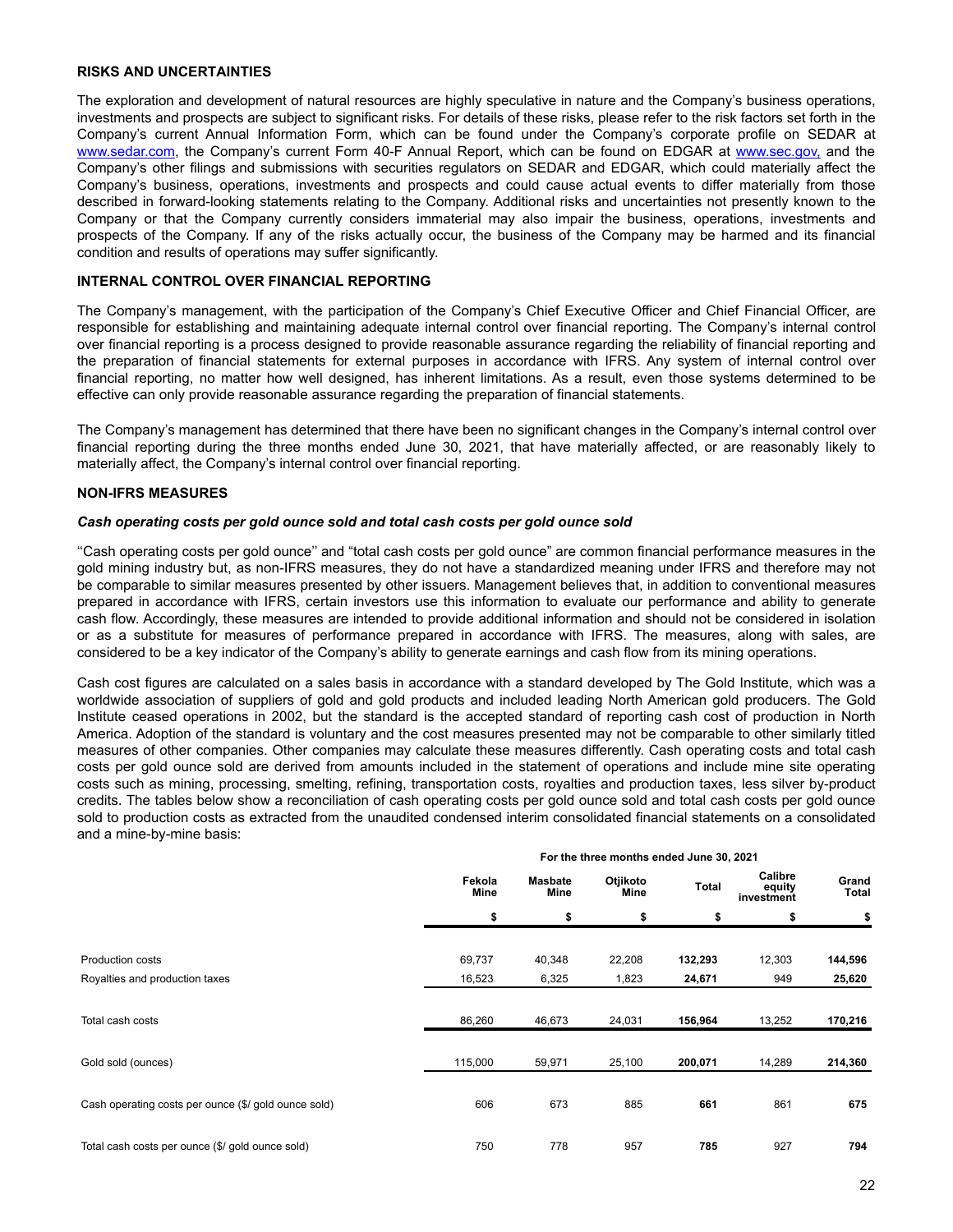**For the three months ended June 30, 2020**

|                                                      | Fekola<br><b>Mine</b> | Masbate<br>Mine | Otjikoto<br>Mine | Total   | Calibre<br>equity<br>investment | Grand<br>Total |
|------------------------------------------------------|-----------------------|-----------------|------------------|---------|---------------------------------|----------------|
|                                                      | \$                    | \$              | \$               | \$      | \$                              | \$             |
|                                                      |                       |                 |                  |         |                                 |                |
| <b>Production costs</b>                              | 45,220                | 32,201          | 19,566           | 96,987  | 2,029                           | 99,016         |
| Royalties and production taxes                       | 22,875                | 5,119           | 3,240            | 31,234  | (1, 463)                        | 29,771         |
|                                                      |                       |                 |                  |         |                                 |                |
| Total cash costs                                     | 68,095                | 37,320          | 22,806           | 128,221 | 566                             | 128,787        |
|                                                      |                       |                 |                  |         |                                 |                |
| Gold sold (ounces)                                   | 166,800               | 43,500          | 46,800           | 257,100 | 1,622                           | 258,722        |
|                                                      |                       |                 |                  |         |                                 |                |
| Cash operating costs per ounce (\$/ gold ounce sold) | 271                   | 740             | 418              | 377     | 1,251                           | 383            |
|                                                      |                       |                 |                  |         |                                 |                |
| Total cash costs per ounce (\$/ gold ounce sold)     | 408                   | 858             | 487              | 499     | 349                             | 498            |

|                                                      |                | For the six months ended June 30, 2021 |                  |         |                                 |                       |  |  |
|------------------------------------------------------|----------------|----------------------------------------|------------------|---------|---------------------------------|-----------------------|--|--|
|                                                      | Fekola<br>Mine | <b>Masbate</b><br><b>Mine</b>          | Otjikoto<br>Mine | Total   | Calibre<br>equity<br>investment | Grand<br><b>Total</b> |  |  |
|                                                      | \$             | \$                                     | \$               | \$      | \$                              | \$                    |  |  |
| Production costs                                     | 127,348        | 72,333                                 | 44,244           | 243,925 | 27,162                          | 271,087               |  |  |
| Royalties and production taxes                       | 35,574         | 11,876                                 | 3,747            | 51,197  | 2,078                           | 53,275                |  |  |
| Total cash costs                                     | 162,922        | 84,209                                 | 47,991           | 295,122 | 29,240                          | 324,362               |  |  |
| Gold sold (ounces)                                   | 235,200        | 115,341                                | 51,860           | 402,401 | 29,432                          | 431,833               |  |  |
| Cash operating costs per ounce (\$/ gold ounce sold) | 541            | 627                                    | 853              | 606     | 923                             | 628                   |  |  |
| Total cash costs per ounce (\$/ gold ounce sold)     | 693            | 730                                    | 925              | 733     | 993                             | 751                   |  |  |

|                                                      | For the six months ended June 30, 2020 |                 |                  |              |                                 |                |  |  |
|------------------------------------------------------|----------------------------------------|-----------------|------------------|--------------|---------------------------------|----------------|--|--|
|                                                      | Fekola<br><b>Mine</b>                  | Masbate<br>Mine | Otjikoto<br>Mine | <b>Total</b> | Calibre<br>equity<br>investment | Grand<br>Total |  |  |
|                                                      | \$                                     | \$              | \$               | \$           | \$                              | \$             |  |  |
| Production costs                                     | 88,321                                 | 63,211          | 37,011           | 188,543      | 13,114                          | 201,657        |  |  |
| Royalties and production taxes                       | 42,093                                 | 8,971           | 5,901            | 56,965       | 1,002                           | 57,967         |  |  |
| Total cash costs                                     | 130,414                                | 72,182          | 42,912           | 245,508      | 14,116                          | 259,624        |  |  |
| Gold sold (ounces)                                   | 317,500                                | 90,400          | 88,700           | 496,600      | 15,852                          | 512,452        |  |  |
| Cash operating costs per ounce (\$/ gold ounce sold) | 278                                    | 699             | 417              | 380          | 827                             | 394            |  |  |
| Total cash costs per ounce (\$/ gold ounce sold)     | 411                                    | 798             | 484              | 494          | 890                             | 507            |  |  |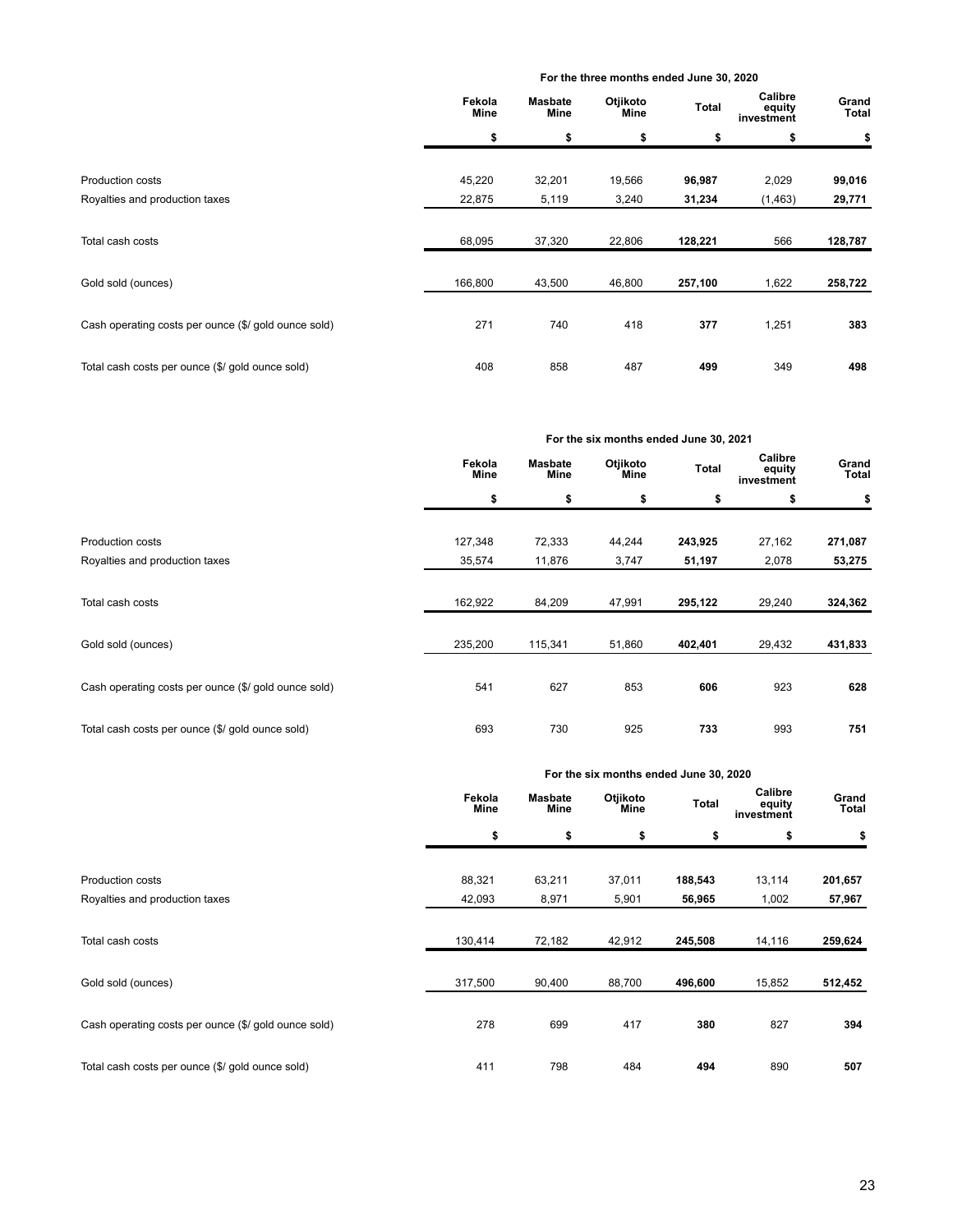## *Cash operating costs per gold ounce produced*

In addition to cash operating costs on a per gold ounce sold basis, the Company also presents cash operating costs on a per gold ounce produced basis. Cash operating costs per gold ounce produced is derived from amounts included in the statement of operations and include mine site operating costs such as mining, processing, smelting, refining, transportation costs, less silver by-product credits. The tables below show a reconciliation of cash operating costs per gold ounce produced to production costs as extracted from the unaudited condensed interim consolidated financial statements on a consolidated and a mine-by-mine basis:

|                                                          |                                          |                               | For the three months ended June 30, 2021 |              |                                 |                       |
|----------------------------------------------------------|------------------------------------------|-------------------------------|------------------------------------------|--------------|---------------------------------|-----------------------|
|                                                          | Fekola<br>Mine                           | <b>Masbate</b><br><b>Mine</b> | Otjikoto<br><b>Mine</b>                  | <b>Total</b> | Calibre<br>equity<br>investment | Grand<br><b>Total</b> |
|                                                          | \$                                       | \$                            | \$                                       | \$           | \$                              | \$                    |
| Production costs                                         | 69,737                                   | 40,348                        | 22,208                                   | 132,293      | 12,303                          | 144,596               |
| Inventory sales adjustment                               | 391                                      | (5, 297)                      | 759                                      | (4, 147)     |                                 | (4, 147)              |
| Cash operating costs                                     | 70,128                                   | 35,051                        | 22,967                                   | 128,146      | 12,303                          | 140,449               |
| Gold produced (ounces)                                   | 113,611                                  | 56,878                        | 26,891                                   | 197,380      | 14,232                          | 211,612               |
| Cash operating costs per ounce (\$/ gold ounce produced) | 617                                      | 616                           | 854                                      | 649          | 864                             | 664                   |
|                                                          | For the three months ended June 30, 2020 |                               |                                          |              |                                 |                       |
|                                                          | Fekola<br>Mine                           | <b>Masbate</b><br><b>Mine</b> | Otjikoto<br>Mine                         | <b>Total</b> | Calibre<br>equity<br>investment | Grand<br><b>Total</b> |
|                                                          | \$                                       | \$                            | \$                                       | \$           | \$                              | \$                    |
| Production costs                                         | 45,220                                   | 32,201                        | 19,566                                   | 96,987       | 2,029                           | 99,016                |
| Inventory sales adjustment                               | (938)                                    | (2,528)                       | (1,235)                                  | (4,701)      |                                 | (4,701)               |
| Cash operating costs                                     | 44,282                                   | 29,673                        | 18,331                                   | 92,286       | 2,029                           | 94,315                |
| Gold produced (ounces)                                   | 147,424                                  | 48,654                        | 43,496                                   | 239,574      | 2,019                           | 241,593               |
| Cash operating costs per ounce (\$/ gold ounce produced) | 300                                      | 610                           | 421                                      | 385          | 1,005                           | 390                   |

|                                                          | For the six months ended June 30, 2021 |                                            |        |              |                                 |                |  |  |  |
|----------------------------------------------------------|----------------------------------------|--------------------------------------------|--------|--------------|---------------------------------|----------------|--|--|--|
|                                                          | Fekola<br>Mine                         | Otjikoto<br><b>Masbate</b><br>Mine<br>Mine |        | <b>Total</b> | Calibre<br>equity<br>investment | Grand<br>Total |  |  |  |
|                                                          | \$                                     | \$                                         | \$     | \$           |                                 | \$             |  |  |  |
| Production costs                                         | 127,348                                | 72,333                                     | 44,244 | 243,925      | 27,162                          | 271,087        |  |  |  |
| Inventory sales adjustment                               | 5,697                                  | (2,316)                                    | 371    | 3,752        |                                 | 3,752          |  |  |  |
| Cash operating costs                                     | 133,045                                | 70,017                                     | 44,615 | 247,677      | 27,162                          | 274,839        |  |  |  |
| Gold produced (ounces)                                   | 238,699                                | 114,391                                    | 49,933 | 403,023      | 29,233                          | 432,256        |  |  |  |
| Cash operating costs per ounce (\$/ gold ounce produced) | 557                                    | 612                                        | 893    | 615          | 929                             | 636            |  |  |  |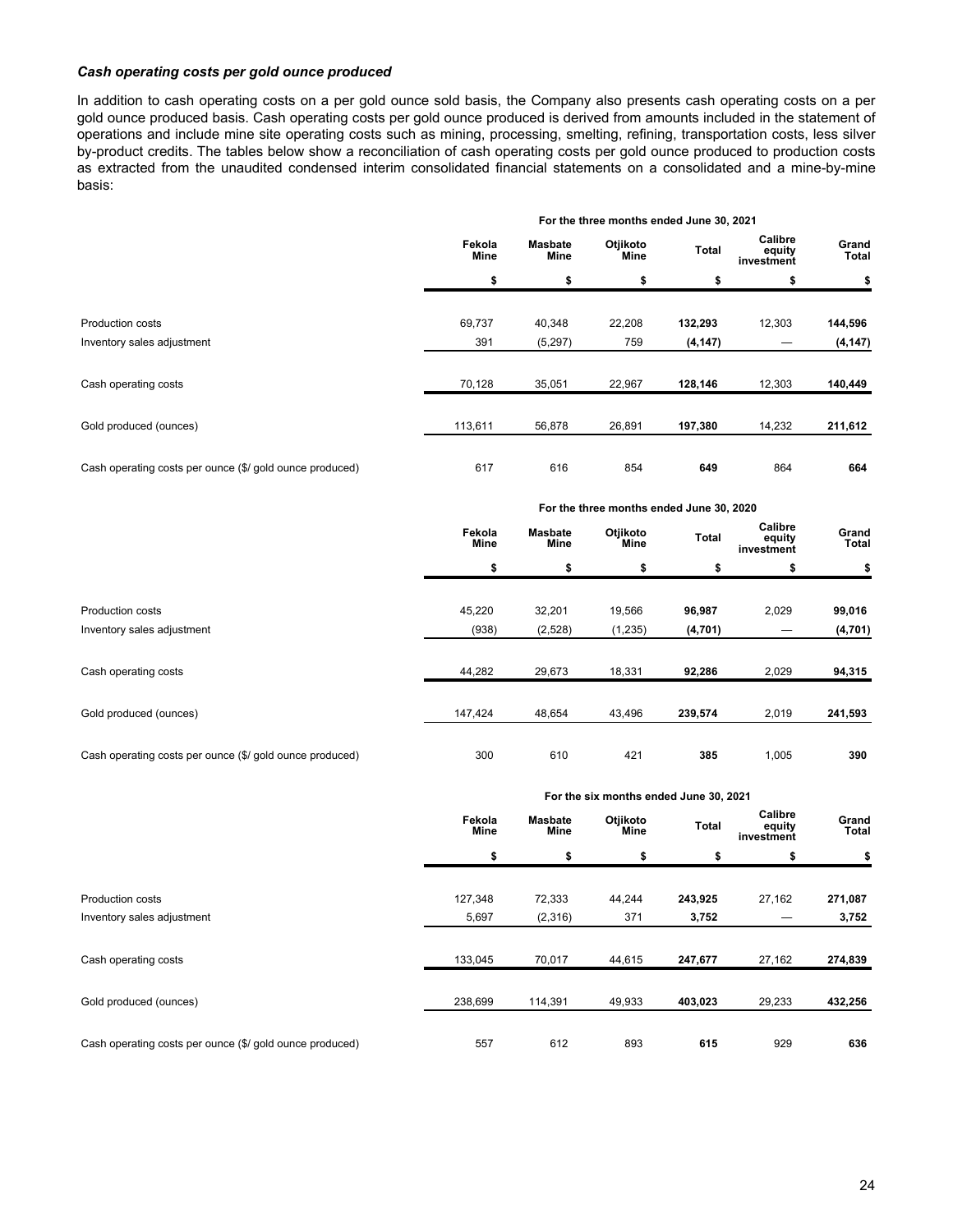|                                                          | Fekola<br><b>Mine</b> | <b>Masbate</b><br>Mine |        | <b>Total</b> | Calibre<br>equity<br>investment | Grand<br><b>Total</b> |
|----------------------------------------------------------|-----------------------|------------------------|--------|--------------|---------------------------------|-----------------------|
|                                                          | \$                    | \$                     | \$     | \$           | \$                              | \$                    |
| Production costs                                         | 88,321                | 63,211                 | 37,011 | 188,543      | 13,114                          | 201,657               |
| Inventory sales adjustment                               | (2,873)               | (1, 144)               | (270)  | (4, 287)     |                                 | (4, 287)              |
| Cash operating costs                                     | 85,448                | 62,067                 | 36,741 | 184,256      | 13,114                          | 197,370               |
| Gold produced (ounces)                                   | 311,435               | 93,526                 | 85,245 | 490,206      | 16,249                          | 506,455               |
| Cash operating costs per ounce (\$/ gold ounce produced) | 274                   | 664                    | 431    | 376          | 807                             | 390                   |

**For the six months ended June 30, 2020**

### *All-in sustaining costs per gold ounce*

In June 2013, the World Gold Council, a non-regulatory association of the world's leading gold mining companies established to promote the use of gold to industry, consumers and investors, provided guidance for the calculation of the measure "all-in sustaining costs per gold ounce", but as a non-IFRS measure, it does not have a standardized meaning under IFRS and therefore may not be comparable to similar measures presented by other issuers. The World Gold Council standard became effective January 1, 2014. On November 16, 2018, the World Council announced an update to its Guidance Note on all-in sustaining costs with application effective starting January 1, 2019. This update provides additional transparency about the costs of gold production and support further consistency of application of the Guidance Note. The major updates to the Guidance Note include providing a more specific definition of non-sustaining costs as those costs incurred at 'new operations' and costs related to 'major projects at existing operations' where these projects will materially benefit the operation in the future. The Guidance Note has defined 'material benefit' as an increase of at least 10% in annual or life of mine production, net present value or reserves compared to the remaining life of the operation. In addition, the Guidance Note has been updated to clarify that production phase capitalized stripping only meets the definition of non-sustaining if the stripping is expected to take at least 12 months and the subsequent ore production phase is expected to be more than 5 years. The Company adopted the updates to the Guidance Note, effective January 1, 2019.

Management believes that the all-in sustaining costs per gold ounce measure provides additional insight into the costs of producing gold by capturing all of the expenditures required for the discovery, development and sustaining of gold production and allows the Company to assess its ability to support capital expenditures to sustain future production from the generation of operating cash flows. Management believes that, in addition to conventional measures prepared in accordance with IFRS, certain investors use this information to evaluate the Company's performance and ability to generate cash flow. Accordingly, it is intended to provide additional information and should not be considered in isolation or as a substitute for measures of performance prepared in accordance with IFRS. Adoption of the standard is voluntary and the cost measures presented may not be comparable to other similarly titled measures of other companies. The Company has applied the principles of the World Gold Council recommendations and has reported all-in sustaining costs on a sales basis. Other companies may calculate these measures differently.

B2Gold defines all-in sustaining costs per ounce as the sum of cash operating costs, royalties and production taxes, capital expenditures and exploration costs that are sustaining in nature, sustaining lease expenditures, corporate general and administrative costs, share-based payment expenses related to RSUs/DSUs/PSUs, community relations expenditures, reclamation liability accretion and realized (gains) losses on fuel derivative contracts, all divided by the total gold ounces sold to arrive at a per ounce figure.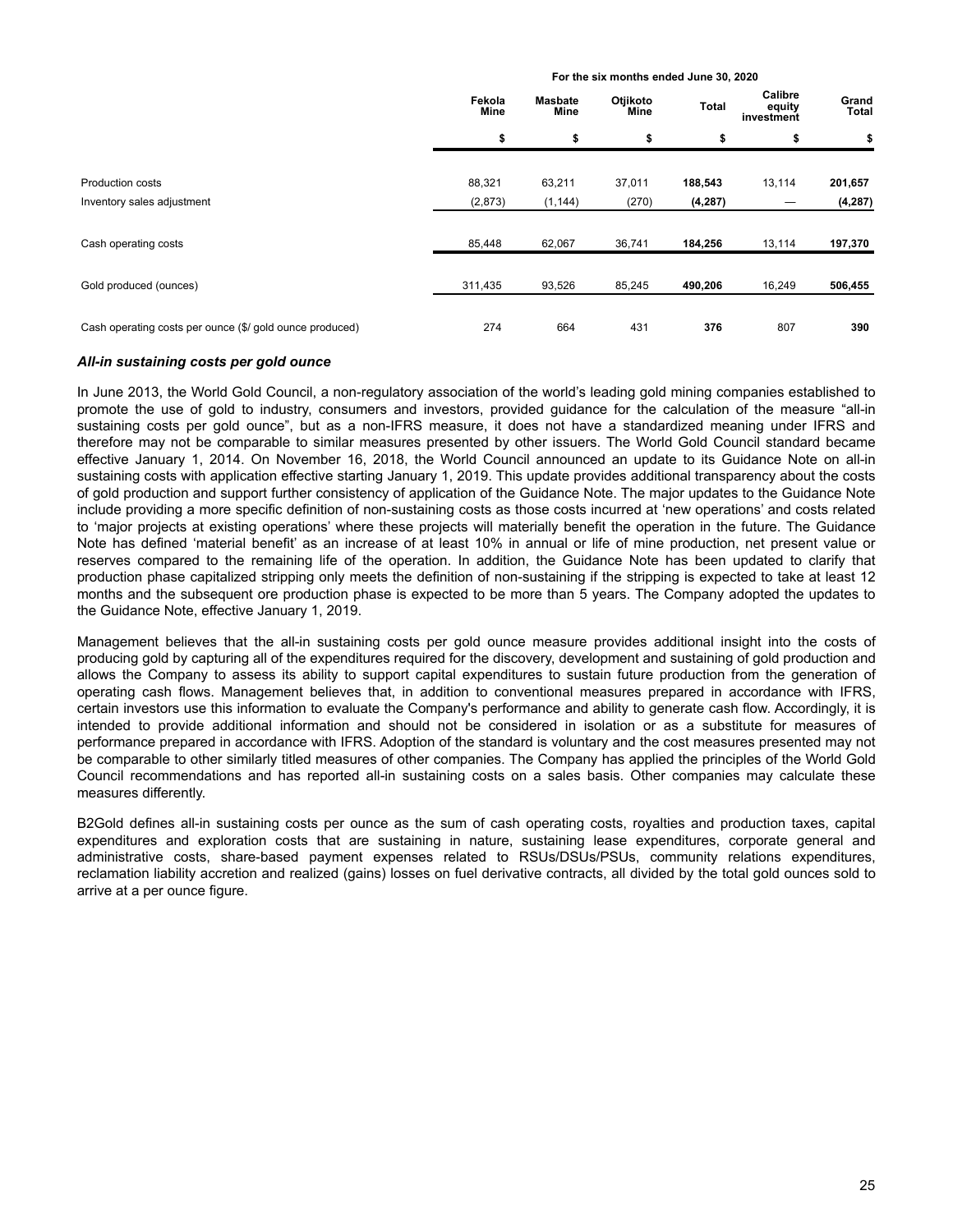The tables below show a reconciliation of all-in sustaining costs per ounce to production costs as extracted from the unaudited condensed interim consolidated financial statements on a consolidated and a mine-by-mine basis for the three months ended June 30, 2021:

|                                                        | For the three months ended June 30, 2021 |                               |                  |           |         |                                                |                       |  |  |
|--------------------------------------------------------|------------------------------------------|-------------------------------|------------------|-----------|---------|------------------------------------------------|-----------------------|--|--|
|                                                        | Fekola<br><b>Mine</b>                    | <b>Masbate</b><br><b>Mine</b> | Otjikoto<br>Mine | Corporate | Total   | Calibre<br>equity<br>investment<br><b>Mine</b> | Grand<br><b>Total</b> |  |  |
|                                                        | \$                                       | \$                            | \$               | \$        | \$      | S                                              | \$                    |  |  |
|                                                        |                                          |                               |                  |           |         |                                                |                       |  |  |
| Production costs                                       | 69,737                                   | 40,348                        | 22,208           |           | 132,293 | 12,303                                         | 144,596               |  |  |
| Royalties and production taxes                         | 16,523                                   | 6,325                         | 1,823            |           | 24,671  | 949                                            | 25,620                |  |  |
| Corporate administration                               | 1,466                                    | 608                           | 1,304            | 7,139     | 10,517  | 677                                            | 11,194                |  |  |
| Share-based payments - RSUs/DSUs/PSUs <sup>(1)</sup>   |                                          |                               |                  | 2,444     | 2,444   |                                                | 2,444                 |  |  |
| Community relations                                    | 311                                      | 16                            | 406              |           | 733     |                                                | 733                   |  |  |
| Reclamation liability accretion <sup>(2)</sup>         | 145                                      | 165                           | 111              |           | 421     |                                                | 421                   |  |  |
| Realized gains on derivative contracts                 | (1, 118)                                 | (1,205)                       | (563)            |           | (2,886) |                                                | (2,886)               |  |  |
| Sustaining lease expenditures                          | 118                                      | 343                           | 42               | 190       | 693     |                                                | 693                   |  |  |
| Sustaining capital expenditures <sup>(3)</sup>         | 6,851                                    | 5,965                         | 14,116           |           | 26,932  | 1,528                                          | 28,460                |  |  |
| Sustaining mine exploration <sup>(3)</sup>             | 4,140                                    | 1,339                         | 1,027            |           | 6,506   |                                                | 6,506                 |  |  |
| Total all-in sustaining costs                          | 98,173                                   | 53,904                        | 40,474           | 9,773     | 202,324 | 15,457                                         | 217,781               |  |  |
| Gold sold (ounces)                                     | 115,000                                  | 59,971                        | 25,100           |           | 200,071 | 14,289                                         | 214,360               |  |  |
| All-in sustaining cost per ounce (\$/ gold ounce sold) | 854                                      | 899                           | 1,613            |           | 1,011   | 1,082                                          | 1,016                 |  |  |

*(1) Included as a component of Share-based payments on the Statement of operations.* 

*(2) Excludes reclamation accretion relating to Gramalote and Kiaka.* 

*(3) Refer to Sustaining capital expenditures and Sustaining mine exploration reconciliations below.*

The table below shows a reconciliation of sustaining capital expenditures to operating mine capital expenditures as extracted from the unaudited condensed interim consolidated financial statements for the three months ended June 30, 2021:

|                                     | Fekola<br><b>Mine</b> | <b>Masbate</b><br>Mine | Otjikoto<br>Mine | Total    | Calibre<br>equity<br>investment | Grand<br>Total |
|-------------------------------------|-----------------------|------------------------|------------------|----------|---------------------------------|----------------|
|                                     | \$                    | \$                     | \$               | \$       | \$                              | \$             |
|                                     |                       |                        |                  |          |                                 |                |
| Operating mine capital expenditures | 8,721                 | 6,778                  | 21,091           | 36,590   | 1,528                           | 38,118         |
| Solar plant                         | (1,870)               |                        |                  | (1, 870) | –                               | (1,870)        |
| Land acquisitions                   |                       | (653)                  |                  | (653)    |                                 | (653)          |
| Other                               | -                     | (160)                  |                  | (160)    |                                 | (160)          |
| Underground development             |                       |                        | (5,489)          | (5, 489) | –                               | (5, 489)       |
| National power grid connection      |                       |                        | (1,486)          | (1, 486) |                                 | (1, 486)       |
|                                     |                       |                        |                  |          |                                 |                |
| Sustaining capital expenditures     | 6,851                 | 5,965                  | 14,116           | 26,932   | 1,528                           | 28,460         |

#### **For the three months ended June 30, 2021**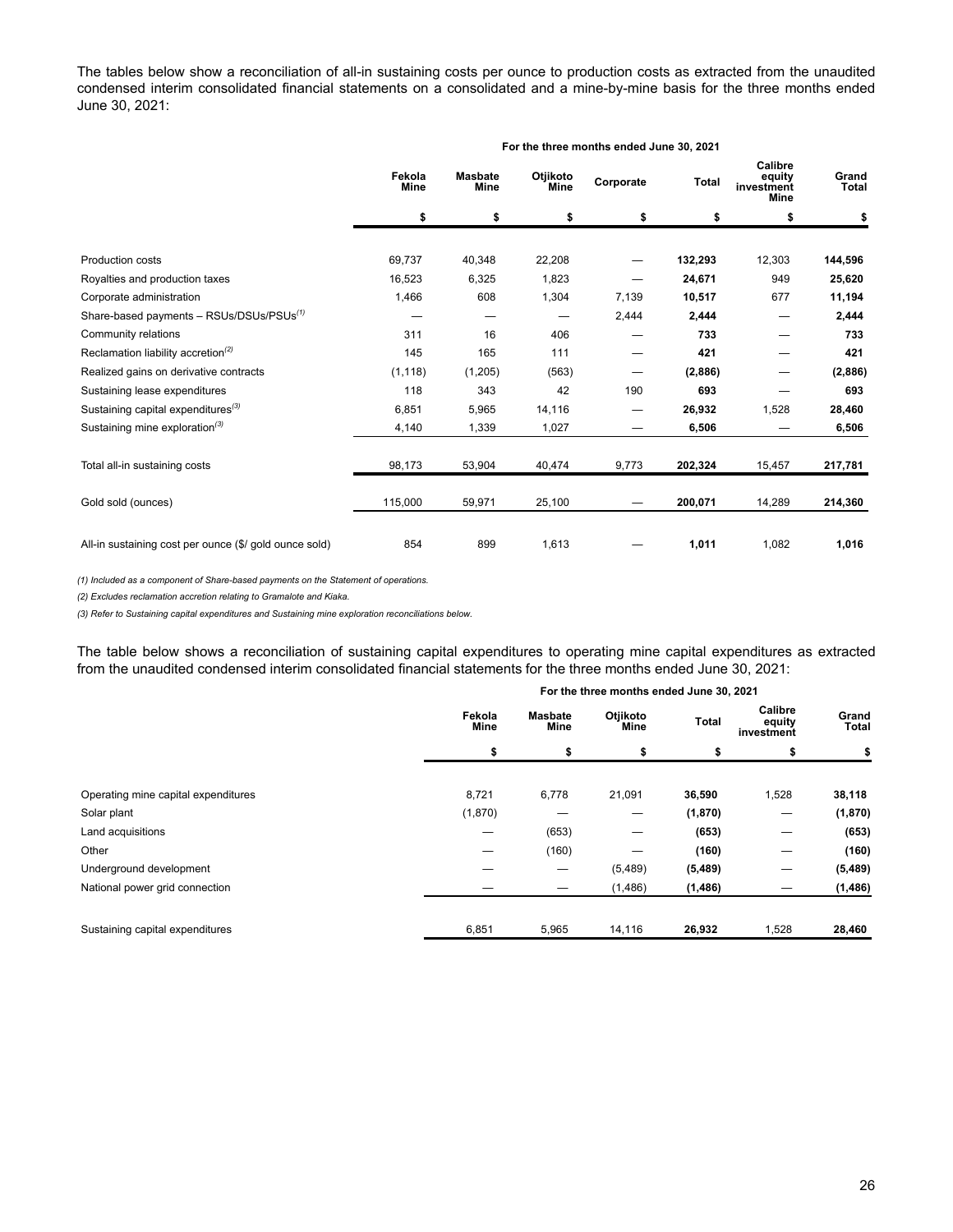The table below shows a reconciliation of sustaining mine exploration to operating mine exploration as extracted from the unaudited condensed interim consolidated financial statements for the three months ended June 30, 2021:

|                             |                       | For the three months ended June 30, 2021 |                  |       |                                 |                |  |  |  |  |
|-----------------------------|-----------------------|------------------------------------------|------------------|-------|---------------------------------|----------------|--|--|--|--|
|                             | Fekola<br><b>Mine</b> | Masbate<br>Mine                          | Otjikoto<br>Mine | Total | Calibre<br>equity<br>investment | Grand<br>Total |  |  |  |  |
|                             |                       |                                          |                  | S     |                                 |                |  |  |  |  |
| Operating mine exploration  | 4,140                 | 1,339                                    | 1,113            | 6,592 | 1,542                           | 8,134          |  |  |  |  |
| Regional exploration        |                       |                                          | (86)             | (86)  | (1, 542)                        | (1,628)        |  |  |  |  |
| Sustaining mine exploration | 4,140                 | 1,339                                    | 1,027            | 6,506 |                                 | 6,506          |  |  |  |  |

The tables below show a reconciliation of all-in sustaining costs per ounce to production costs as extracted from the unaudited condensed interim consolidated financial statements on a consolidated and a mine-by-mine basis for the three months ended June 30, 2020:

|                                                        | For the three months ended June 30, 2020 |                               |                         |           |              |                                 |                       |  |  |
|--------------------------------------------------------|------------------------------------------|-------------------------------|-------------------------|-----------|--------------|---------------------------------|-----------------------|--|--|
|                                                        | Fekola<br><b>Mine</b>                    | <b>Masbate</b><br><b>Mine</b> | Otjikoto<br><b>Mine</b> | Corporate | <b>Total</b> | Calibre<br>equity<br>investment | Grand<br><b>Total</b> |  |  |
|                                                        | \$                                       | \$                            | \$                      | \$        | \$           | \$                              | \$                    |  |  |
|                                                        |                                          |                               |                         |           |              |                                 |                       |  |  |
| Production costs                                       | 45,220                                   | 32,201                        | 19,566                  |           | 96,987       | 2,029                           | 99,016                |  |  |
| Royalties and production taxes                         | 22,875                                   | 5,119                         | 3,240                   |           | 31,234       | (1, 463)                        | 29,771                |  |  |
| Corporate administration                               | 1,004                                    | 566                           | 969                     | 5,523     | 8,062        | 249                             | 8,311                 |  |  |
| Share-based payments - RSUs/DSUs/PSUs <sup>(1)</sup>   |                                          |                               | —                       | 2,481     | 2,481        |                                 | 2,481                 |  |  |
| Community relations                                    | 452                                      | 72                            | (32)                    |           | 492          |                                 | 492                   |  |  |
| Reclamation liability accretion <sup>(2)</sup>         | 71                                       | 71                            | 47                      |           | 189          |                                 | 189                   |  |  |
| Realized losses on derivative contracts                | 1,232                                    | 1,324                         | 669                     |           | 3,225        |                                 | 3,225                 |  |  |
| Sustaining lease expenditures                          | 194                                      | 360                           | 92                      | 170       | 816          |                                 | 816                   |  |  |
| Sustaining capital expenditures <sup>(3)</sup>         | 18,564                                   | 4,375                         | 10,242                  |           | 33,181       |                                 | 33,181                |  |  |
| Sustaining mine exploration $(3)$                      | 4,171                                    | 2,011                         | 627                     |           | 6,809        |                                 | 6,809                 |  |  |
| Total all-in sustaining costs                          | 93,783                                   | 46,099                        | 35,420                  | 8,174     | 183,476      | 815                             | 184,291               |  |  |
| Gold sold (ounces)                                     | 166,800                                  | 43,500                        | 46,800                  |           | 257,100      | 1,622                           | 258,722               |  |  |
| All-in sustaining cost per ounce (\$/ gold ounce sold) | 562                                      | 1,060                         | 757                     |           | 714          | 502                             | 712                   |  |  |

*(1) Included as a component of Share-based payments on the Statement of operations.* 

*(2) Excludes reclamation accretion relating to Gramalote and Kiaka.* 

*(3) Refer to Sustaining capital expenditures and Sustaining mine exploration reconciliations below.*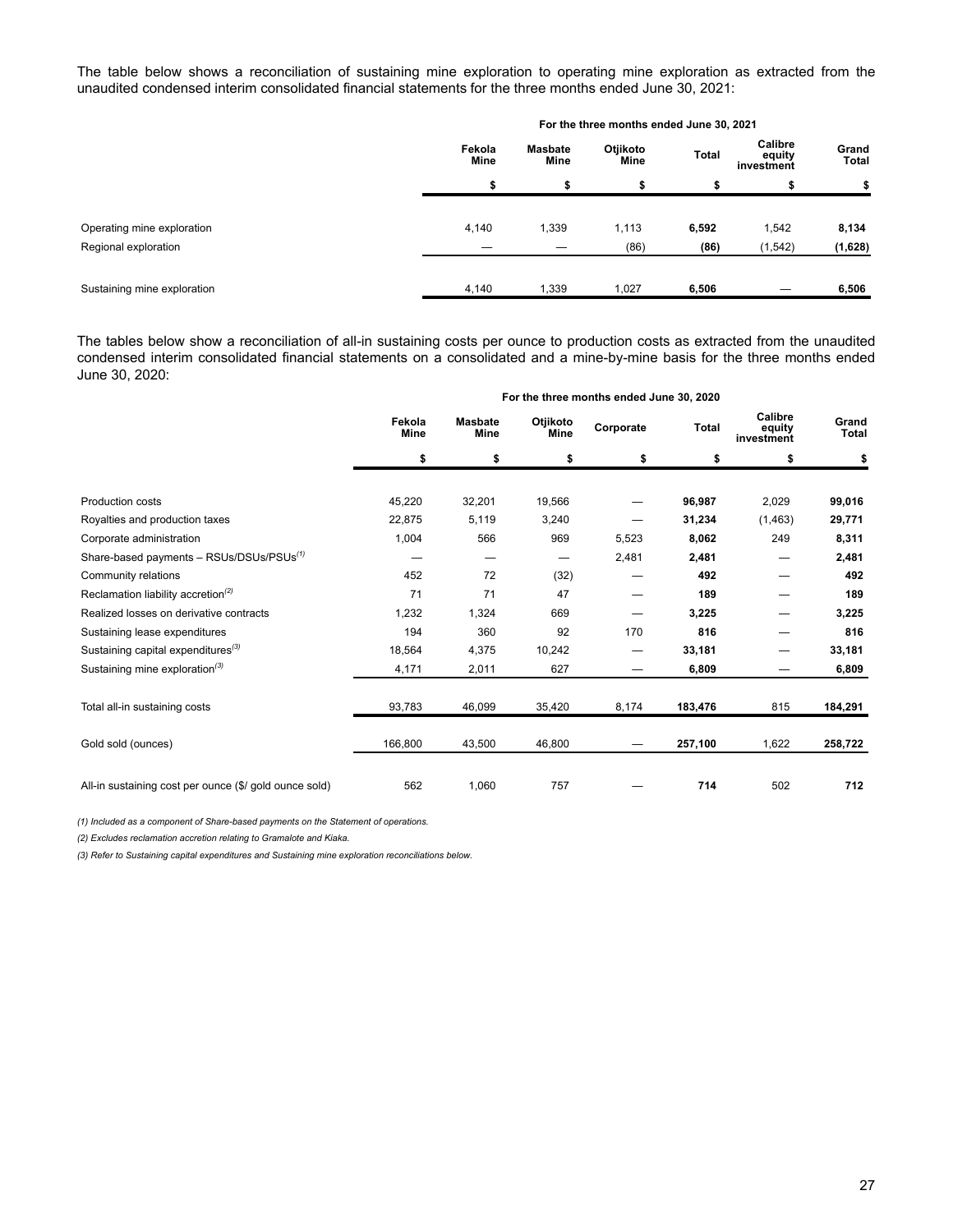The table below shows a reconciliation of sustaining capital expenditures to operating mine capital expenditures as extracted from the unaudited condensed interim consolidated financial statements for the three months ended June 30, 2020:

|                                     | For the three months ended June 30, 2020 |                 |                                 |           |                                 |                       |  |  |
|-------------------------------------|------------------------------------------|-----------------|---------------------------------|-----------|---------------------------------|-----------------------|--|--|
|                                     | Fekola<br><b>Mine</b>                    | Masbate<br>Mine | Otjikoto<br>Mine                | Total     | Calibre<br>equity<br>investment | Grand<br><b>Total</b> |  |  |
|                                     | \$                                       | \$              | \$                              | \$        | \$                              | \$                    |  |  |
|                                     |                                          |                 |                                 |           |                                 |                       |  |  |
| Operating mine capital expenditures | 52,340                                   | 4,529           | 10,920                          | 67,789    |                                 | 67,789                |  |  |
| Mine expansion equipment            | (14, 245)                                |                 | $\hspace{0.1mm}-\hspace{0.1mm}$ | (14, 245) | $\hspace{0.1mm}-\hspace{0.1mm}$ | (14, 245)             |  |  |
| Plant expansion                     | (12, 751)                                |                 | —                               | (12, 751) | —                               | (12, 751)             |  |  |
| Solar plant                         | (6, 535)                                 |                 |                                 | (6, 535)  |                                 | (6, 535)              |  |  |
| Other                               | (245)                                    | (5)             | (15)                            | (265)     |                                 | (265)                 |  |  |
| Land acquisitions                   |                                          | (149)           |                                 | (149)     |                                 | (149)                 |  |  |
| Underground development             |                                          |                 | (663)                           | (663)     |                                 | (663)                 |  |  |
| Sustaining capital expenditures     | 18,564                                   | 4,375           | 10,242                          | 33,181    |                                 | 33,181                |  |  |

The table below shows a reconciliation of sustaining mine exploration to operating mine exploration as extracted from the unaudited condensed interim consolidated financial statements for the three months ended June 30, 2020:

|                             |                       | For the three months ended June 30, 2020 |                  |              |                                 |                |  |  |  |
|-----------------------------|-----------------------|------------------------------------------|------------------|--------------|---------------------------------|----------------|--|--|--|
|                             | Fekola<br><b>Mine</b> | Masbate<br>Mine                          | Otjikoto<br>Mine | <b>Total</b> | Calibre<br>equity<br>investment | Grand<br>Total |  |  |  |
|                             | \$                    | D.                                       | æ                | ъ            |                                 | \$             |  |  |  |
| Operating mine exploration  | 4,171                 | 2,011                                    | 651              | 6,833        | _                               | 6,833          |  |  |  |
| Regional exploration        |                       |                                          | (24)             | (24)         |                                 | (24)           |  |  |  |
| Sustaining mine exploration | 4,171                 | 2,011                                    | 627              | 6,809        |                                 | 6,809          |  |  |  |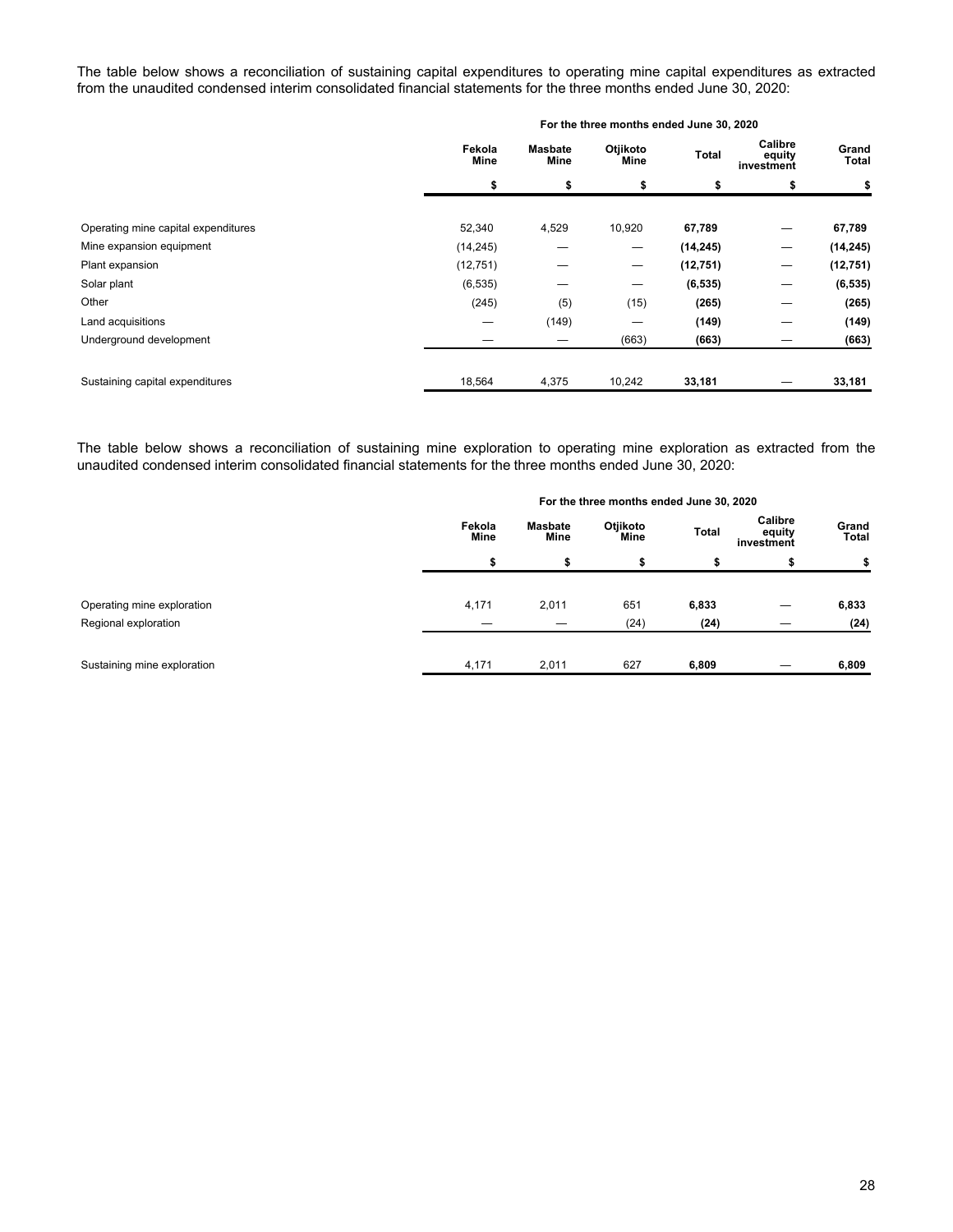The tables below show a reconciliation of all-in sustaining costs per ounce to production costs as extracted from the unaudited condensed interim consolidated financial statements on a consolidated and a mine-by-mine basis for the six months ended June 30, 2021:

|                                                        | For the six months ended June 30, 2021 |                               |                         |           |          |                                                |                       |  |  |
|--------------------------------------------------------|----------------------------------------|-------------------------------|-------------------------|-----------|----------|------------------------------------------------|-----------------------|--|--|
|                                                        | Fekola<br>Mine                         | <b>Masbate</b><br><b>Mine</b> | Otjikoto<br><b>Mine</b> | Corporate | Total    | Calibre<br>equity<br>investment<br><b>Mine</b> | Grand<br><b>Total</b> |  |  |
|                                                        | \$                                     | \$                            | \$                      | \$        | \$       |                                                | \$                    |  |  |
| <b>Production costs</b>                                | 127,348                                | 72,333                        | 44,244                  |           | 243,925  | 27,162                                         | 271,087               |  |  |
| Royalties and production taxes                         | 35,574                                 | 11,876                        | 3,747                   |           | 51,197   | 2,078                                          | 53,275                |  |  |
| Corporate administration                               | 3,322                                  | 1,406                         | 2,353                   | 13,534    | 20,615   | 1,313                                          | 21,928                |  |  |
| Share-based payments - RSUs/DSUs/PSUs <sup>(1)</sup>   |                                        |                               |                         | 4,553     | 4,553    |                                                | 4,553                 |  |  |
| Community relations                                    | 552                                    | 35                            | 727                     |           | 1,314    |                                                | 1,314                 |  |  |
| Reclamation liability accretion <sup>(2)</sup>         | 231                                    | 284                           | 176                     |           | 691      |                                                | 691                   |  |  |
| Realized gains on derivative contracts                 | (1,778)                                | (1,786)                       | (825)                   |           | (4, 389) | $\hspace{0.1mm}-\hspace{0.1mm}$                | (4, 389)              |  |  |
| Sustaining lease expenditures                          | 286                                    | 684                           | 81                      | 377       | 1,428    |                                                | 1,428                 |  |  |
| Sustaining capital expenditures <sup>(3)</sup>         | 18,009                                 | 11,948                        | 27,971                  |           | 57,928   | 1,528                                          | 59,456                |  |  |
| Sustaining mine exploration <sup>(3)</sup>             | 7,227                                  | 2,402                         | 1,469                   |           | 11,098   |                                                | 11,098                |  |  |
| Total all-in sustaining costs                          | 190,771                                | 99,182                        | 79,943                  | 18,464    | 388,360  | 32,081                                         | 420,441               |  |  |
| Gold sold (ounces)                                     | 235,200                                | 115,341                       | 51,860                  |           | 402,401  | 29,432                                         | 431,833               |  |  |
| All-in sustaining cost per ounce (\$/ gold ounce sold) | 811                                    | 860                           | 1,542                   |           | 965      | 1,090                                          | 974                   |  |  |

*(1) Included as a component of Share-based payments on the Statement of operations.* 

*(2) Excludes reclamation accretion relating to Gramalote and Kiaka.* 

*(3) Refer to Sustaining capital expenditures and Sustaining mine exploration reconciliations below.*

The table below shows a reconciliation of sustaining capital expenditures to operating mine capital expenditures as extracted from the unaudited condensed interim consolidated financial statements for the six months ended June 30, 2021:

|                                     | For the six months ended June 30, 2021 |                               |                  |          |                                 |                       |  |  |  |
|-------------------------------------|----------------------------------------|-------------------------------|------------------|----------|---------------------------------|-----------------------|--|--|--|
|                                     | Fekola<br>Mine                         | <b>Masbate</b><br><b>Mine</b> | Otjikoto<br>Mine | Total    | Calibre<br>equity<br>investment | Grand<br><b>Total</b> |  |  |  |
|                                     | \$                                     | \$                            | \$               | \$       | \$                              | \$                    |  |  |  |
| Operating mine capital expenditures | 26,117                                 | 13,342                        | 39,966           | 79,425   | 1,528                           | 80,953                |  |  |  |
| Solar plant                         | (8, 108)                               |                               | –                | (8, 108) |                                 | (8, 108)              |  |  |  |
| Land acquisitions                   |                                        | (1,028)                       |                  | (1,028)  | —                               | (1,028)               |  |  |  |
| Other                               | –                                      | (366)                         |                  | (366)    |                                 | (366)                 |  |  |  |
| Underground development             |                                        | —                             | (9,920)          | (9,920)  | –                               | (9,920)               |  |  |  |
| National power grid connection      |                                        | —                             | (2,075)          | (2,075)  |                                 | (2,075)               |  |  |  |
| Sustaining capital expenditures     | 18,009                                 | 11,948                        | 27,971           | 57,928   | 1,528                           | 59,456                |  |  |  |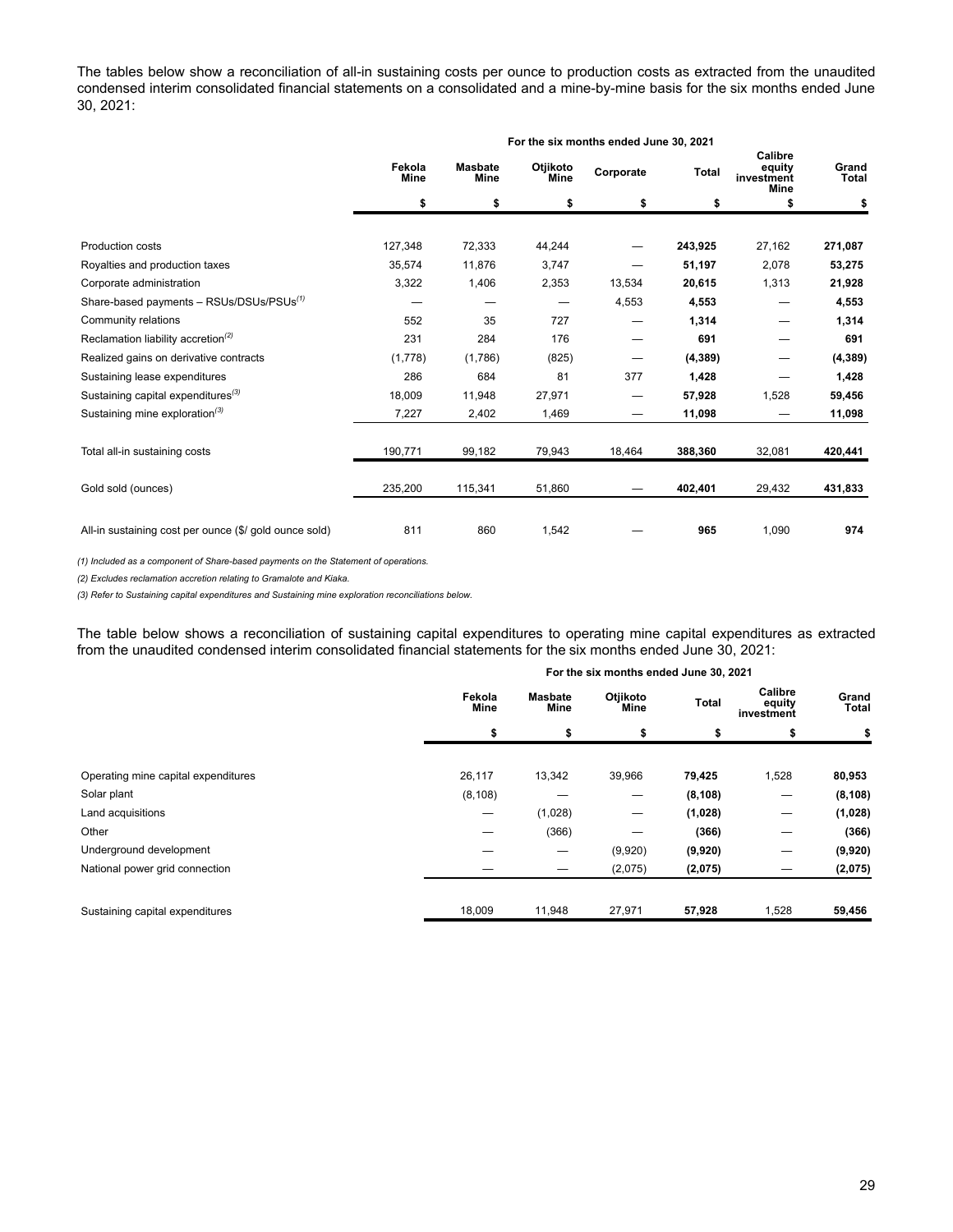The table below shows a reconciliation of sustaining mine exploration to operating mine exploration as extracted from the unaudited condensed interim consolidated financial statements for the six months ended June 30, 2021:

|                             |                | For the six months ended June 30, 2021 |                  |        |                                      |                             |  |  |  |
|-----------------------------|----------------|----------------------------------------|------------------|--------|--------------------------------------|-----------------------------|--|--|--|
|                             | Fekola<br>Mine | Masbate<br>Mine                        | Otjikoto<br>Mine | Total  | Calibre<br>equity<br>investment<br>ъ | Grand<br><b>Total</b><br>\$ |  |  |  |
|                             | ъ              | \$                                     | ъ                | \$     |                                      |                             |  |  |  |
| Operating mine exploration  | 7,227          | 2,425                                  | 1,589            | 11,241 | 1,542                                | 12,783                      |  |  |  |
| Regional exploration        |                | (23)                                   | (120)            | (143)  | (1, 542)                             | (1,685)                     |  |  |  |
| Sustaining mine exploration | 7,227          | 2,402                                  | 1,469            | 11,098 |                                      | 11,098                      |  |  |  |

The tables below show a reconciliation of all-in sustaining costs per ounce to production costs as extracted from the unaudited condensed interim consolidated financial statements on a consolidated and a mine-by-mine basis for the six months ended June 30, 2020:

|                                                        | For the six months ended June 30, 2020 |                               |                  |           |              |        |                |  |  |
|--------------------------------------------------------|----------------------------------------|-------------------------------|------------------|-----------|--------------|--------|----------------|--|--|
|                                                        | Fekola<br><b>Mine</b>                  | <b>Masbate</b><br><b>Mine</b> | Otjikoto<br>Mine | Corporate | <b>Total</b> |        | Grand<br>Total |  |  |
|                                                        | \$                                     | \$                            | \$               | \$        | \$           | \$     | \$             |  |  |
|                                                        |                                        |                               |                  |           |              |        |                |  |  |
| Production costs                                       | 88,321                                 | 63,211                        | 37,011           |           | 188,543      | 13,114 | 201,657        |  |  |
| Royalties and production taxes                         | 42,093                                 | 8,971                         | 5,901            |           | 56,965       | 1,002  | 57,967         |  |  |
| Corporate administration                               | 2,306                                  | 1,113                         | 2,272            | 12,559    | 18,250       | 1,601  | 19,851         |  |  |
| Share-based payments - RSUs/DSUs/PSUs <sup>(1)</sup>   |                                        |                               |                  | 5,325     | 5,325        |        | 5,325          |  |  |
| Community relations                                    | 1,743                                  | 429                           | 2,054            |           | 4,226        |        | 4,226          |  |  |
| Reclamation liability accretion <sup>(2)</sup>         | 216                                    | 194                           | 159              |           | 569          |        | 569            |  |  |
| Realized losses on derivative contracts                | 1,323                                  | 1,364                         | 694              |           | 3,381        | —      | 3,381          |  |  |
| Sustaining lease expenditures                          | 387                                    | 718                           | 195              | 345       | 1,645        |        | 1,645          |  |  |
| Sustaining capital expenditures <sup>(3)</sup>         | 30,535                                 | 9,079                         | 21,794           |           | 61,408       | 1,070  | 62,478         |  |  |
| Sustaining mine exploration <sup>(3)</sup>             | 5,041                                  | 3,628                         | 958              |           | 9,627        | 492    | 10,119         |  |  |
| Total all-in sustaining costs                          | 171,965                                | 88,707                        | 71,038           | 18,229    | 349,939      | 17,279 | 367,218        |  |  |
| Gold sold (ounces)                                     | 317,500                                | 90,400                        | 88,700           |           | 496,600      | 15,852 | 512,452        |  |  |
| All-in sustaining cost per ounce (\$/ gold ounce sold) | 542                                    | 981                           | 801              |           | 705          | 1,090  | 717            |  |  |

*(1) Included as a component of Share-based payments on the Statement of operations.* 

*(2) Excludes reclamation accretion relating to Gramalote and Kiaka.* 

*(3) Refer to Sustaining capital expenditures and Sustaining mine exploration reconciliations below*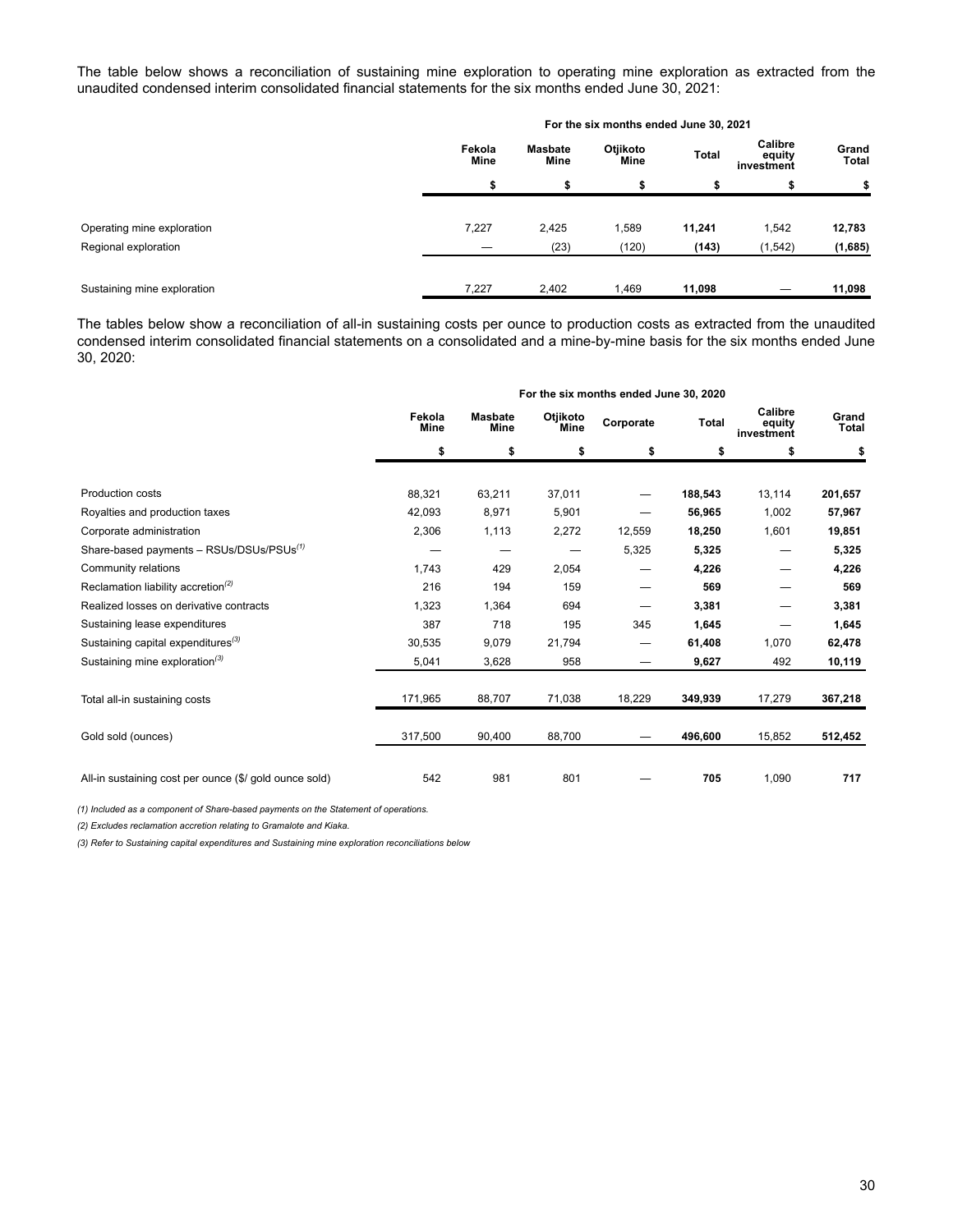The table below shows a reconciliation of sustaining capital expenditures to operating mine capital expenditures as extracted from the unaudited condensed interim consolidated financial statements for the six months ended June 30, 2020:

|                                     | Fekola<br><b>Mine</b> | <b>Masbate</b><br>Mine | Otjikoto<br>Mine               | Total     | Calibre<br>equity<br>investment | Grand<br><b>Total</b> |
|-------------------------------------|-----------------------|------------------------|--------------------------------|-----------|---------------------------------|-----------------------|
|                                     | \$                    | \$                     | \$                             | \$        | \$                              | \$                    |
| Operating mine capital expenditures | 126,473               | 9,290                  | 22,652                         | 158,415   | 1,070                           | 159,485               |
| Mine expansion equipment            | (47,960)              |                        | —                              | (47, 960) |                                 | (47,960)              |
| Plant expansion                     | (28, 723)             |                        | $\qquad \qquad -$              | (28, 723) | $\qquad \qquad -$               | (28, 723)             |
| Solar plant                         | (17, 786)             |                        | $\qquad \qquad \longleftarrow$ | (17,786)  |                                 | (17, 786)             |
| Other                               | (1,469)               | (49)                   | (15)                           | (1, 533)  |                                 | (1, 533)              |
| Land acquisitions                   |                       | (162)                  |                                | (162)     |                                 | (162)                 |
| Underground development             |                       |                        | (843)                          | (843)     |                                 | (843)                 |
| Sustaining capital expenditures     | 30,535                | 9,079                  | 21,794                         | 61,408    | 1,070                           | 62,478                |

**For the six months ended June 30, 2020**

The table below shows a reconciliation of sustaining mine exploration to operating mine exploration as extracted from the unaudited condensed interim consolidated financial statements for the six months ended June 30, 2020:

|                             |                       | For the six months ended June 30, 2020 |                  |       |                                 |                       |  |  |
|-----------------------------|-----------------------|----------------------------------------|------------------|-------|---------------------------------|-----------------------|--|--|
|                             | Fekola<br><b>Mine</b> | Masbate<br>Mine                        | Otjikoto<br>Mine | Total | Calibre<br>equity<br>investment | Grand<br><b>Total</b> |  |  |
|                             | ъ                     | ъ                                      | ъ                | ж     |                                 | \$                    |  |  |
| Operating mine exploration  | 5,041                 | 3,628                                  | 1,023            | 9,692 | 492                             | 10,184                |  |  |
| Regional exploration        |                       |                                        | (65)             | (65)  |                                 | (65)                  |  |  |
|                             |                       |                                        |                  |       |                                 |                       |  |  |
| Sustaining mine exploration | 5,041                 | 3,628                                  | 958              | 9,627 | 492                             | 10,119                |  |  |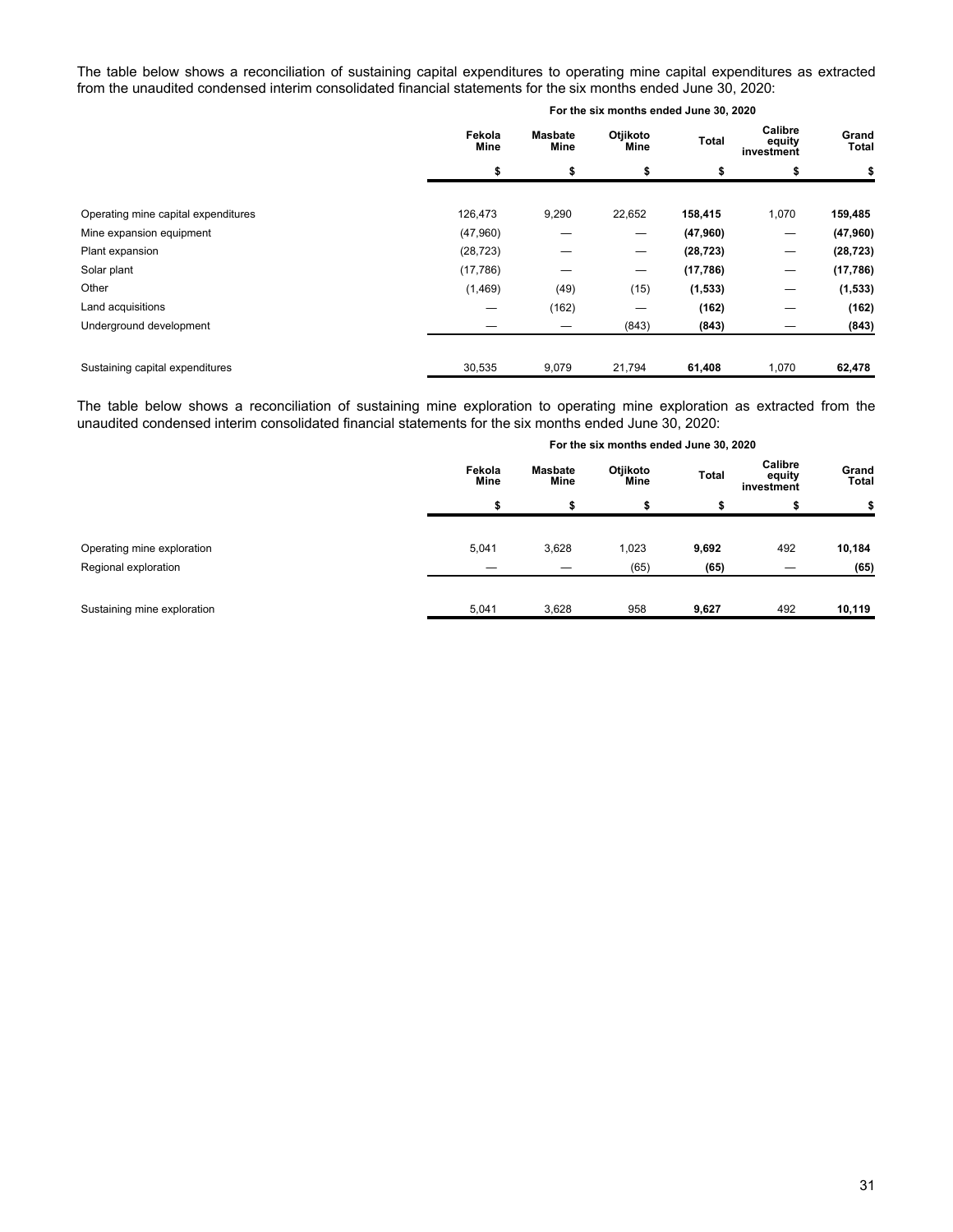### *Adjusted net income and adjusted earnings per share - basic*

Adjusted net income and adjusted earnings per share – basic are non-IFRS measures that do not have a standardized meaning prescribed by IFRS and therefore may not be comparable to similar measures presented by other issuers. The Company defines adjusted net income as net income attributable to shareholders of the Company adjusted for non-recurring items and also significant recurring non-cash items. The Company defines adjusted earnings per share – basic as adjusted net income divided by the basic weighted number of common shares outstanding.

Management believes that the presentation of adjusted net income and adjusted earnings per share - basic is appropriate to provide additional information to investors regarding items that we do not expect to continue at the same level in the future or that management does not believe to be a reflection of the Company's ongoing operating performance. Management further believes that its presentation of these non-IFRS financial measures provide information that is useful to investors because they are important indicators of the strength of our operations and the performance of our core business. Accordingly, it is intended to provide additional information and should not be considered in isolation as a substitute for measures of performance prepared in accordance with IFRS. Other companies may calculate this measure differently. In order to improve comparability with other senior gold producers, effective September 30, 2020, the Company no longer adjusts for share-based payments expense. Prior periods have been updated to reflect this change.

A reconciliation of net income to adjusted net income as extracted from the unaudited condensed interim consolidated financial statements is set out in the table below:

|                                                                                                 | Three months ended |           | <b>Six months ended</b> |           |  |  |
|-------------------------------------------------------------------------------------------------|--------------------|-----------|-------------------------|-----------|--|--|
|                                                                                                 | <b>June 30,</b>    |           | <b>June 30,</b>         |           |  |  |
|                                                                                                 | 2021               | 2020      | 2021                    | 2020      |  |  |
|                                                                                                 | \$                 | \$        | \$                      | \$        |  |  |
|                                                                                                 | (000's)            | (000's)   | (000's)                 | (000's)   |  |  |
| Net income attributable to shareholders of the Company for<br>the period:                       | 68,457             | 124.446   | 160,012                 | 196,733   |  |  |
| Adjustments for non-recurring and significant recurring non-<br>cash items:                     |                    |           |                         |           |  |  |
| COVID-19 relief donations                                                                       |                    | 2,752     |                         | 2,752     |  |  |
| Unrealized (gains) losses on derivative instruments                                             | (7, 293)           | (6, 840)  | (14, 544)               | 4,008     |  |  |
| Non-cash modification of Calibre receivable                                                     |                    |           |                         | 689       |  |  |
| Deferred income tax (recovery) expense                                                          | (9,298)            | (8,668)   | 3,388                   | 2,797     |  |  |
| Adjusted net income attributable to shareholders of the<br>Company for the period               | 51.866             | 111.690   | 148.856                 | 206,979   |  |  |
| Basic weighted average number of common shares<br>outstanding (in thousands)                    | 1,053,054          | 1.040.661 | 1,052,303               | 1,037,847 |  |  |
| Adjusted net earnings attributable to shareholders of the<br>Company per share-basic (\$/share) | 0.05               | 0.11      | 0.14                    | 0.20      |  |  |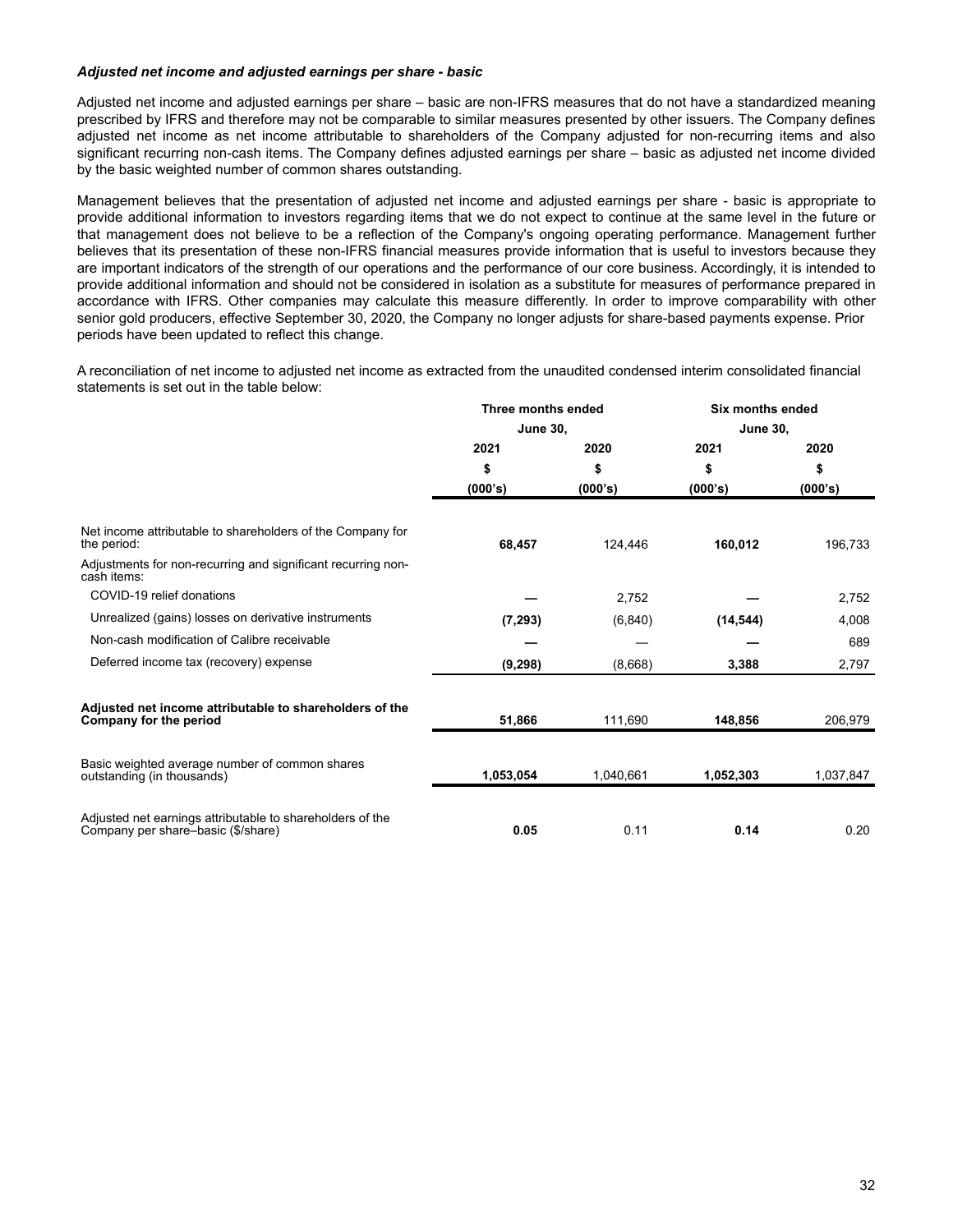### <span id="page-32-0"></span>**SUMMARY OF QUARTERLY RESULTS**

|                                                                                                     | Q2      | Q <sub>1</sub> | Q4      | Q <sub>3</sub> | Q2      | Q <sub>1</sub> | Q4      | Q3      |
|-----------------------------------------------------------------------------------------------------|---------|----------------|---------|----------------|---------|----------------|---------|---------|
|                                                                                                     | 2021    | 2021           | 2020    | 2020           | 2020    | 2020           | 2019    | 2019    |
| Gold revenue (\$ in thousands)                                                                      | 362,990 | 362,302        | 479,525 | 487,166        | 441,939 | 380,298        | 313.659 | 310,783 |
| Net income for the period (\$ in thousands)                                                         | 73,982  | 98,832         | 174,405 | 277,039        | 137,961 | 83,008         | 182,413 | 65,583  |
| Earnings per share $(1)$ – basic (\$)                                                               | 0.07    | 0.09           | 0.16    | 0.25           | 0.12    | 0.07           | 0.17    | 0.05    |
| Earnings per share $(1)$ – diluted (\$)                                                             | 0.06    | 0.09           | 0.16    | 0.25           | 0.12    | 0.07           | 0.17    | 0.05    |
| Cash (used) provided by operating<br>activities (\$ in thousands)                                   | (8,316) | 145,854        | 196,690 | 300,762        | 238,089 | 216,213        | 144,905 | 167,834 |
| Gold sold, excluding discontinued<br>operations (ounces)                                            | 200,071 | 202,330        | 256.655 | 253,200        | 257,100 | 239.500        | 211.800 | 208,900 |
| Average realized gold price (\$/ ounce)                                                             | 1,814   | 1,791          | 1,868   | 1,924          | 1,719   | 1,588          | 1,481   | 1,488   |
| Gold produced, excluding discontinued<br>operations (ounces)                                        | 197,380 | 205,643        | 256,319 | 248,733        | 239,574 | 250,632        | 228,406 | 213,278 |
| Gold produced, total including discontinued<br>operations and Calibre Equity<br>Investment (ounces) | 211,612 | 220,644        | 270,469 | 263.813        | 241,593 | 264.862        | 245,140 | 258,200 |
| Cash operating costs <sup>(2)</sup><br>(\$/ gold ounce sold)                                        | 675     | 582            | 461     | 437            | 383     | 405            | 479     | 507     |
| Total cash costs <sup>(2)</sup> (\$/ gold ounce sold)                                               | 794     | 709            | 578     | 567            | 498     | 516            | 579     | 603     |
| All-in sustaining costs <sup>(2)</sup><br>(\$/ gold ounce sold)                                     | 1,016   | 932            | 926     | 785            | 712     | 721            | 882     | 807     |
| Adjusted net income $(1)(2)(3)$ (\$ in thousands)                                                   | 51,866  | 96,990         | 146,729 | 161,183        | 111,690 | 95,289         | 65,116  | 85,060  |
| Adjusted earnings per share (1)(2)(3) - basic<br>$($ \$)                                            | 0.05    | 0.09           | 0.14    | 0.15           | 0.11    | 0.09           | 0.06    | 0.08    |

*(1) Attributable to the shareholders of the Company.*

<sup>(2)</sup> Non-IFRS Measure. For a description of how these measures are calculated and a reconciliation of these measures to the most directly comparable measures specified, defined or determined *under IFRS and presented in the Company's financial statements, refer to "Non-IFRS Measures".*

*(3) Previous periods have been adjusted to reflect the removal of the adjustment for share-based payments expense, refer to "Non-IFRS Measures".*

Quarterly gold revenue throughout the eight quarters is a function of quarterly production levels, the timing of bullion shipments and changes in average realized gold price while cash flows from operating activities are also impacted by cash operating costs of each quarter and changes in working capital, including the timing of tax payments, in addition to the factors noted for gold revenue. The net income in the fourth quarter of 2019 reflects an impairment reversal of \$70 million related to the Masbate Mine, net of deferred income tax expense and the gain on sale of Nicaraguan Assets of \$40 million. The net income in the third quarter of 2020 reflects an impairment reversal of \$122 million related to the Masbate Mine, net of deferred income tax and the recognition of a deferred income tax liability of \$24 million related to future withholding tax expected to be incurred on retained earnings the Company is planning to repatriate from its foreign subsidiaries.

### **SUMMARY AND OUTLOOK**

The Company is pleased with its second quarter and first half of 2021 production results. Based on a strong first half of 2021 and above budget gold production, the Company remains on track to meet or exceed the upper end of its total gold production forecast range for 2021 of between 970,000 and 1,030,000 ounces (including 50,000 and 60,000 attributable ounces projected from Calibre) with total consolidated cash operating costs of between \$500 and \$540 per ounce and total consolidated all-in sustaining costs of between \$870 and \$910 per ounce.

Due to the Company's strong net positive cash position, strong operating results and the current higher gold price environment, B2Gold's quarterly dividend rate is expected to be maintained at \$0.04 per common share (or an annualized rate of \$0.16 per common share), one of the highest dividend yields in the gold sector.

The Company also continues to advance its pipeline of development projects. Work continues on the Gramalote Project and based on a review of the feasibility study work to date, B2Gold believes that there is strong potential for a more robust project and has recently agreed a revised 2021 budget (subject to final Joint Venture committee approval) with its 50% joint venture partner, AngloGold, to advance the scope of planned feasibility study work. This includes revisiting the original Gramalote Project design parameters included in the existing mining permit, further optimizing project design and additional drilling of the inferred portion of the Gramalote Mineral Resource and further drilling of the Monjas West and Trinidad zones. Completion of the Gramalote feasibility study has been pushed out from the first quarter to the second quarter of 2022 as a result of an increase in planned drilling and the impact of ongoing COVID-19 restrictions. The Company continues to look at optimization opportunities for the Kiaka Project in Burkina Faso. The Company now expects that this work will be completed by the end of the third quarter of 2021. The Company remains committed to finding the best means of maximizing the value of the Kiaka Project for its shareholders.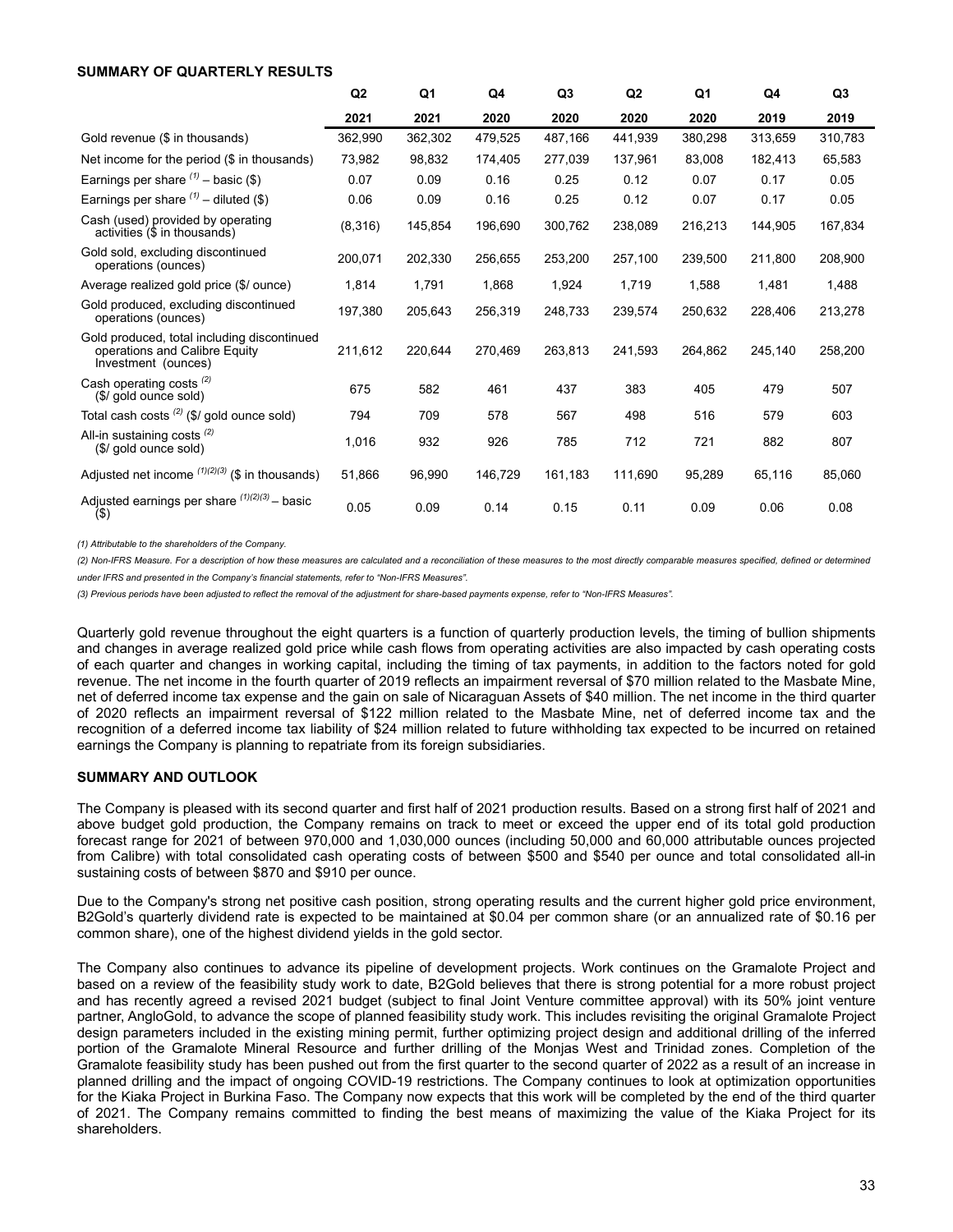<span id="page-33-0"></span>Following a very successful year for exploration in 2020, B2Gold is conducting an aggressive exploration campaign in 2021 with a budget of approximately \$66 million (excluding the Gramalote Project). Exploration is focused predominantly in Mali, other operating mine sites in Namibia and the Philippines and grassroots exploration programs around the world. Many years of target generation and pursuing opportunities in prospective gold regions have culminated in the Company allocating a record \$25 million in 2021 to high quality targets for its grassroots exploration programs, including several new regions.

Notwithstanding the commencement of arbitration proceedings in Mali with respect to the renewal of the Menankoto Exploration Permit, the Company is committed to continuing its ongoing discussions with the Malian Government to resolve the issue. Since the Company commenced its investment in Mali, B2Gold has always enjoyed a positive and mutually beneficial relationship with the Government of Mali. Most recently, B2Gold partnered with the Government of Mali to assist the people of Mali facing challenges created by the COVID-19 pandemic, as well as its impact on the mining sector. B2Gold continues to explore additional ways in which it might help the Government and local communities to deal with the impact of the pandemic. We believe that continued exploration success in Mali has the potential to deliver significant production upside in both the near term and over the longer term.

The operations at the Fekola Mine, which is situated on a separate mining license 20 kilometres from the Menankoto Permit and projected to produce 530,000 to 560,000 ounces of gold in 2021, continue normally and have not been impacted by the dispute relating to the Menankoto Permit. In addition, the Fekola Mine has not included the Mineral Resources from the Anaconda area (comprised of the Menankoto Permit and the Bantako North permit) in the current Fekola life of mine plan. The Bantako North permit area (wholly owned and in good standing) contains a significant portion of the Mamba deposit saprolite material and remains open. Preliminary planning by the Company has demonstrated that a pit situated on the Bantako North permit area could provide saprolite material for at least 1.5 to 2 years to feed the Fekola mill commencing in 2022 subject to obtaining all necessary permits and completion of a final mine plan. This additional feed to the Fekola mill would benefit all stakeholders, including the State of Mali, B2Gold's 20% partner at the Fekola Mine.

The Company's ongoing strategy is to continue to maximize profitable production from its mines, further advance its pipeline of development and exploration projects, evaluate acquisition opportunities and continue to return capital to our shareholders with a substantial dividend.

## **OUTSTANDING SHARE DATA**

At August 4, 2021, 1,054,306,919 common shares were outstanding. In addition, there were approximately 34.4 million stock options outstanding with exercise prices ranging between Cdn.\$2.94 to Cdn.\$8.53 per share, approximately 4.1 million RSUs outstanding and approximately 3.1 million PSUs outstanding.

## **CAUTIONARY STATEMENT ON FORWARD-LOOKING INFORMATION**

Production results and production guidance presented in this MD&A reflect the total production at the mines B2Gold operates on a 100% basis. Please see our most recent Annual Information Form for a discussion of our ownership interest in the mines B2Gold operates. In respect of La Libertad and El Limon mines, production is presented on a 100% basis for the period up until October 14, 2019 and on a 33% basis thereafter (to reflect B2Gold's current approximate interest in Calibre).

This MD&A includes certain "forward-looking information" and "forward-looking statements" (collectively "forward-looking statements") within the meaning of applicable Canadian and United States securities legislation, including: projections; outlook; guidance; forecasts; estimates; and other statements regarding future or estimated financial and operational performance, gold production and sales, revenues and cash flows, and capital costs (sustaining and non-sustaining) and operating costs, including projected cash operating costs and all-in sustaining costs, and budgets on a consolidated and mine by mine basis; the impact of the COVID-19 pandemic on B2Gold's operations, including any restrictions or suspensions with respect to our operations and the effect of any such restrictions or suspensions on our financial and operational results; the ability of the Company to successfully maintain our operations if they are temporarily suspended, and to restart or ramp-up these operations efficiently and economically, the impact of COVID-19 on the Company's workforce, suppliers and other essential resources and what effect those impacts, if they occur, would have on our business, our planned capital and exploration expenditures; future or estimated mine life, metal price assumptions, ore grades or sources, gold recovery rates, stripping ratios, throughput, ore processing; statements regarding anticipated exploration, drilling, development, construction, permitting and other activities or achievements of B2Gold; and including, without limitation: B2Gold remaining well positioned for continued strong operational and financial performance for 2021; projected gold production, cash operating costs and all-in sustaining costs on a consolidated and mine by mine basis in 2021, including production being weighted heavily to the second half of 2021; total consolidated gold production of between 970,000 and 1,030,000 ounces in 2021 with cash operating costs of between \$500 and \$540 per ounce and all-in sustaining costs of between \$870 and \$910 per ounce; the ability of the Fekola mill to run above the annualized throughput rate of 7.5 Mtpa, including maintaining a rate of 8.3 Mtpa for 2021 and average approximately 8.5 Mtpa for the life of mine; the Bantako North permit area providing saprolite material for 1.5 to 2 years to feed the Fekola mill commencing in 2022 subject to obtaining all necessary permits and completion of a final mine plan; the potential upside from the Cardinal resource area and the ability to mine the area in third quarter of 2021; the development of the Wolfshag underground mine at Otjikoto, including the results of such development and the costs and timing thereof; stope ore production at the Wolfshag underground mine at Otjikoto commencing in early 2022; the completion of a review of optimization opportunities for the Kiaka project in the third quarter of 2021; the total cash income tax payments of \$380 million in 2021; the Company's position that Menankoto is entitled to a renewal of the Menankoto Permit under applicable law and its intention to pursue all available legal remedies to resolve the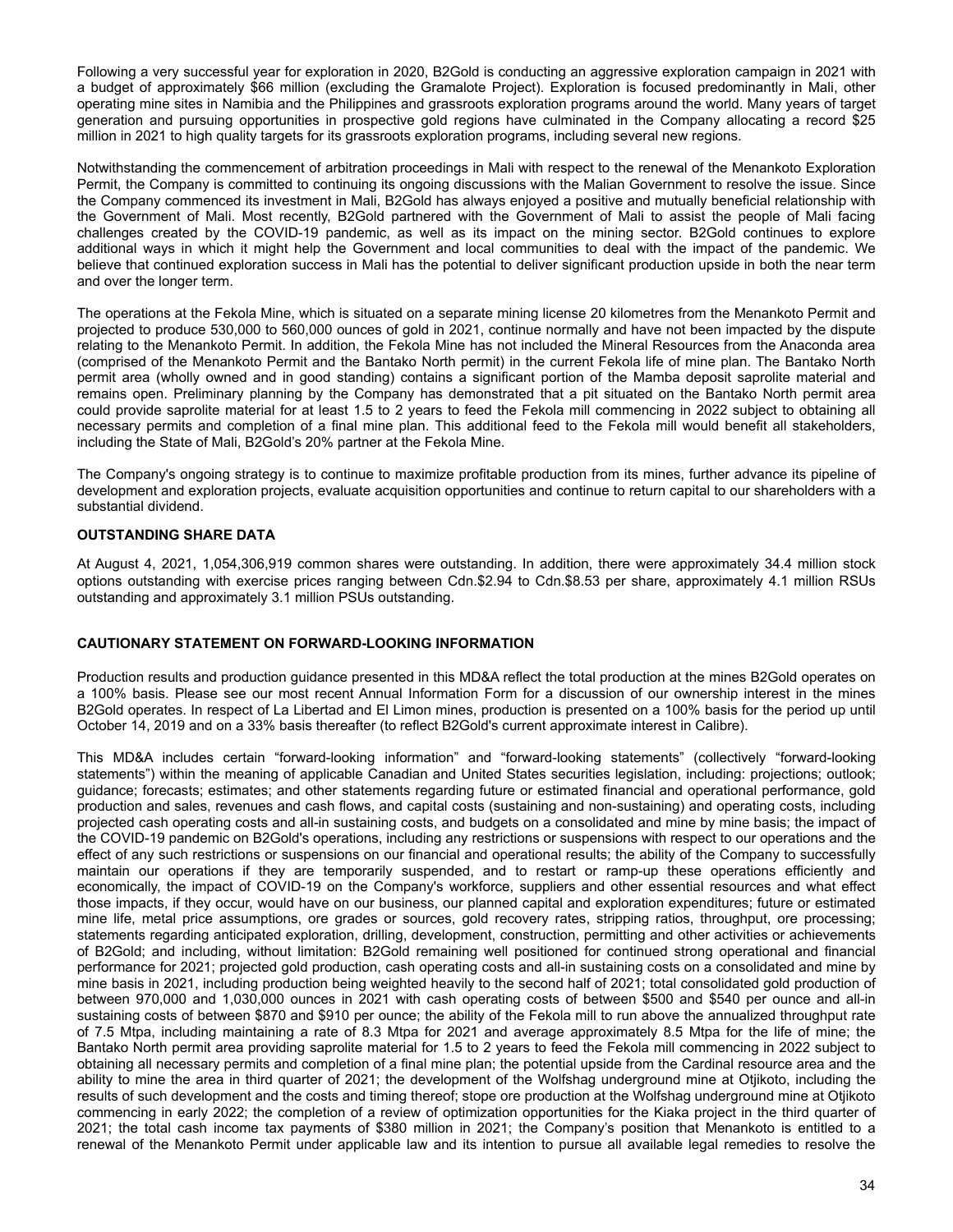issue; the results of the feasibility work completed to date on the Gramalote Project, including the economic analysis, and the Company's belief regarding the potential for a more robust project and further optimization; the delivery of a final feasibility study for the Gramalote Project by the end of the second quarter of 2022, and the results thereof; the potential payment of future dividends, including the timing and amount of any such dividends, and the expectation that quarterly dividends will be maintained at the same level; the availability of the RCF for future drawdowns; and B2Gold's attributable share at El Limon and La Libertad. All statements in this news release that address events or developments that we expect to occur in the future are forward-looking statements. Forward-looking statements are statements that are not historical facts and are generally, although not always, identified by words such as "expect", "plan", "anticipate", "project", "target", "potential", "schedule", "forecast", "budget", "estimate", "intend" or "believe" and similar expressions or their negative connotations, or that events or conditions "will", "would", "may", "could", "should" or "might" occur. All such forward-looking statements are based on the opinions and estimates of management as of the date such statements are made.

Forward-looking statements necessarily involve assumptions, risks and uncertainties, certain of which are beyond B2Gold's control, including risks associated with or related to: the duration and extent of the COVID-19 pandemic, the effectiveness of preventative measures and contingency plans put in place by the Company to respond to the COVID-19 pandemic, including, but not limited to, social distancing, a non-essential travel ban, business continuity plans, and efforts to mitigate supply chain disruptions; escalation of travel restrictions on people or products and reductions in the ability of the Company to transport and refine doré; the volatility of metal prices and B2Gold's common shares; changes in tax laws; the dangers inherent in exploration, development and mining activities; the uncertainty of reserve and resource estimates; not achieving production, cost or other estimates; actual production, development plans and costs differing materially from the estimates in B2Gold's feasibility and other studies; the ability to obtain and maintain any necessary permits, consents or authorizations required for mining activities; environmental regulations or hazards and compliance with complex regulations associated with mining activities; climate change and climate change regulations; the ability to replace mineral reserves and identify acquisition opportunities; the unknown liabilities of companies acquired by B2Gold; the ability to successfully integrate new acquisitions; fluctuations in exchange rates; the availability of financing; financing and debt activities, including potential restrictions imposed on B2Gold's operations as a result thereof and the ability to generate sufficient cash flows; operations in foreign and developing countries and the compliance with foreign laws, including those associated with operations in Mali, Namibia, the Philippines, Colombia and Burkina Faso and including risks related to changes in foreign laws and changing policies related to mining and local ownership requirements or resource nationalization generally, including in response to the COVID-19 outbreak; remote operations and the availability of adequate infrastructure; fluctuations in price and availability of energy and other inputs necessary for mining operations; shortages or cost increases in necessary equipment, supplies and labour; regulatory, political and country risks, including local instability or acts of terrorism and the effects thereof; the reliance upon contractors, third parties and joint venture partners; the lack of sole decision-making authority related to Filminera Resources Corporation, which owns the Masbate Project; challenges to title or surface rights; the dependence on key personnel and the ability to attract and retain skilled personnel; the risk of an uninsurable or uninsured loss; adverse climate and weather conditions; litigation risk; competition with other mining companies; community support for B2Gold's operations, including risks related to strikes and the halting of such operations from time to time; conflicts with small scale miners; failures of information systems or information security threats; the ability to maintain adequate internal controls over financial reporting as required by law, including Section 404 of the Sarbanes-Oxley Act; compliance with anti-corruption laws, and sanctions or other similar measures; social media and B2Gold's reputation; risks affecting Calibre having an impact on the value of the Company's investment in Calibre, and potential dilution of our equity interest in Calibre; as well as other factors identified and as described in more detail under the heading "Risk Factors" in B2Gold's most recent Annual Information Form, B2Gold's current Form 40-F Annual Report and B2Gold's other filings with Canadian securities regulators and the U.S. Securities and Exchange Commission (the "SEC"), which may be viewed at www.sedar.com and www.sec.gov, respectively (the "Websites"). The list is not exhaustive of the factors that may affect B2Gold's forward-looking statements.

B2Gold's forward-looking statements are based on the applicable assumptions and factors management considers reasonable as of the date hereof, based on the information available to management at such time. These assumptions and factors include, but are not limited to, assumptions and factors related to B2Gold's ability to carry on current and future operations, including: the duration and effects of COVID-19 on our operations and workforce; development and exploration activities; the timing, extent, duration and economic viability of such operations, including any mineral resources or reserves identified thereby; the accuracy and reliability of estimates, projections, forecasts, studies and assessments; B2Gold's ability to meet or achieve estimates, projections and forecasts; the availability and cost of inputs; the price and market for outputs, including gold; foreign exchange rates; taxation levels; the timely receipt of necessary approvals or permits; the ability to meet current and future obligations; the ability to obtain timely financing on reasonable terms when required; the current and future social, economic and political conditions; and other assumptions and factors generally associated with the mining industry.

B2Gold's forward-looking statements are based on the opinions and estimates of management and reflect their current expectations regarding future events and operating performance and speak only as of the date hereof. B2Gold does not assume any obligation to update forward-looking statements if circumstances or management's beliefs, expectations or opinions should change other than as required by applicable law. There can be no assurance that forward-looking statements will prove to be accurate, and actual results, performance or achievements could differ materially from those expressed in, or implied by, these forward-looking statements. Accordingly, no assurance can be given that any events anticipated by the forward-looking statements will transpire or occur, or if any of them do, what benefits or liabilities B2Gold will derive therefrom. For the reasons set forth above, undue reliance should not be placed on forward-looking statements.